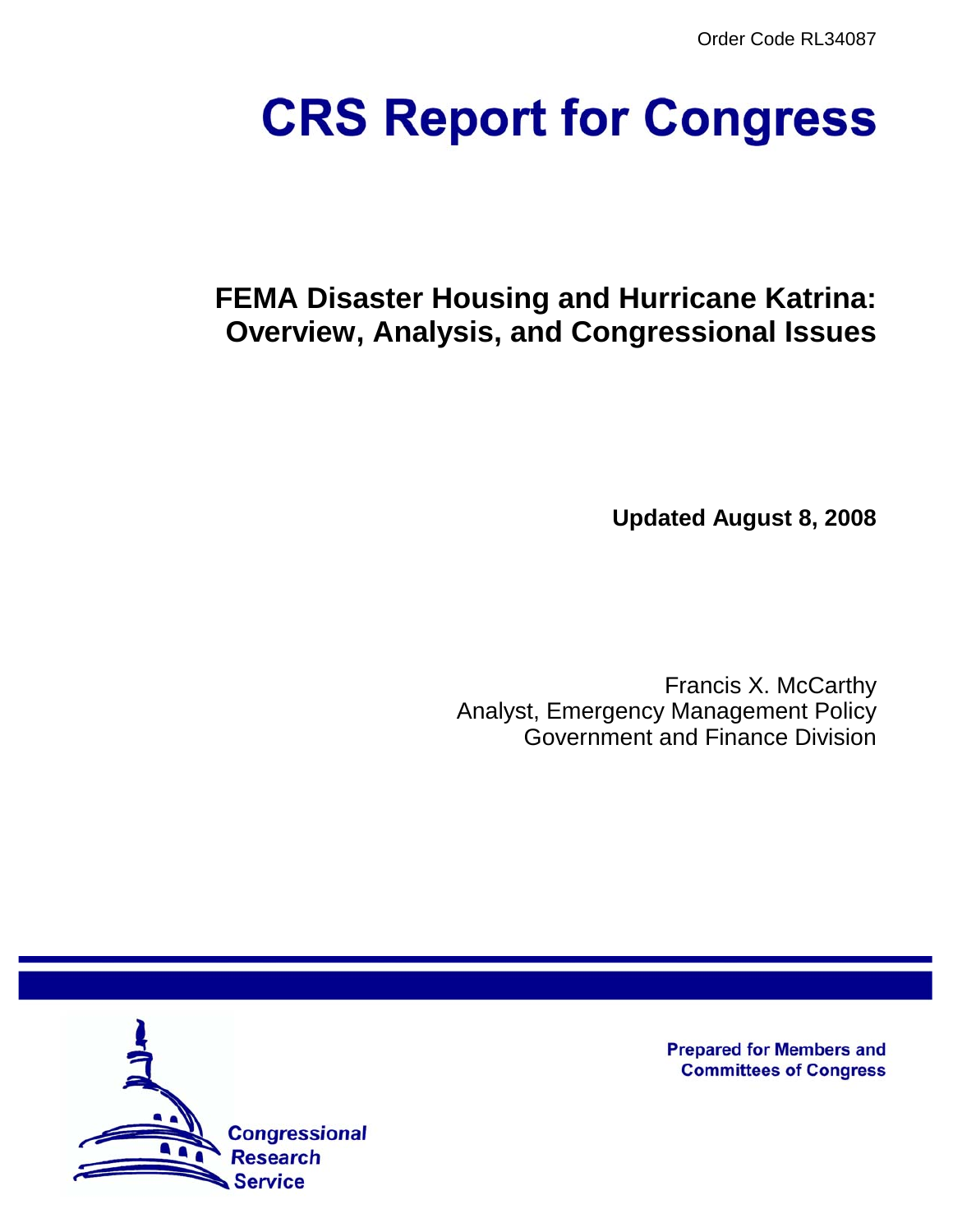## FEMA Disaster Housing and Hurricane Katrina: Overview, Analysis, and Congressional Issues

#### **Summary**

Some have criticized the Federal Emergency Management Agency's (FEMA's) emergency housing policies, particularly its approach to health and safety standards (as exemplified by the evidence of formaldehyde in both trailers and mobile homes), as well as its overall strategy to perform its housing mission. To address disaster housing issues, Congress could opt to consider questions such as the following: how have disaster housing needs traditionally been addressed under the Stafford Disaster Relief and Emergency Assistance Act (P.L. 93-288, as amended)? How did FEMA's approach during Hurricane Katrina differ from previous disasters and why? Should FEMA have pursued expanded authorities at the start of the disaster? Should housing vouchers have been used earlier and tailored to the disaster event? With a substantial amount of available funding provided by Congress, but without requesting expanded authority, FEMA found its sole option was to use traditional disaster housing practices. Those practices, successful for disasters of a historically familiar size, were hard-pressed to meet the unprecedented demands of the Katrina catastrophic disaster.

There are potential events (New Madrid earthquake or other large natural or terrorist events) that could conceivably produce many of the same challenges presented by the Gulf Coast hurricane season of 2005. Those challenges include large, displaced populations spread across the nation and separated families unable to return because of the loss of not only their homes but also their places of employment. Federal disaster housing policy may remain an issue in the  $110<sup>th</sup>$ Congress, because, as Hurricane Katrina illustrated, the continued existence of communities after a catastrophic event involves extensive federal assistance issues.

 In the past, FEMA's approaches have turned on practical and theoretical considerations. Practical considerations include the agency's ability to house families and individuals within a short time frame and in proximity to the original disaster, and in the case of Hurricane Katrina, to make contact with the hundreds of thousands of applicants who registered for assistance. Some of the theoretical policy considerations include questions of equity, self-reliance, federalism, and the duration of federal assistance. Those considerations have led to process questions concerning program stewardship and the potential for waste, fraud, and abuse of federal resources.

The Post-Katrina Act, enacted in October of 2006 (P.L. 109-295), includes changes in FEMA housing policy that provide the President with greater flexibility for meeting the challenges of disasters on a large scale. Also, Public Law 110-28 has eased the cost-share burden for some housing costs and other disaster relief programs. Future debate on the housing issue will also be informed by the report on the National Disaster Housing Strategy (as directed in P.L. 109-295). This Strategy was due to Congress in 2007, but a draft was not provided until late July of 2008. Following a 60-day comment period, a final National Disaster Housing Strategy is scheduled to be presented to Congress.

This report will be updated as warranted by events.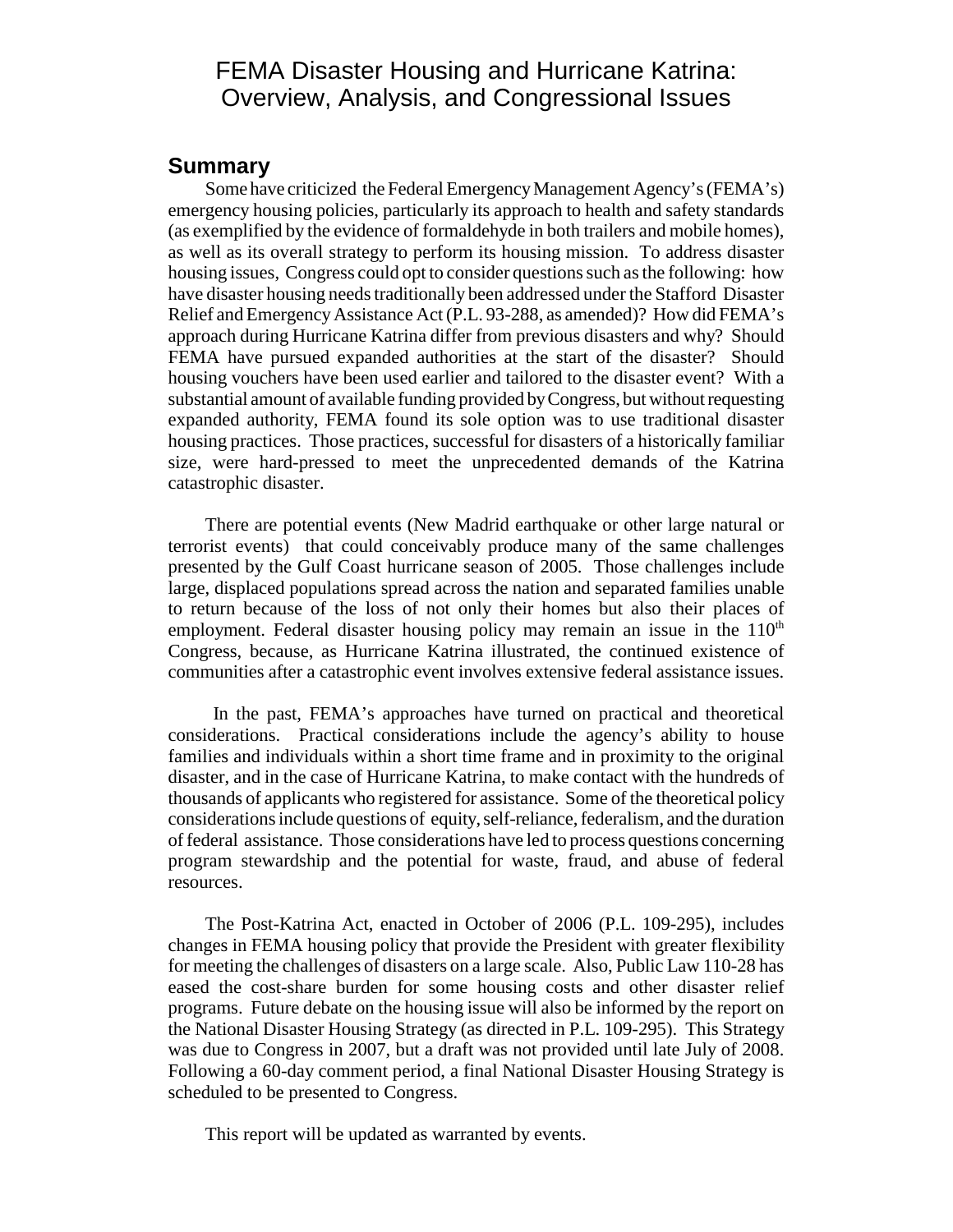# **Contents**

| Traditional Housing Repair and Replacement  11<br>Health and Safety Concerns in Manufactured Housing  13<br>FEMA Group Site Management of Services  19<br>Appendix A - HUD and Other Federal Housing Resources 38<br>Appendix B - Victims Without Homes: The Loma Prieta Earthquake and |  |
|-----------------------------------------------------------------------------------------------------------------------------------------------------------------------------------------------------------------------------------------------------------------------------------------|--|
|                                                                                                                                                                                                                                                                                         |  |
|                                                                                                                                                                                                                                                                                         |  |
|                                                                                                                                                                                                                                                                                         |  |
|                                                                                                                                                                                                                                                                                         |  |
|                                                                                                                                                                                                                                                                                         |  |
|                                                                                                                                                                                                                                                                                         |  |
|                                                                                                                                                                                                                                                                                         |  |
|                                                                                                                                                                                                                                                                                         |  |
|                                                                                                                                                                                                                                                                                         |  |
|                                                                                                                                                                                                                                                                                         |  |
|                                                                                                                                                                                                                                                                                         |  |
|                                                                                                                                                                                                                                                                                         |  |
|                                                                                                                                                                                                                                                                                         |  |
|                                                                                                                                                                                                                                                                                         |  |
|                                                                                                                                                                                                                                                                                         |  |
|                                                                                                                                                                                                                                                                                         |  |
|                                                                                                                                                                                                                                                                                         |  |
|                                                                                                                                                                                                                                                                                         |  |
|                                                                                                                                                                                                                                                                                         |  |
|                                                                                                                                                                                                                                                                                         |  |
|                                                                                                                                                                                                                                                                                         |  |
|                                                                                                                                                                                                                                                                                         |  |
|                                                                                                                                                                                                                                                                                         |  |
|                                                                                                                                                                                                                                                                                         |  |
|                                                                                                                                                                                                                                                                                         |  |
|                                                                                                                                                                                                                                                                                         |  |
|                                                                                                                                                                                                                                                                                         |  |
|                                                                                                                                                                                                                                                                                         |  |
|                                                                                                                                                                                                                                                                                         |  |
|                                                                                                                                                                                                                                                                                         |  |
|                                                                                                                                                                                                                                                                                         |  |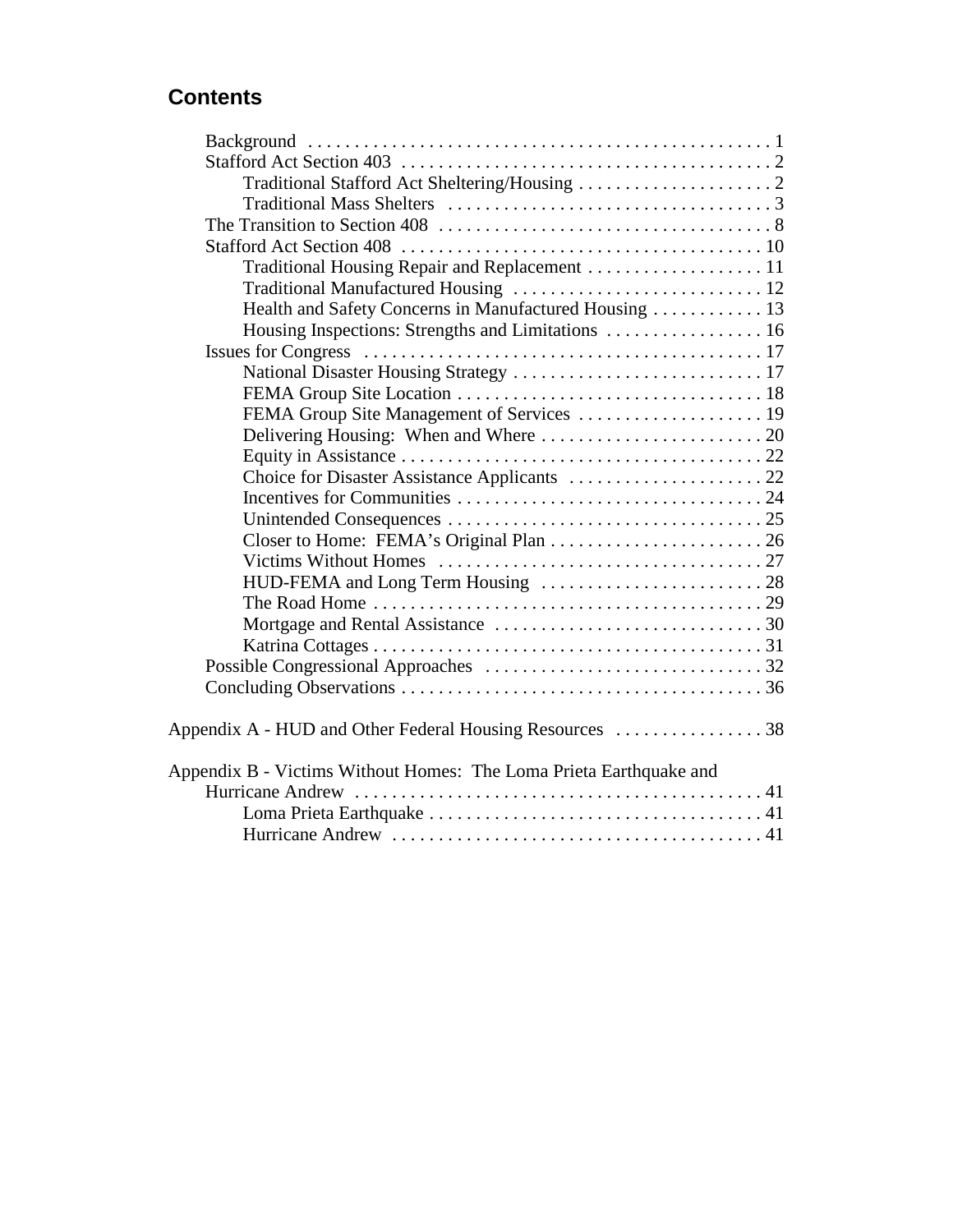# FEMA Disaster Housing and Hurricane Katrina: Overview, Analysis, and Congressional Issues

#### **Background**

Federal involvement in disaster housing can be traced back at least as far as the Great Mississippi River Flood of 1927. At that time, federal assistance was indirect, supporting the American National Red Cross (ANRC), championing ANRC fundraising and donations to support the Red Cross housing/sheltering mission, and generally coordinating assistance.<sup>1</sup>

In 1951 President Truman built on the ANRC partnership in Executive Order 10221, which delegated the overall responsibility for federal supplemental disaster assistance to the Housing and Home Finance Administration (HHFA).<sup>2</sup> Just over two decades later, President Nixon assigned the emergency housing responsibility to HHFA's successor organization, the Department of Housing and Urban Development (HUD). Administration officials created HUD's Federal Disaster Assistance Administration (FDAA) to carry out temporary housing and other disaster response and recovery programs. The FDAA was one of the legacy components subsequently absorbed into FEMA in 1979 under Reorganization Plan Number 3.<sup>3</sup> The federal government's temporary disaster housing mission (an integral part of its overall authorities for disaster response and recovery) has remained at FEMA for more than a quarter of a century. On March 1, 2003 FEMA became a part of the Department of Homeland Security in accordance with the Homeland Security Act.<sup>4</sup>

The Robert T. Stafford Disaster Relief and Emergency Assistance Act (P.L. 93- 288, as amended) authorizes the President to provide temporary housing and other disaster response and recovery activities. Through executive orders this authority has been delegated to FEMA, and other federal departments or agencies as assigned by

<sup>&</sup>lt;sup>1</sup> For more information, see CRS Report RL33126, *Disaster Response and Appointment of a Recovery Czar: The Executive Branch's Response to the Flood of 1927,* by Kevin R. Kosar. Almost 80 years later, the same process (working through the ANRC and a network and system established by that organization) would be the initial entry point for the Federal Emergency Management Agency (FEMA) in the housing response to the needs of Hurricane Katrina victims.

<sup>2</sup> Executive Order 10221, *Federal Register*, vol. 16, March 6, 1951, p. 2051.

<sup>3</sup> Executive Order 12127, *Federal Register*, vol. 44, April 3, 1979, p. 19367. For more information, see CRS Report RL33369, *Federal Emergency Management and Homeland Security Organization: Historical Developments and Legislative Options,* by Henry B. Hogue and Keith Bea.

<sup>4</sup> P.L. 107-296, 116 Stat. 2214.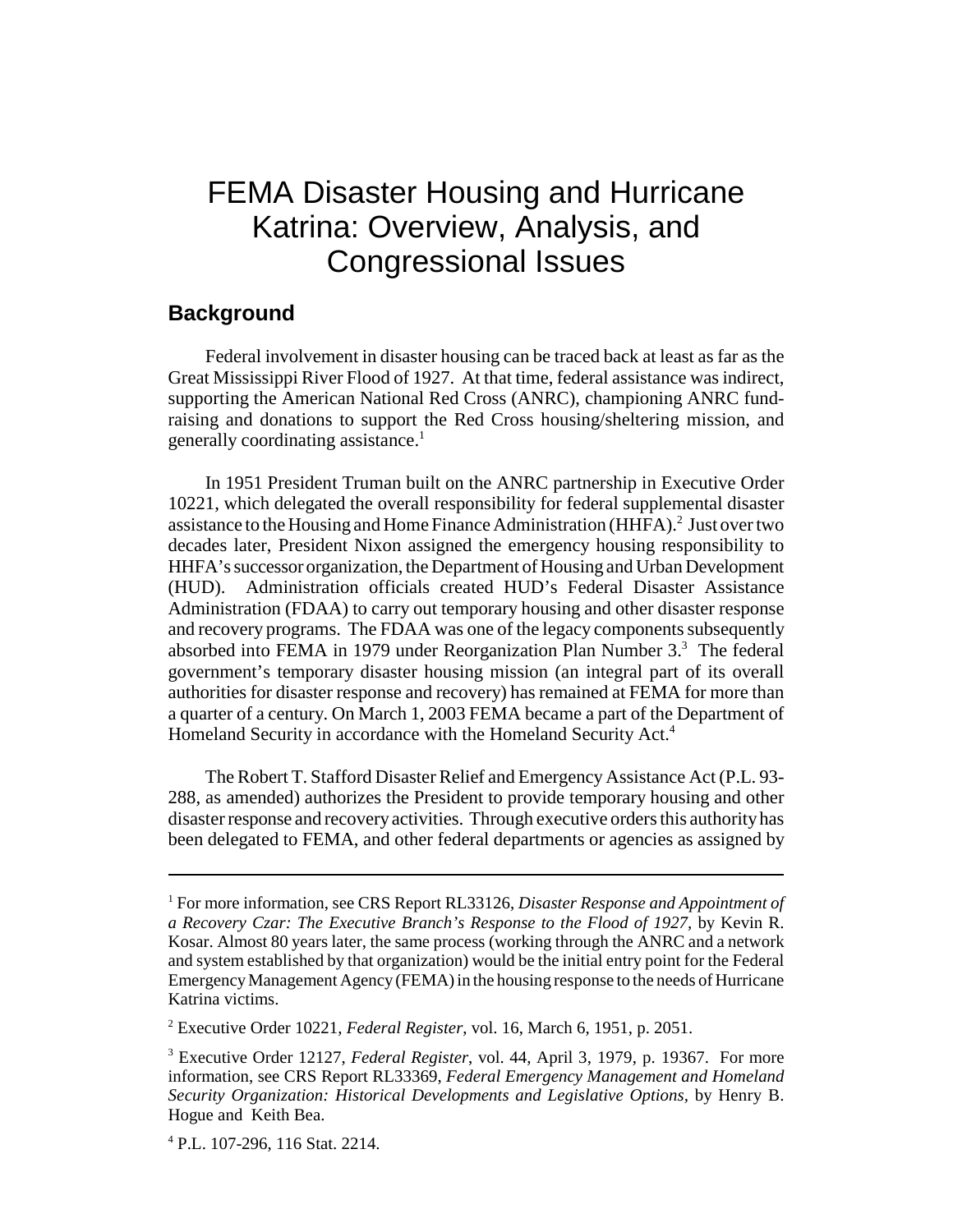FEMA.<sup>5</sup> This act authorized discrete programs, including the Individual and Households Program (IHP), along with a variety of programs intended to address the unmet needs resulting from a major disaster of families, individuals, and state and local governments.

Assessing the performance of government at every level to respond to disaster victims who need housing assistance involves consideration of the continuum of options available to FEMA in its sheltering and housing mission. FEMA traditionally uses two separate Stafford Act authorities to carry out this mission — Section 403 authorities for emergency sheltering and Section 408 for temporary housing.<sup>6</sup> Distinct units within FEMA implement these housing authorities. The 403 provisions are administered by the Public Assistance (Infrastructure) Branch in the Disaster Assistance Directorate (formerly Recovery Division), while the 408 provisions are under the purview of the Individual Assistance Branch within that same directorate.<sup>7</sup>

#### **Stafford Act Section 403**

Section 403 provides for general federal assistance to meet immediate threats to life and property. This aid may include medicine, food and other consumables, and work and services performed on public or private land. It is the work and services category that is further defined to include debris removal, search and rescue services, emergency medical services, emergency mass care, and emergency shelter. The assistance provided by states and/or FEMA immediately following a disaster is usually referred to as "emergency shelter."8 Emergency sheltering can take a variety of forms, some of which were adapted to meet the special needs following Hurricane Katrina.

**Traditional Stafford Act Sheltering/Housing.** This type of 403 assistance can take the form of mass shelters (such as those run by the Red Cross and designated by local governments), cruise ships (used for the first time after Hurricane Katrina), emergency group sites (using manufactured housing), rental assistance, and other supporting services paid for by state governments and reimbursed by FEMA. While elements of 403 are occasionally employed for disaster response, the sheltering provision is rarely used on a vast scale. The emergency aid in Section 403 is generally cost-shared, like other elements of the Stafford Act, on a 75% federal share, 25% state share. Since 403 is emergency sheltering, this program is used to house victims immediately and does not include a test for eligibility before shelter

<sup>5</sup> For more information, see CRS Report RL33053, *Federal Stafford Act Disaster Assistance: Presidential Declarations, Eligible Activities, and Funding, by* Keith Bea.

<sup>6</sup> 42 U.S.C. §5170b and 42 U.S.C. §5174.

<sup>&</sup>lt;sup>7</sup> In a letter dated January 18, 2007, from DHS Secretary Michael Chertoff to Senate Homeland Security and Governmental Affairs Committee Chair Joseph Lieberman, DHS announced it was changing the name of the Recovery Division to the Disaster Assistance Division.

<sup>8</sup> 42 U.S.C. § 5170b.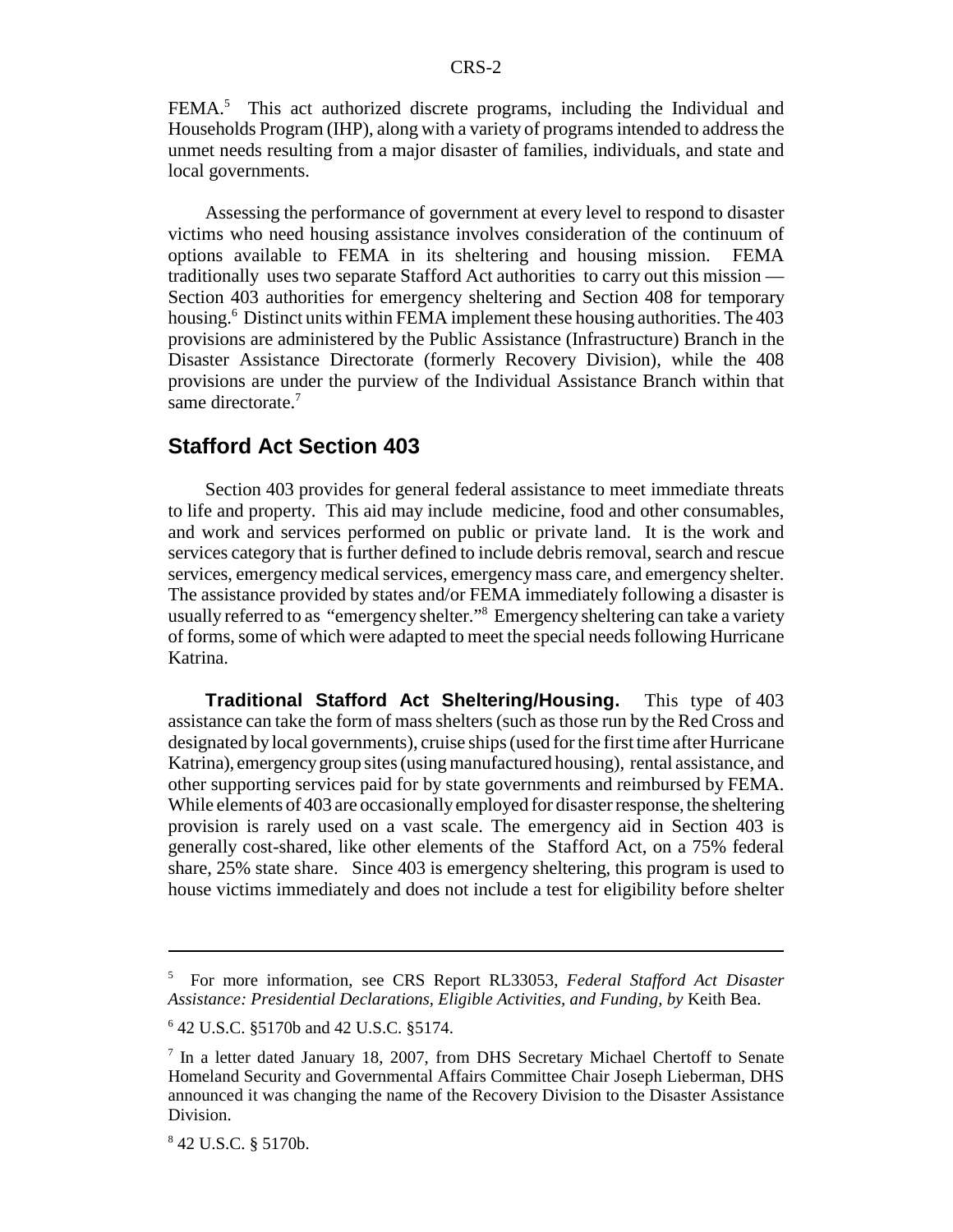is provided, unlike Section 408.<sup>9</sup> Help under Section 403 generally is short term in nature and is provided in facilities close to the disaster area.

*The Katrina Experience.* Due to the unusually severe, widespread destruction, and dispersal of victims caused by Hurricane Katrina, Section 403 shelters were funded throughout the nation. Accordingly, FEMA issued disaster-specific guidance and other supporting documents delineating section 403 eligibility for the multitude of states involved in this unique catastrophic event. Though 403 sheltering aid is intended to be limited term help, after Katrina those limits were stretched due to the magnitude of the event. That stretching also included a 100% federal share for the emergency sheltering costs for all states hosting FEMA evacuees for up to 12 months, though shorter leases were encouraged.<sup>10</sup>

**Traditional Mass Shelters.** In 2006 FEMA and the ANRC entered into a Memorandum of Understanding (MOU) that specifically references their coordination of emergency mass care.<sup>11</sup> They formerly also had been the two parties charged with the responsibility for carrying out Emergency Support Function (ESF) #6 - Mass Care, in the National Response Plan (NRP). The NRP was the federal government's overall framework to allocate resources and coordinate the federal response following a major disaster event. Under the new National Response Framework, ESF #6 has expanded to include housing and human services. Due to that expansion, DHS/FEMA is now the lead for the function.<sup>12</sup> But regardless of that framework, the great majority of the hundreds of shelters used following Katrina (and most disasters) were managed by the ANRC. In addition, many other independent shelters were and continue to be run by state and local governments and nongovernmental organizations.

*The Katrina Experience.* The shared responsibility in the NRP for mass care was a change from the past operational practices under the Federal Response Plan (FRP), which identified the Red Cross as the sole lead for the function. Shared responsibilities had begun prior to Katrina, but this disaster was the most strenuous test of this new arrangement. In the context of the Hurricane Katrina experience, the quantity and quality of the available emergency shelter space has been questioned by various reports, including the House Select Bipartisan Committee to Investigate the Preparation for and Response to Hurricane Katrina Report, which noted that "State

<sup>&</sup>lt;sup>9</sup> U.S. Department of Homeland Security, Federal Emergency Management Agency, *Frequently Asked Questions: Section 403 Sheltering,* August 11, 2006, at [http://www.fema.gov/government/grant/pa/faq\_403 sheltering1.shtm].

<sup>&</sup>lt;sup>10</sup> U.S. Department of Homeland Security, Federal Emergency Management Agency, Hurricane Katrina Fact Sheet, *Frequently Asked Questions Section 403 Sheltering,* September 29, 2005, p. 6.

 $11$  Memorandum of Understanding Between the U.S. Department of Homeland Security, Federal Emergency Management Agency, and The American National Red Cross, May 30, 2006.

 $12$  The NRF includes a roster of federal partners with the Red Cross remaining as a supporting partner along with other non-profit organizations. The Red Cross remains a key component of the team responsible for emergency feeding and sheltering for the general population. See [http://www.fema.gov/pdf/emergency/nrf/nrf-esf-06.pdf].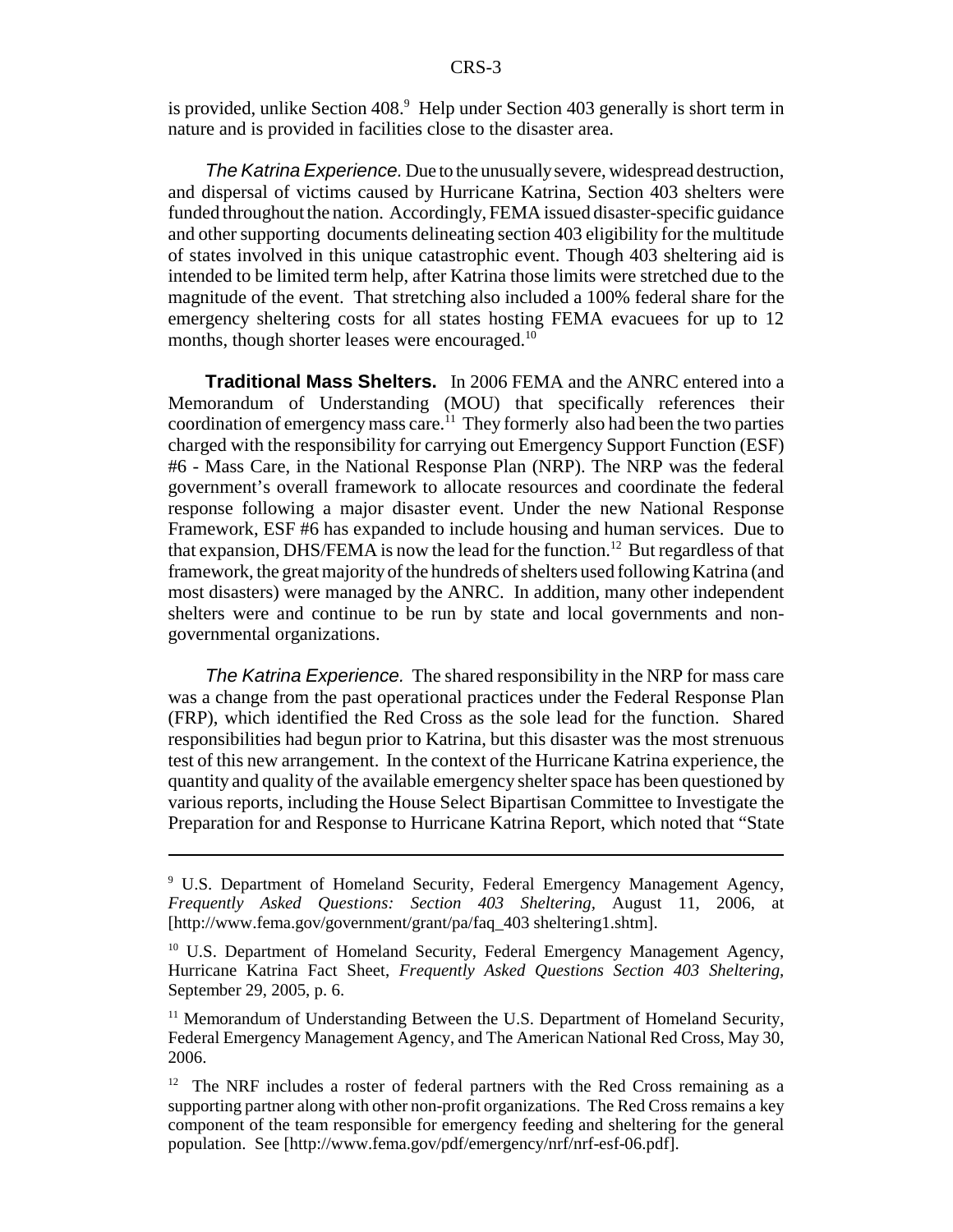and local governments made inappropriate selections of shelters of last resort. The lack of a regional database of shelters contributed to an inefficient and ineffective evacuation and sheltering process."13 The committee also acknowledged the difficulty of the task. The report noted that some experts believed that the shelter system eventually built up over the opening weeks of the Katrina disaster, with the inherent coordination that was necessary, was similar to "opening a Fortune 500 company in a couple days' time."14

FEMA provided to the states and their shelter partners disaster-specificguidance that listed, in great detail, the costs that would be eligible for reimbursement.15 Despite the guidelines, the ANRC and others involved in sheltering still coped with significant questions raised by the scope of the event. Emergency shelters are dependent not only on adequate space but also on many other logistical concerns including health and safety, the ability to serve special needs populations, and the availability of trained volunteers to staff these facilities. In the case of Hurricane Katrina, the size and scope of this disaster was truly unprecedented in comparison to other large events; as such, the disaster strained the traditional shelter system.<sup>16</sup>

As noted above, emergency shelters funded under Section 403 authority are intended to be temporary housing solutions. The decision by the Administration to accelerate the closing of the emergency shelters and move disaster victims to more suitable housing situations by October 15, 2005, about six weeks after the hurricane, meant that many families and individuals had to quickly find housing alternatives.<sup>17</sup> At its peak, the post-Katrina mass shelter network provided shelter for over 273,000 evacuees.18 Although charting such an ambitious goal did speed up the emptying of the shelters, it also meant that alternative forms of housing were needed prior to the registration of evacuees with FEMA, and before any individuals and/or families could be presented with other options for their long term housing goals.

<sup>&</sup>lt;sup>13</sup> U.S. Congress, House Select Bipartisan Committee to Investigate the Preparation for and Response to Hurricane Katrina, *A Failure Of Initiative*, 109<sup>th</sup> Cong., 2<sup>nd</sup> sess. (Washington: 2005), p. 312.

 $14$  Ibid., p. 346.

<sup>&</sup>lt;sup>15</sup> See U.S. Department of Homeland Security, Federal Emergency Management Agency Memorandum, *Disaster Specific Guidance #2*, Nancy Ward, FEMA Area Recovery Manager, September 9, 2005.

<sup>16</sup> For additional information, see CRS Report RL33761, *Rebuilding Housing After Hurricane Katrina: Lessons Learned and Unresolved Issues,* by N. Eric Weiss.

<sup>17 &</sup>quot;Most Katrina shelters cleared but housing problems remain," *USA Today,* October 15, 2005, at [http://www.usatoday.com/news/nation/2005-10-15-katrinashelters\_x.htm]. While the October 15 deadline was not met in all cases due to a lack of availability of hotel/motel rooms or ongoing efforts at family reunification and other considerations, it was generally observed.

<sup>18</sup> Eric Lipton, "Number Overstated for Storm Evacuees in Hotels," *New York Times*, October 19, 2005, p. A1.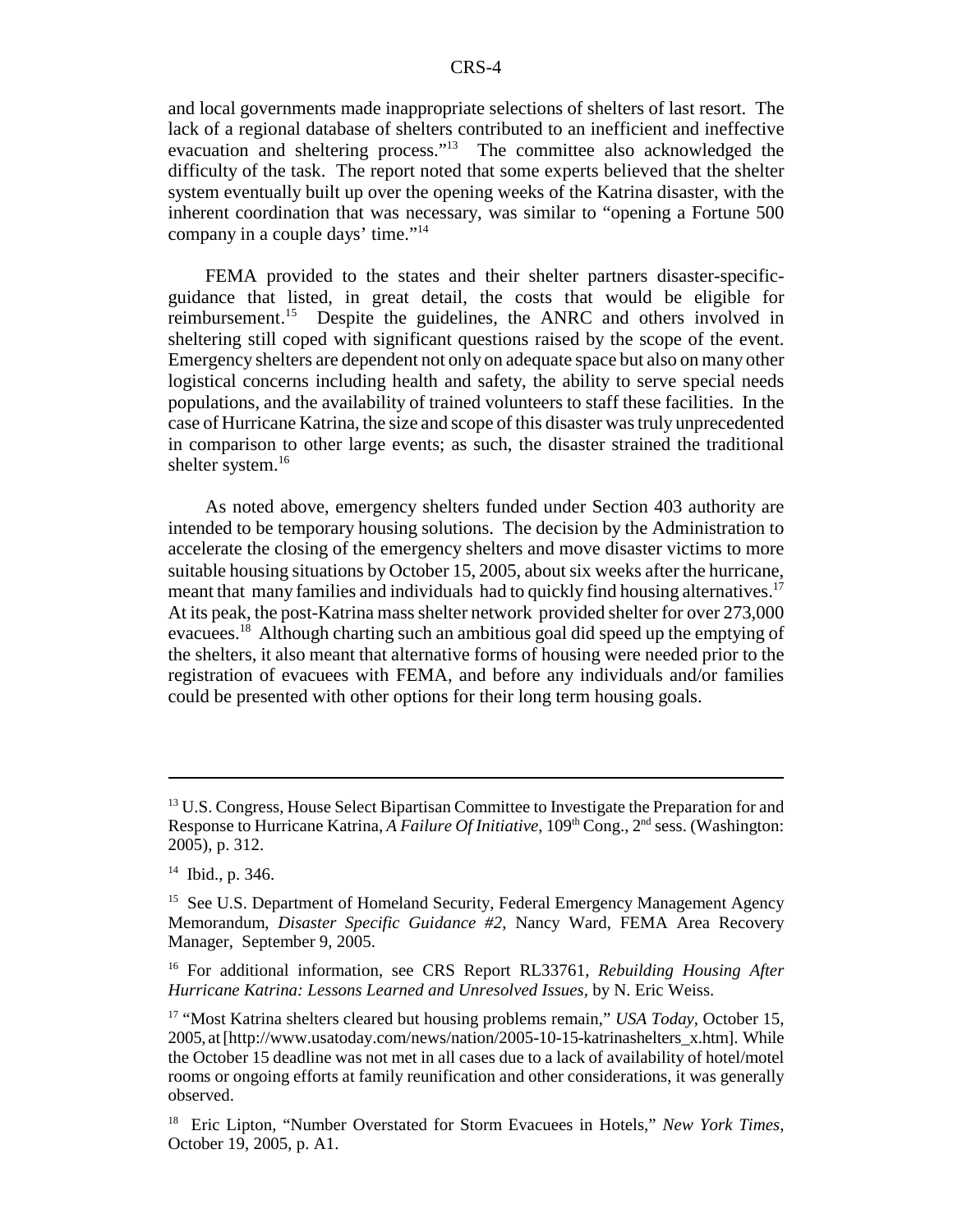*Cruise Ships.* The use of cruise ships as emergency shelters had reportedly been considered by FEMA officials as early as 1989 (following a disaster in the U.S. Virgin Islands). However, this form of shelter had never actually been employed.<sup>19</sup> For island disasters, and in coastal areas in particular, cruise ships were considered to be a strategically valuable form of shelter that could be brought rapidly to remote locations. Despite arguments for their use, however, no such contracts had previously been let prior to Katrina.

*The Katrina Experience.* Given the challenges posed by Katrina, FEMA chose to use the cruise ship alternative and asked the Navy to charter these ships.<sup>20</sup> The ships' most useful capabilities were to house both victims and relief workers in private rooms in close proximity to the disaster area, and to have on-site feeding facilities. The ships offered the possibility that some of the victims of the disaster could be a part of the rebuilding process by giving them access to the area where the work was being conducted. For a catastrophic disaster, this is a serious concern, particularly when a large work force is arriving in an area that has had a mass evacuation coupled with the destruction of rental units. Although housing shared by victims and workers arguably has benefits, some disadvantages were identified. For example, at a House Financial Services hearing on Katrina housing, one Member of Congress noted that the large FEMA contingent of workers in the area actually used a significant part of the remaining resources (both hotels and other housing) and suggested that FEMA staff were, in fact, in competition with local disaster victims wishing to return to the area. $^{21}$ 

During their use the ships housed over 8,000 people and served over two million meals to Katrina victims and workers helping in the recovery.<sup>22</sup> While meeting emergency needs, critics questioned the cost of housing victims on the ships. Some doubted the efficacy of the plan, the location of some ships, the cost and length of the contract, and the process used to arrive at the agreement. As one story noted: "The six month contract — staunchly defended by Carnival but castigated by politicians from both parties — has come to exemplify the cost of haste that followed Katrina's strike and FEMA's lack of preparation."<sup>23</sup>

While the cruise ships attracted considerable media attention, one step taken in this process may warrant further consideration. The care of children in this situation

 $19$  Phone interview with Lawrence Zensinger, former FEMA Recovery Division Director, January 22, 2007.

<sup>20</sup> U.S. Department of Homeland Security Inspector General — *Chartered Cruise Ships, Audit Report N2006-0015,* February, 2006, [http://www.dhs.gov/xoig/assets/kavorsght/OIG\_NAV\_N06-0015.pdf.].

<sup>&</sup>lt;sup>21</sup> Testimony of Representative Charles Melancon, in U.S. Congress, House Committee on Financial Services, *Federal Housing Response to Hurricane Katrina*, hearing, 110<sup>th</sup> Cong.  $1<sup>st</sup>$  sess., February 6, 2007.

<sup>&</sup>lt;sup>22</sup> U.S. Department of Homeland Security, Federal Emergency Management Agency — *Cruise Ships Leaving New Orleans March 1-*February 24, 2006.

<sup>23</sup> Jonathan Weisman, "\$236 Million Cruise Ship Deal Criticized," *Washington Post*, Sept, 28, 2005, p. 1.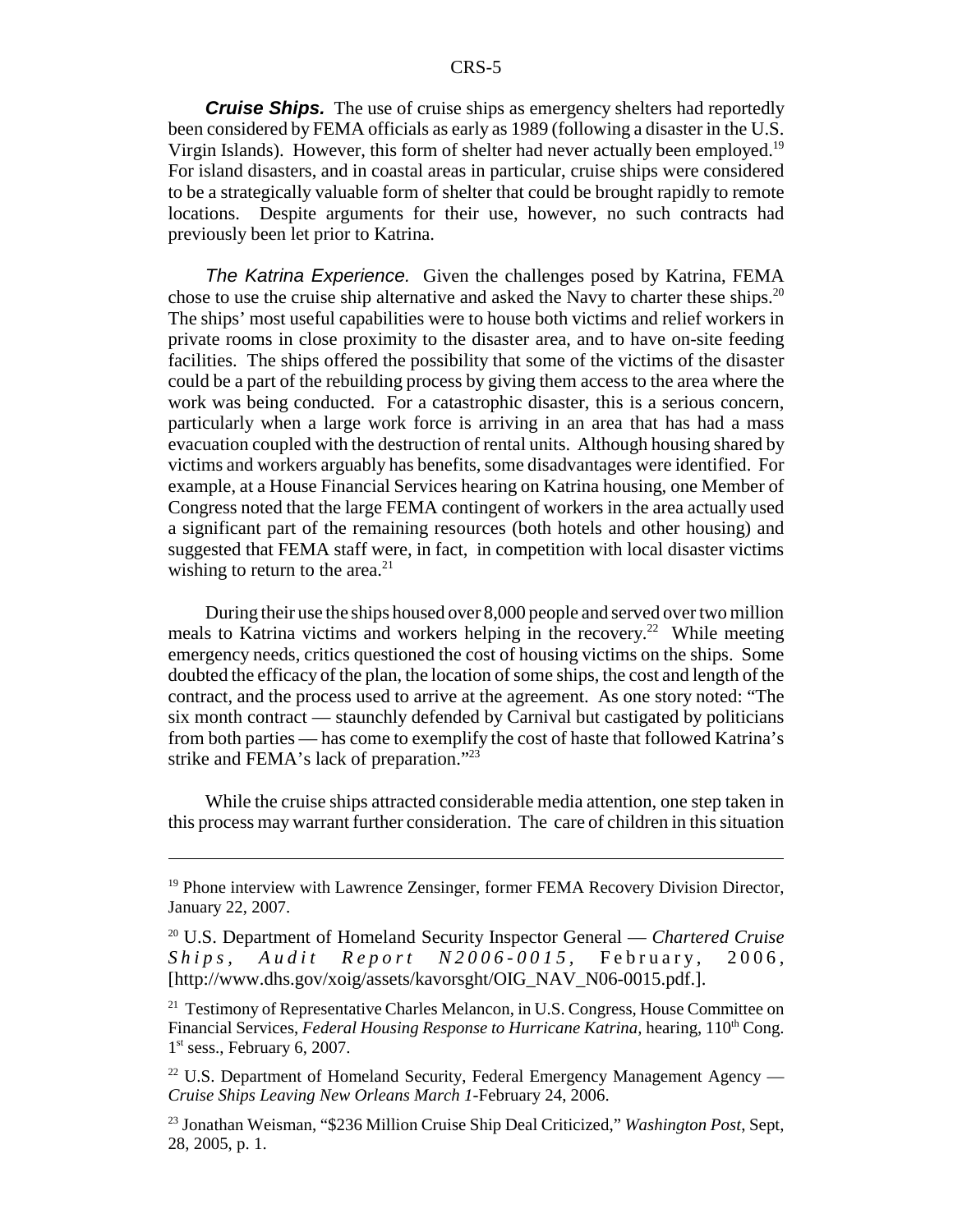is of interest, particularly since it served as a harbinger of what would become a very significant issue with regard to FEMA's management of its large mobile home and trailer parks. On one of the Carnival ships, the *Holiday*, the organization Save The Children (best known for its work overseas) joined with Carnival and other corporate givers to set up a child-care center. As summarized by the organization: "Save the Children worked with a local licensed child-care provider to turn the *Holiday* ship's 'Doc Holiday Lounge' into a child-care center that served about 70 children each day. Child care services were difficult to find as families sought to recover."<sup>24</sup> The same perceived needs would surface as areas of contention at FEMA's emergency trailer parks that were established on the Gulf Coast when FEMA child care services or other amenities were eligible expenses for the management of the trailer parks.<sup>25</sup> Similar concerns have long been a part of temporary housing operations, but the scale of the post-Katrina disaster environment brought greater scrutiny to the issues of supportive services for large temporary housing sites.

*Traditional Hotels and Motels .* The local chapters of the ANRC routinely provide brief hotel or motel stays as a form of emergency housing around the nation on a daily basis for disaster victims, including the victims of fires or other local emergencies. The local ANRC chapters are frequently reimbursed by FEMA for this work in presidentially declared disasters of a much smaller scale than Katrina. This form of assistance is referred to in regulations as "reasonable, short-term housing expenses."26 However, because the practice of providing transient accommodations involves working with much smaller numbers of victims, the length of stay is usually brief, and the task of finding more suitable accommodations not as daunting as the Katrina experience.

*The Katrina Experience.* Hotels and motels were used around the country both by self-evacuated families and individuals and by disaster evacuees who were moved out of shelters and into these establishments by the ANRC and FEMA. Hotels and motels in the disaster area were also used to house relief workers.

Much of the work of placing victims in these facilities was managed by a contractor, Corporate Lodging Consultants (CLC), that worked originally for the Red Cross and then FEMA. CLC engaged the hotels and motels to track occupancy and managed the payments to the participating facilities.<sup>27</sup>

Many residents in harm's way had "self-evacuated" to hotels and motels outside of the immediate area as the storm approached. However, the majority in these establishments were families and individuals who moved from mass shelters to the

<sup>24</sup> *Carnival Corporation, Sanofi-Aventis, Scholastic Book Clubs Helped Lead the Way in Hurricane Katrina Recovery Efforts, at* [http://www.savethechildren.org/corporate/partners/carnivalcorporation.html?print=t].

<sup>25</sup> Paul Singer, "Camp FEMA", *National Journal*, vol.38, March 11, 2006, pp. 21-26.

 $26$  44 C.F.R., § 206.117 (b).

<sup>&</sup>lt;sup>27</sup> Dana Hedgpeth and Ben White, "Hurricane Evacuees Boost Hotels' Profits," *Washington Post*, October 7, 2005, p. D1.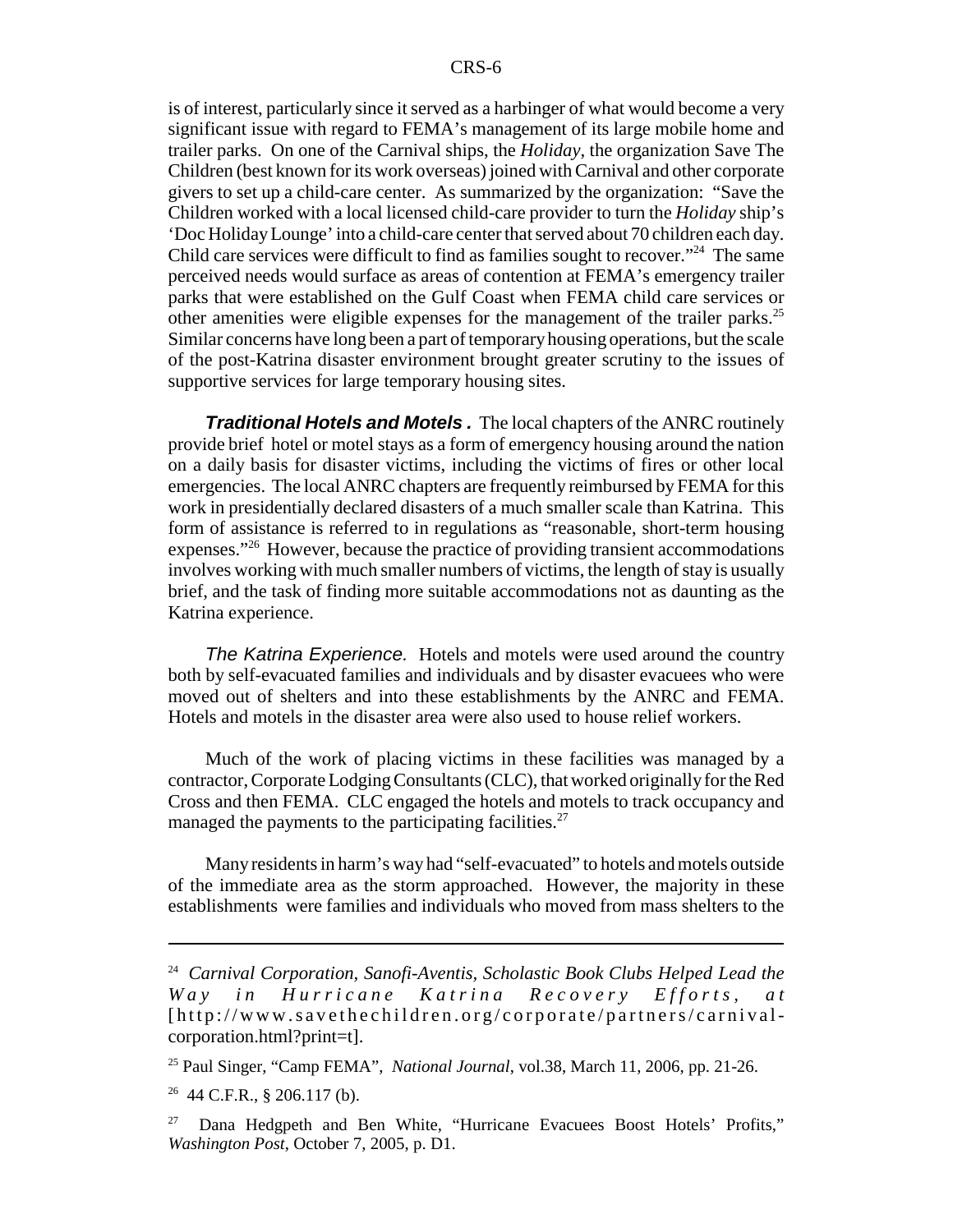hotels and motels to meet the October 15, 2005 deadline. This resulted in an extraordinarily high combined population in these commercial facilities. The peak was reached in late October of 2005 when 85,000 households were housed across the country in hotels and motels in 48 states.<sup>28</sup>

Due to the unique circumstances created by Hurricane Katrina, a traditionally short-term solution for small emergencies became a national program of unprecedented size. This greatly expanded program provided some privacy for families that had been spent a significant period of time in mass shelters. The hotel/motel option gave displaced victims a chance to be in a room with their own private space and a discrete address. However, the deadline for the movement out of shelters left little or no time for establishing protocols for lodging costs or exploring alternative housing.

*Traditional Apartment Rentals by States.* No evidence or data exist of a previous use of state contracting for apartments for disaster victims under Section 403. The states traditionally are engaged in Section 403 work through the debris removal program, congregate sheltering, and some other distinct missions such as search and rescue work or the provision of temporary school facilities.<sup>29</sup> The FEMA housing mission is, in part, carried out in cooperation with the states. But that cooperation generally entails state assistance only in locating temporary housing sites and in the administration of the Other Needs Assistance (ONA) program. ONA funds are used for furniture and clothing and other related needs, a use that works in tandem with the Section 408 housing program (discussed below).

*The Katrina Experience.* Following the evacuation of Katrina victims (both self-evacuated and those transported by FEMA) to many states, some of those states: rented apartments for the evacuees; provided other necessary support such as furnishings, food, transportation, and limited medical assistance; and made the rent payments that were subsequently reimbursed by FEMA under Section 403. There were, at the peak of this operation, approximately 67,000 apartment leases in 32 states. While the original instructions by FEMA offered to reimburse leases of up to 12 months, states were encouraged to engage in shorter leases if possible.<sup>30</sup>

 States were solicited by FEMA to accept evacuees. They were asked to provide information to FEMA on the number of evacuees they could accommodate, the date they could begin receiving them, and the location of the receiving point. The potential hosting states were promised full reimbursement of their disaster related

<sup>&</sup>lt;sup>28</sup> FEMA Extends Hotel Program for LA, MISS. Evacuees, [http://www.foxnews.com/story/0,2933,185839,00.html].

<sup>29 42</sup> U.S.C. §5170b.

<sup>&</sup>lt;sup>30</sup> U.S. Department of Homeland Security, Federal Emergency Management Agency, Hurricane Katrina Fact Sheet, *Frequently Asked Questions: Section 403 Sheltering*, September 29, 2005, p. 6.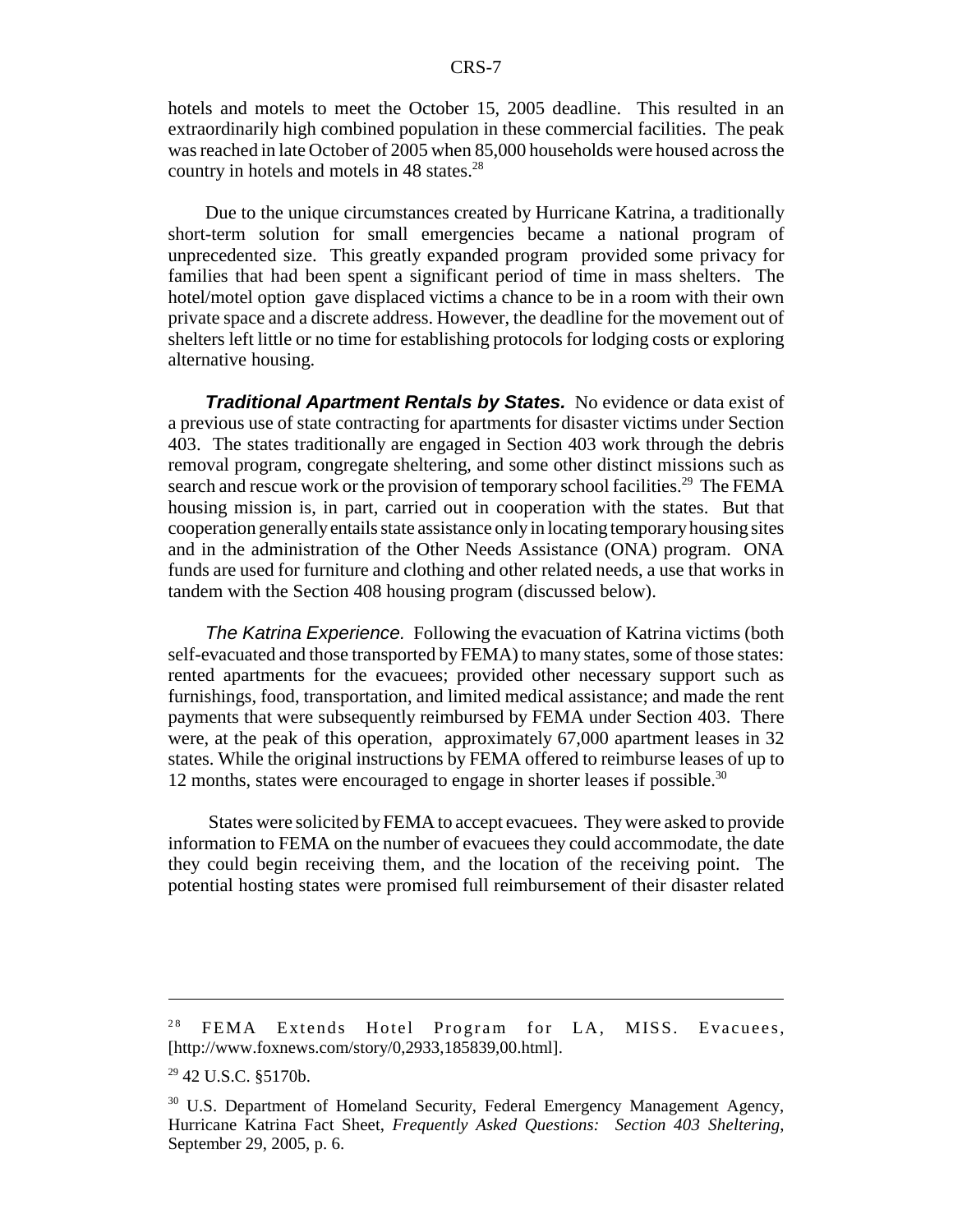costs, with the general instruction to treat the Hurricane Katrina evacuees as they would disaster victims within their own state borders.<sup>31</sup>

#### **The Transition to Section 408**

Due to the damage to permanent housing stock (both private homes and rental properties) by Hurricane Katrina, the transition from shorter-term Section 403 sheltering/housing to traditional, longer-term Section 408 temporary housing assistance was a difficult one. Normally, FEMA works with a relatively small population, which traditionally makes this "crosswalk" easier; however, that was not the case for this event. FEMA had to contact all recipients of 403 assistance in order to establish their eligibility for longer- term aid under Section 408. That contact also had to include an explanation of the process as well as available housing options, the location of some housing resources, and the time-tables involved. Disaster victims also had to be assured that the next form of housing assistance was available for those deemed eligible. Accordingly, checks for rental assistance, or a unit of manufactured housing, had to be available before the applicants were moved from their current residences.

Eligibility for Section 408 assistance is based on several conditions, including a finding by FEMA that:

- the applicant's primary residence is unlivable;
- the applicant is experiencing financial hardship and;
- there are other related difficulties in the aftermath of a declared disaster event.32

Eligibility determinations are routinely made in most disaster situations by staff at FEMA's National Process Service Centers (NPSCs). At the NPSCs, staff take registrations (both telephonically and on-line) working in concert with FEMA's onsite staff based at the Joint Field Offices (JFOs) in or near the affected area, and with FEMA's contracted housing inspectors.

A major challenge to this traditional approach rested in the sheer number of victims involved in the Katrina disaster; thousands of evacuees were placed in hotel/motel rooms in 48 states as well as in state-rented apartments in 32 states. The wide dispersal of victims compounded the transition process. This outreach mission was especially difficult to accomplish within shifting deadlines established by the Department of Homeland Security (DHS)/FEMA. Due to the extent of the devastation in the affected area, housing inspections could not always be conducted within the usual time frames; such inspections are generally critical to eligibility decisions. In addition, FEMA had to cobble together a series of outreach teams to spread out among the diaspora of disaster victims. These teams consisted of personnel from the Corporate Lodging Consultant (CLC) contractors, FEMA Community Relations staff, and available staff from the respective FEMA regional

<sup>&</sup>lt;sup>31</sup> Interview with former FEMA Recovery Division Director Daniel Craig, Washington, DC, January 22, 2007.

<sup>32 44</sup> CFR §206.101 (f).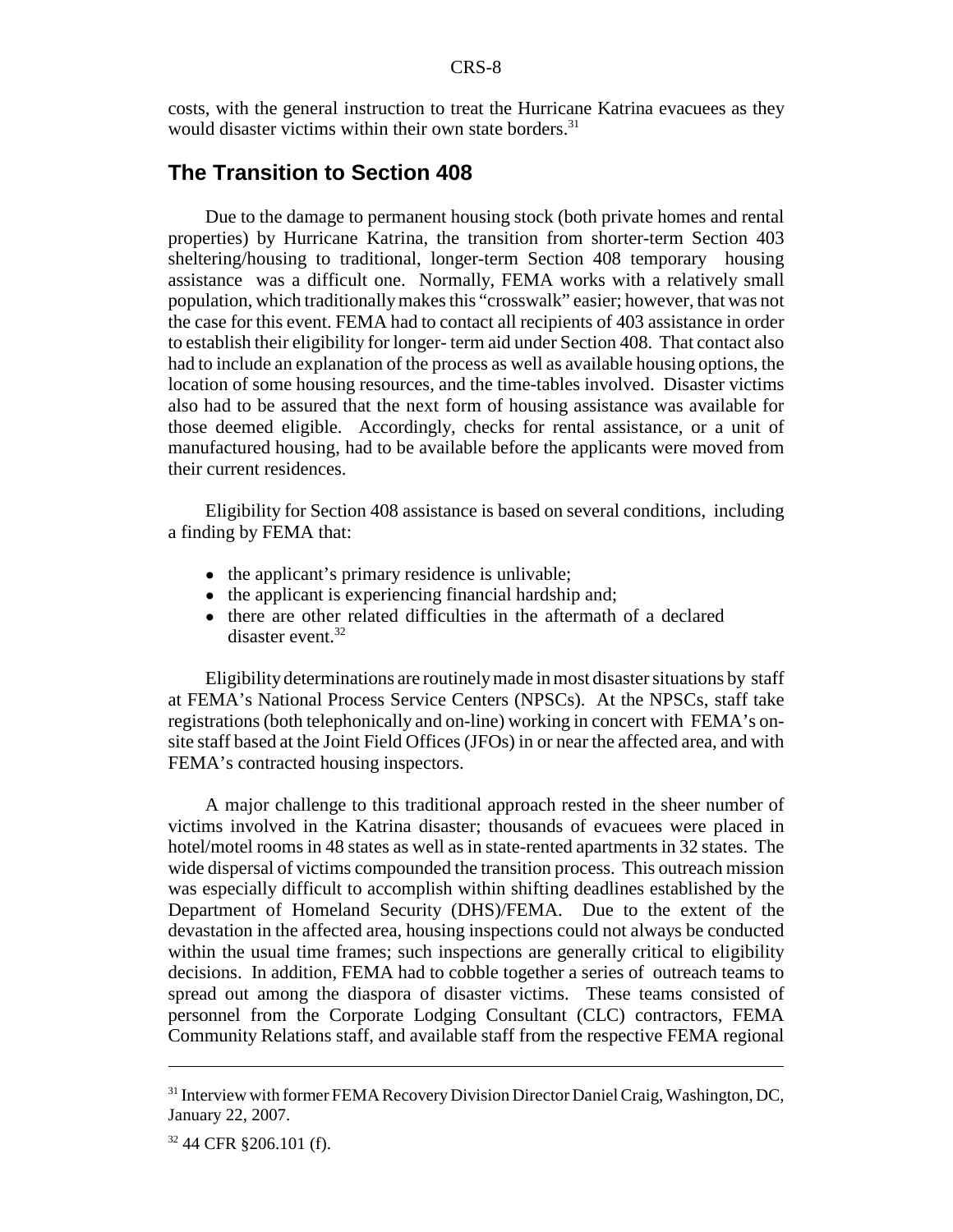offices. The resources of these groups were already greatly taxed by their own disaster assignments.

DHS/FEMA had been contacted as early as September 6, 2005, by the Refugee Council USA with a proposed plan to reach out (through the Refugee Council's local affiliate network) and provide case management services to the displaced residents from the Gulf Coast.33 The Council had developed the plan in conjunction with the White House Homeland Security Council and the Office of Faith-Based Initiatives and its traditional partners in refugee assistance at the Department of State and the Department of Health and Human Services. Subsequent discussions raised questions about the authority of FEMA to carry out such a program as well as the potential cost. The plan was not adopted. $34$ 

Two competing imperatives faced FEMA: provide safe housing for disaster victims and remain responsible stewards of federal funds. The goal of transferring applicants from hotels, motels, and state-leased apartments to apartments paid with Section 408 rental assistance and manufactured housing was intended to address both goals, but some maintain that efforts to achieve both ends resulted in a disruptive and complicated process.<sup>35</sup> It was within this environment of shifting deadlines and lingering questions of applicant eligibility that reports of waste, fraud, and abuse within the program surfaced.<sup>36</sup> The situation led to litigation that continues to embroil FEMA, applicants, and public interest groups.

As of the end of 2006, approximately 40,000 households had been moved from 403 to 408 funding — either through CLC payments to landlords out of 408 funds or from 408 payments made to applicants to continue apartment rentals.<sup>37</sup> FEMA's presumption for this situation is that those households previously in 403 apartments and qualified for, but not receiving, 408 payments represent people no longer in need of FEMA assistance or those whose landlords did not make contact with CLC to maintain the arrangement.<sup>38</sup>

<sup>33</sup> Karen Walsh, *The Hurricane Katrina Disaster: RCUSA Contributions to the Relocation of Displaced Americans,* DRAFT, September 6, 2005, available from the author.

<sup>&</sup>lt;sup>34</sup> However, the Post-Katrina Act, effective October 6, 2006, includes a provision that provides the President the authority to "provide case management services, including financial assistance, to state or local government agencies or qualified organizations to provide such services ...". See P.L. 109-295, 120 Stat. 1453.

<sup>35</sup> Juliet Eilperin, "FEMA Extends Housing Deadline," *Washington Post*, November 23, 2005, p. A8.

<sup>36</sup> Testimony of Gregory D. Kutz, Managing Director, Forensic Audits and Special Investigations in U.S. Congress, Senate Committee on Homeland Security and Governmental Affairs, *Hurricane Katrina: Waste, Fraud and Abuse Worsen the Disaster,* GAO-06-403T,hearing, 109th Cong., 2nd sess., February 13, 2006.

<sup>&</sup>lt;sup>37</sup> U.S. Department of Homeland Security, Federal Emergency Management Agency, "Fact Sheet for CRS Inquiry" — November 27, 2006.

 $38$  Ibid.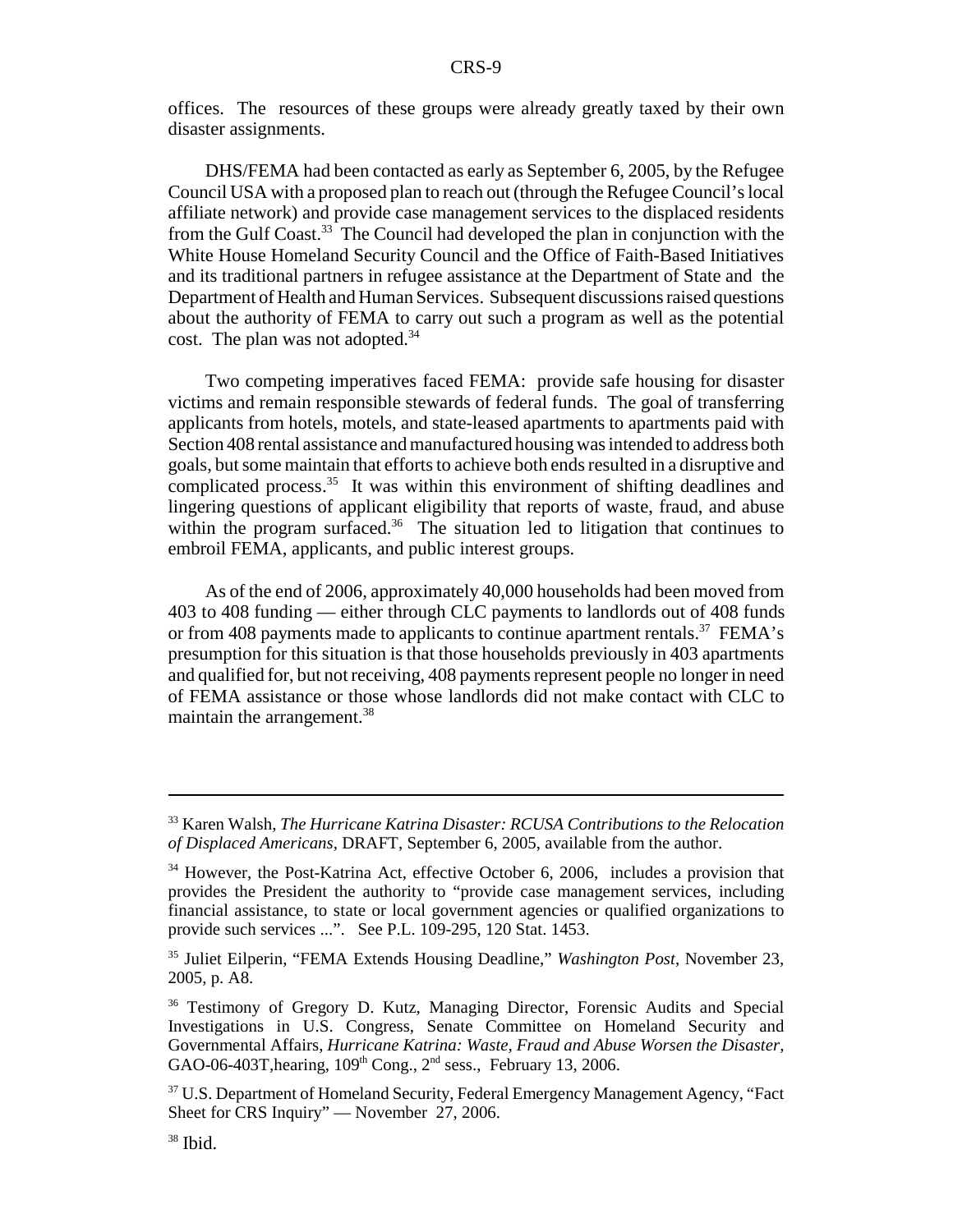#### **Stafford Act Section 408**

Stafford Act Section 408 housing is administered through the Individual and Households Program (IHP), which consists of temporary housing and Other Needs Assistance (ONA). The housing portion is 100% federally funded. The ONA part of the IHP program (furnishings, uninsured medical costs, funeral expenses, etc.) is cost-shared with the state, on a mandatory 75%/25% basis.<sup>39</sup> The 408 amounts spent for rental/repair/replacement assistance and ONA are deducted from an overall IHP cap for each household, currently \$28,800 (this amount is adjusted annually based on the Consumer Price Index). Direct housing assistance — that is, aid associated with mobile homes and travel trailers, is not deducted from that amount due to difficulties in precisely calculating the amount of assistance involved. In addition to the Section 408 temporary housing assistance, other federal housing resources were also made available by other federal agencies.

 *Traditional Section 408 Rental, Repair, and Replacement* **Assistance.** Assistance under Section 408 includes rental assistance to disaster victims who have found suitable rental property. It also includes repair assistance to make a dwelling habitable, and grants to contribute toward replacement housing for an applicant whose home has been destroyed by a disaster event.<sup>40</sup>

*The Katrina Experience.* One of the greatest challenges in the post-Katrina environment was the dearth of available rental property in the damaged area. As with private homes, many rental units also sustained major damage or were destroyed. In recognition of the difficulties inherent in this problem, Congress enacted a provision in the post-Katrina Reform Act that would "provide for the repair and improvement of multi-family rental properties in disaster areas to increase the rental stock available to disaster victims in the immediate area."<sup>41</sup>

Another Section 408 issue that emerged was FEMA's definition of Fair Market Rent  $(FMR)$ <sup>42</sup> FEMA uses the FMR set by HUD for a metropolitan area, which includes the cost of utilities. FEMA, however, pursuant to the Stafford Act, has determined that the amount of financial assistance available is based on "the fair market rent for the accommodation provided plus the cost of any transportation,

 $39$  44 C.F.R. § 206.131(d)(2). Unlike other Stafford Act programs, the ONA cost-share cannot be waived by the President. However, Public Law 110-28 did waive the ONA costshare provisions for all Gulf Coast states for the 2005 hurricane season.

<sup>40 42</sup> U.S.C. §5174, Sec. 408 (c)

<sup>41</sup> P.L. 109-295, 120 Stat. 1454. In Congressional testimony, FEMA Administrator David Paulison noted that FEMA had not exercised this authority since the Agency had determined that this work should be done by HUD. Testimony of FEMA Administrator David Paulison, House Committee on Appropriations, Subcommittee on Homeland Security, "*Federal Emergency Management Agency: Is the agency on the right track?",* 110<sup>th</sup> Cong. 2<sup>nd</sup> Sess. March 13, 2008.

<sup>42 42</sup> U.S.C. §5174.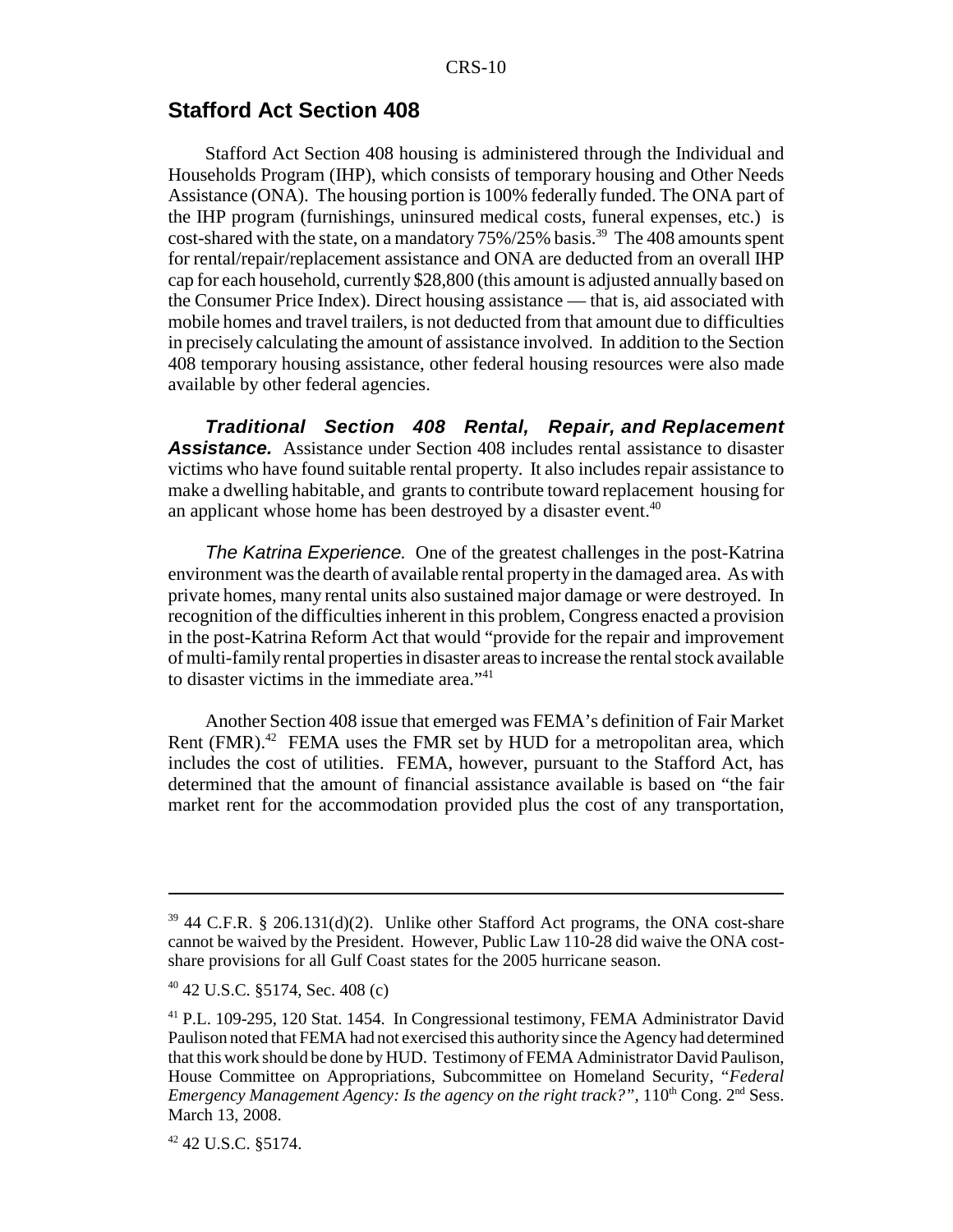utility hook-ups, or unit installation not provided directly by the President."43 FEMA has traditionally interpreted the utility language to mean that hook-ups are the only utility costs eligible for assistance. As a result of this difference, which was also noted in ongoing litigation, Congress amended the Stafford Act to qualify utility costs as eligible expenses.<sup>44</sup>

 Existing federal policy, notably the Stafford Act and its administration by FEMA, bases federal aid on the assumption that a household in need of temporary housing assistance will not have permanently lost employment or its principal means of support, let alone be displaced to another state. FEMA also presumes, based on typical program performance, that the Section 408 assistance provided will be relatively short in duration, generally much less than the 18 months of eligible help.<sup>45</sup> Certainly, many disasters are far more localized within states and communities. With a localized event, the difference in employment is the commuting distance from a temporary housing location rather than the retention of the job itself.

The challenge of continuing employment is one fundamental difference between most disaster declarations and an event such as Hurricane Katrina. This unique circumstance of sudden joblessness on a large scale underlines the difficulties in applying the Section 408 authority to catastrophic major disasters of this breadth, magnitude, and duration. In essence, Hurricane Katrina exceeded all previous experience and also the perceived reach of statutory authority.

An additional consideration in the post-Katrina environment was the demographic profile of affected residents. As one report noted: "Hurricane Katrina disproportionately impacted communities where the poor and minorities, mostly African-Americans, resided. The three states where communities were damaged or flooded by the hurricane rank among the poorest in the nation."<sup>46</sup> This meant more renters were affected, and many victims had little means of support. These victims were sent far from home taking few or no resources with them.

**Traditional Housing Repair and Replacement.** When Hurricane Katrina struck, the housing repair element of Section 408 assistance authorized up to \$5,000 in repairs to primary residences so that victims could make their homes habitable. <sup>47</sup> These same homeowners may or may not have received a Small Business Administration disaster loan for additional repairs. The \$5,000 cap had been in place

 $43$  Ibid.

<sup>44</sup> P.L. 109-295, 120 Stat. 1452.

<sup>45</sup> Interview with Donna Dannels, Individual Assistance Branch Chief, FEMA, April 16, 2007.

<sup>46</sup> For additional information see, CRS Report RL33141, *Hurricane Katrina: Social-Demographic Characteristics of Impacted Areas,* by Thomas Gabe, Gene Falk, Maggie McCarty, and Virginia W. Mason.

 $47$  The Post Katrina Reform Act amended this provision to remove the \$5,000 cap. The overall ceiling of \$28,800 for the Individual and Household Assistance Program, however, still applies. See, P.L. 109-295, 120 Stat. 1448.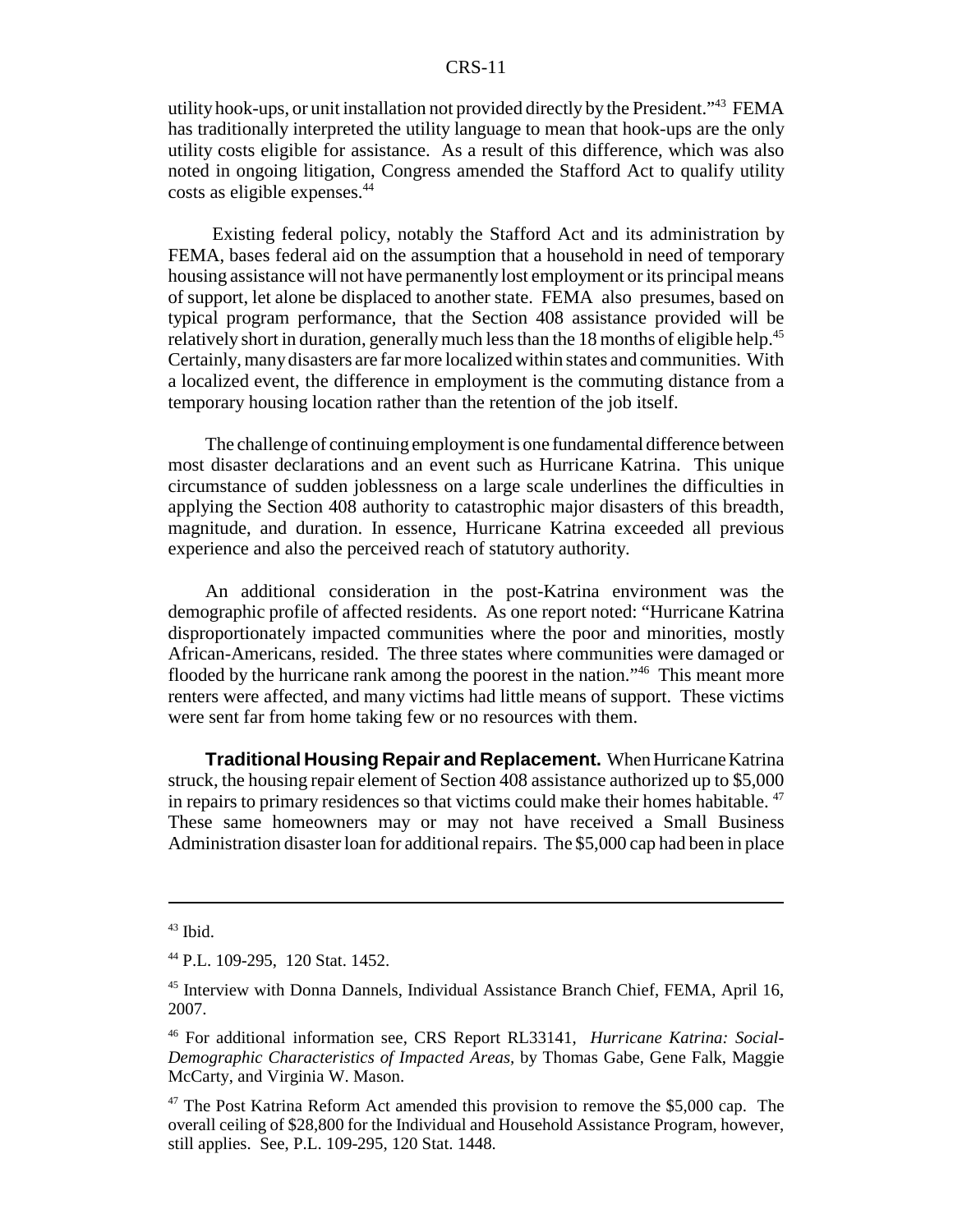for several years since the passage of the Disaster Mitigation Act of 2000 (DMA2K-Public Law 106-390).

 In addition to repair assistance, applicants whose homes have been destroyed can qualify for up to \$10,000 to be applied toward a replacement home. This benefit is particularly available for mobile home owners without adequate insurance who can use these funds toward the purchase of another unit.

**Traditional Manufactured Housing.** FEMA traditionally uses mobile homes and travel trailers to meet the needs of disaster victims when needs cannot be met through home repair or available rental units. Mobile homes are larger and are generally used to house applicants who are unable to obtain rental housing in the area. Additionally, they are intended to meet longer-term disaster housing needs. Travel trailers are smaller units that are usually parked adjacent to the home so that the individual or family can continue repairs while the home itself cannot be occupied and not have to pay for the space to park the trailer. The units are also placed on existing commercial lots and in parks created by FEMA for that purpose. The travel trailers "have been used principally for shorter-term housing needs" following disaster events.48

Travel trailers, unlike mobile homes, are not classified as housing or dwellings. Instead they are considered transportation since they are often moved from site to site for recreational purposes. HUD has not established standards for trailers as it has for mobile homes which are considered housing and are "designed to be used as a dwelling."49 The distinction between housing and transportation also becomes important when considering FEMA's own regulations which do not permit the placement of mobile homes within flood plains as temporary housing unless they are elevated above the base flood elevation.<sup>50</sup> This allows trailers to be placed in flood plain areas on a temporary basis, particularly in group sites, while mobile homes may not.

While manufactured housing is a form of temporary housing, it sometimes gains permanence for the households occupying these units. This is based on a part of the Stafford Act which provides that a unit "may be sold directly to the individual or household who is occupying the unit if the individual or household lacks permanent housing."51 This is usually the case for applicants without other housing options.52

*The Katrina Experience.* Congressional testimony by a FEMA official noted that approximately 80% of manufactured dwellings were situated on private lots on

<sup>48</sup> U.S. Department of Homeland Security, Federal Emergency Management Agency, "Alternative Housing Pilot Program — Guidance and Application Kit", September 15, 2006, p. 2.

<sup>49 24</sup> CFR §3280.2.

 $50$  44 CFR §9.13 (c)(4)(I).

 $51$  42 U.S.C. §5174 (d)(2)(A).

<sup>52</sup> Paul Singer, "Camp FEMA," *National Journal,* vol. 38, March 11, 2006, p. 26.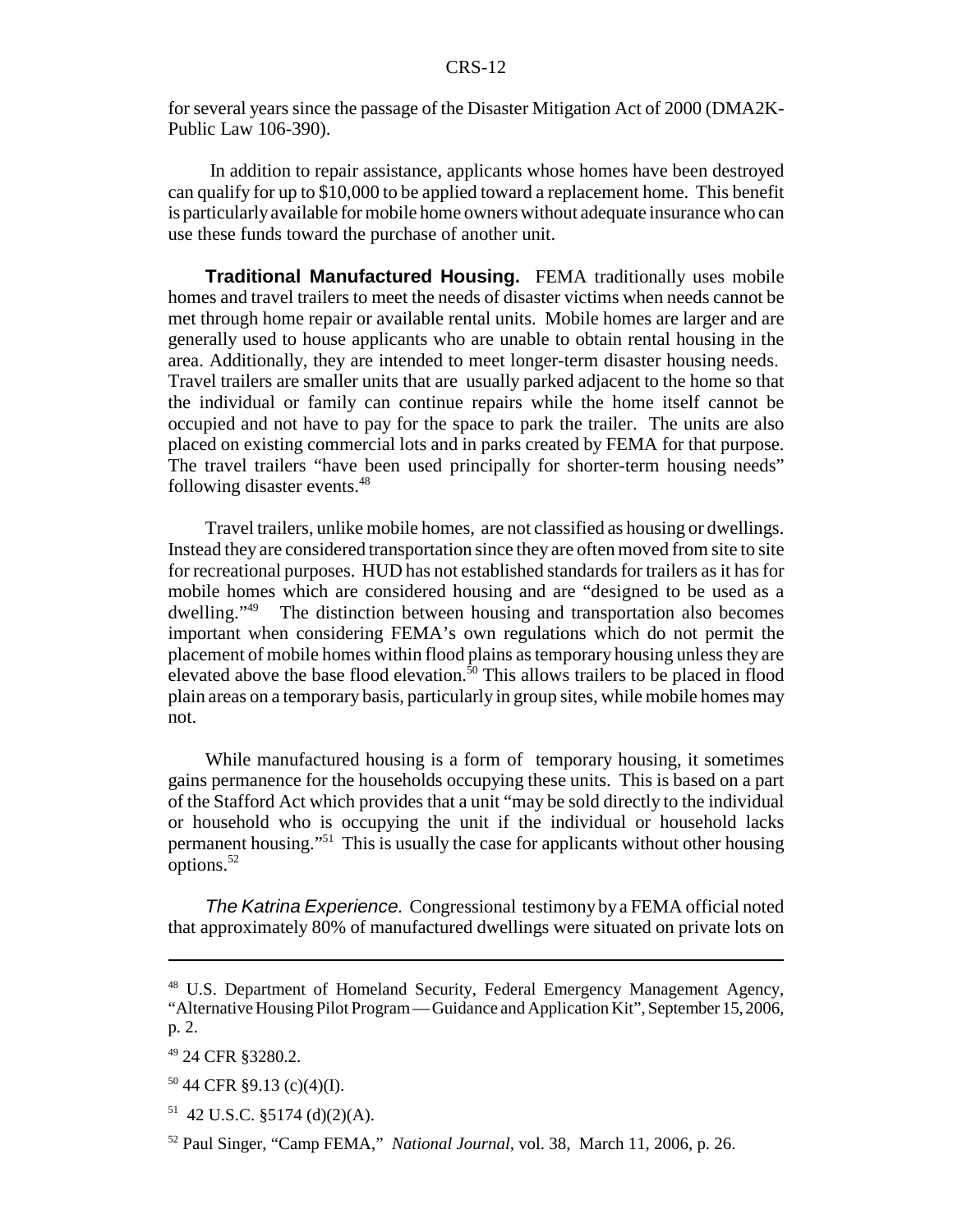the Gulf Coast.<sup>53</sup> This points to the large number of homes with major damage following the hurricanes of 2005. During the post-Katrina recovery phase, these trailers and mobile homes were the center of controversy for several reasons.

While manufactured housing is occasionally used, FEMA considers it the last housing option to be employed, and then only if home repairs are impractical or if there are no available units for rental assistance. But a catastrophic disaster such as Katrina removes many options. It not only spreads disaster victims across the nation but also makes home repair work difficult and slow at best. Additionally, a disaster of this magnitude wipes out most available rental housing in the affected area. With all of those factors considered, manufactured housing became the primary means of providing temporary housing in Gulf Coast communities for an extended period of time.

This form of housing also drew the media's attention due to a large number of units awaiting occupancy that have been stored in Hope, Arkansas.<sup>54</sup> Some of the reasons for the purchase of the excess units and the slow pace of their issuance are discussed in the Issues section below.

**Health and Safety Concerns in Manufactured Housing.** For the Katrina and Rita disasters, manufactured housing was used to an unprecedented extent. In summarizing the scope of the manufactured housing mission, the DHS Office of Inspector General observed:

As of February 2007, in response to Hurricane Katrina, FEMA purchased a total of 145,699 travel trailers and mobile homes at a cost of approximately \$2.7 billion. FEMA is also paying to store and maintain manufactured homes at 13 staging areas. The estimated expense to maintain these Emergency Housing sites is  $$36$  million.<sup>55</sup>

Complaints regarding the safety of the units cropped up early in the recovery period. As early as late November of 2005, just three months after Katrina had made landfall, media accounts were highlighting formaldehyde issues prominently among a listing of the environmental problems resulting from the storms:

Burning storm debris, more diesel exhaust, runaway mold and fumes from glue and plywood in new trailers are irritating people's lungs and nasal passages. ... Dave Farragut of DeLisle got one of the first new trailers from FEMA. The first

<sup>&</sup>lt;sup>53</sup> Testimony of David Garratt, FEMA Acting Recovery Division Director, in U.S. Congress, House Committee on Financial Services, *Federal Housing Response to Hurricane Katrina* hearing,  $110^{th}$  Cong.,  $1^{st}$  sess., February 6, 2007.

<sup>54 &</sup>quot;Congress, FEMA Try to Free Up Stockpile of Trailers," *National Public Radio*, at [http://www.npr.org/templates/story/story.php?storyId=5313004].

<sup>55</sup> Testimony of DHS Deputy Inspector General Matt Jadacki, in U.S. Congress, House Committee on Appropriations, Subcommittee on Homeland Security,  $110^{th}$  Congress,  $1^{st}$  s e s s . , M a r c h 1 4, 2 0 0 7, a t sess., March 14, 2007, at [http://www.dhs.gov/xoig/assets/testimony/OIGtm\_MJ\_031407.pdf].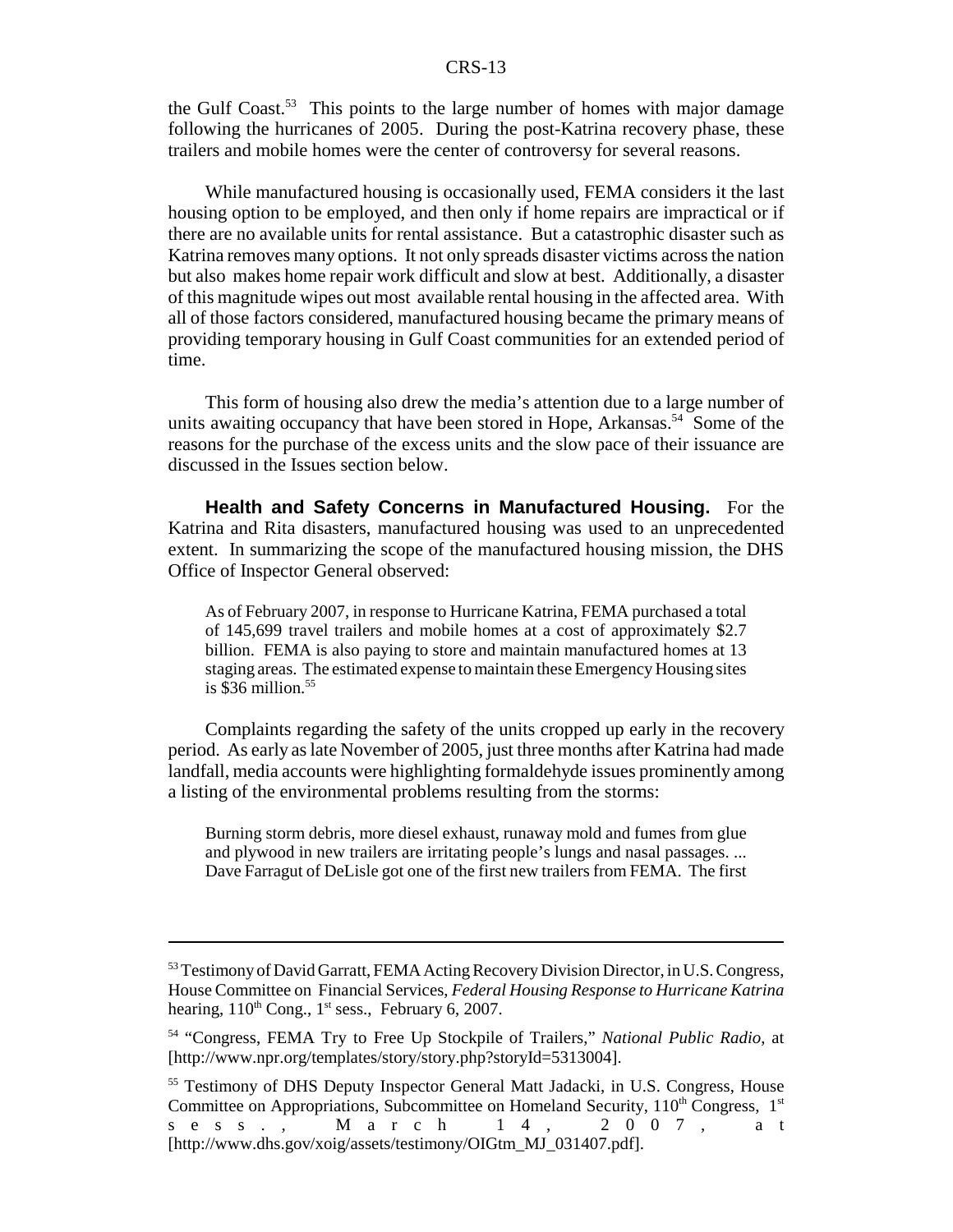couple of days the smell from the trailer made his eyes burn. When his girlfriend moved in a few days later, she also got sick at first.<sup>56</sup>

On July 19, 2007, the House Committee on Oversight and Government Reform held a hearing on the formaldehyde issue. Witnesses at the hearing included residents who had reported health problems due to their stay in the manufactured housing provided by FEMA. While the witnesses testified to their own health concerns and their experience working with FEMA field staff to address those concerns, the hearing also focused on FEMA documents that demonstrated differences within the agency on how to respond to the reported health threats. As the Oversight Committee's Supplemental Memo explained:

In March 2006, news articles reported high levels of formaldehyde in FEMA trailers. FEMA field staff urged immediate action, saying "This needs to be fixed today," "we need to take a proactive approach," and there is an "immediate need" for a plan of action. FEMA testing of a trailer occupied by a pregnant mother and her infant in April 2006 — apparently the only occupied FEMA trailer ever tested by FEMA — showed formaldehyde levels that were 75 times higher than the maximum workplace exposure level recommended by the National Institute for Occupational Safety and Health.

Despite the evidence of a formaldehyde problem in FEMA trailers, FEMA officials in headquarters, acting on the advice of FEMA lawyers, refused to test occupied FEMA trailers. One FEMA attorney explained: "Do not initiate any testing until we give the OK. ... Once you get results and should they indicate some problem, the clock is running on our duty to respond to them."<sup>57</sup>

FEMA Administrator David Paulison, the government witness at this hearing. In his testimony, Mr. Paulison assured the Committee that an investigation was underway in June, 2007, one month prior to the hearing, on the formaldehyde matter. The group involved in the inquiry had a large cast of federal players including the Department of Housing and Urban Development (HUD), the Department of Health and Human Services (HHS), the Public Health Service, the Environmental Protection Agency (EPA), DHS' own Office of Health Affairs, and some industry representatives as well. Administrator Paulison added that "Together, we are beginning both short and long-term investigations. In fact, FEMA and CDC are scheduled to begin phase one of a study in the Gulf Coast within the next few weeks."58

While not stipulating what phase one would represent, the actual testing of trailer units by the CDC did not begin for another five months, starting on December

<sup>56</sup> Seth Borenstein and Chris Adams, "Major Health Crisis Emerging," *The Sun Herald* (Biloxi, MS.), Knight/Ridder, November 30, 2005.

 $57$  U.S. Congress, House Committee on Oversight and Government Reform, "Hurricane" Katrina Response — Committee Probes FEMA's Response to Report of Toxic Trailers," Supplemental Memo and Exhibits, July 19, 2007, at [http://oversight.house.gov/story.asp?ID=1420].

<sup>58</sup> U.S. House of Representatives, Committee on Oversight and Government Reform, "Hearing on FEMA's Toxic Trailers," July 19, 2007, *Preliminary Transcript,* pp. 117-118.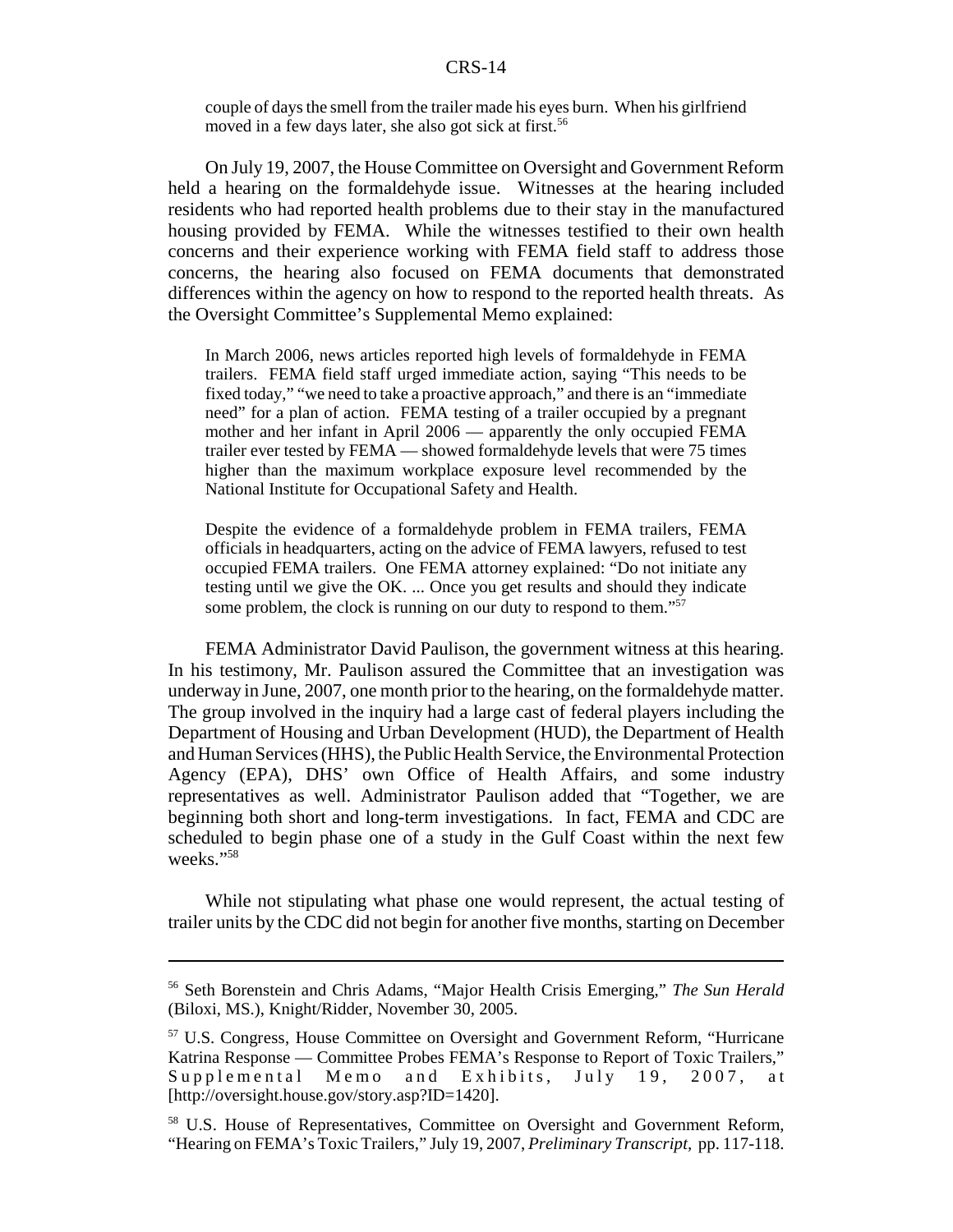21, 2007.<sup>59</sup> This delay was described by some as symptomatic of a longer delay in recognizing the need for testing and of seeking to influence its results. As one press account noted:

The revelations come nearly two years after early tests showed high levels of the toxic gas in trailers and a month after a congressional committee accused FEMA of pressuring the CDC to downplay health risks attached to the trailers due to liability concerns. FEMA and CDC officials have denied the allegations.

"FEMA has acted throughout this not out of concern for the health of the people who lived in the trailers but out of concern for public embarrassment and legal liability," said Rep. Brad Miller, D-N.C., of the House Committee on Science and Technology, which launched an investigation. $60$ 

The test results announced by CDC found "higher than typical indoor exposure levels of formaldehyde" in the travel trailers and mobile homes that have been serving as temporary housing for thousands of disaster victims.<sup>61</sup> In reaction to the CDC results, FEMA announced a number of steps to accelerate the relocation of disaster victims from the manufactured housing and into rental units, hotel and motel rooms or other alternative housing. FEMA pledged to provide food assistance, furniture for residents moving into unfurnished apartments, care for pets that may not be permitted in hotels and motels, and assistance in the actual move from a manufactured home to a safer residence.<sup>62</sup>

However, also in reaction to the CDC findings, a master complaint was filed based on the health risk represented by the formaldehyde findings. The clients "allege they were adversely affected by high formaldehyde levels in trailers supplied by the Federal Emergency Management Agency".<sup>63</sup> In addition to FEMA, the complaint also targets dozens of manufacturers. This action continues the trail of litigation in the housing arena since the hurricane struck in 2005.

In light of the information now available, FEMA has made a decision to no longer use travel trailers. However, FEMA will continue to use mobile homes since these types of units are regulated, with safety standards, by HUD. As FEMA's "Interim Directions" explains:

<sup>59</sup> U.S. Department of Homeland Security, Federal Emergency Management Agency, "CDC Releases Results of Formaldehyde Level Tests," Release Number HQ-08-021, February 14, 2008, at [http://www.fema.gov/news/newsrelease.fema?id=42606].

<sup>60</sup> Rick Jervis and Andrea Stone, "FEMA to step up trailer relocations," *USA TODAY,* February 14, 2008, at [http://usatoday.com/news/nation/2008-02-14-toxic-trailers N.htm].

 $61$  Ibid.

 $62$  U.S. Department of Homeland Security, Federal Emergency Management Agency, "FEMA Plan of Action on Formaldehyde Finding to be Implemented Immediately," Release Number HQ-08-022, February 14, 2008, at [http://www.fema.gov/news/newsrelease.fema?id=42611].

<sup>63</sup> Daniel Fowler, *CQ, Homeland Security*, "Katrina Trailer Lawsuit Targets FEMA, but Faces a Tall Legal Order," March 18, 2008, at [http://homeland.cq.com/hs/display.do?docid=2690387&sourcetype=31].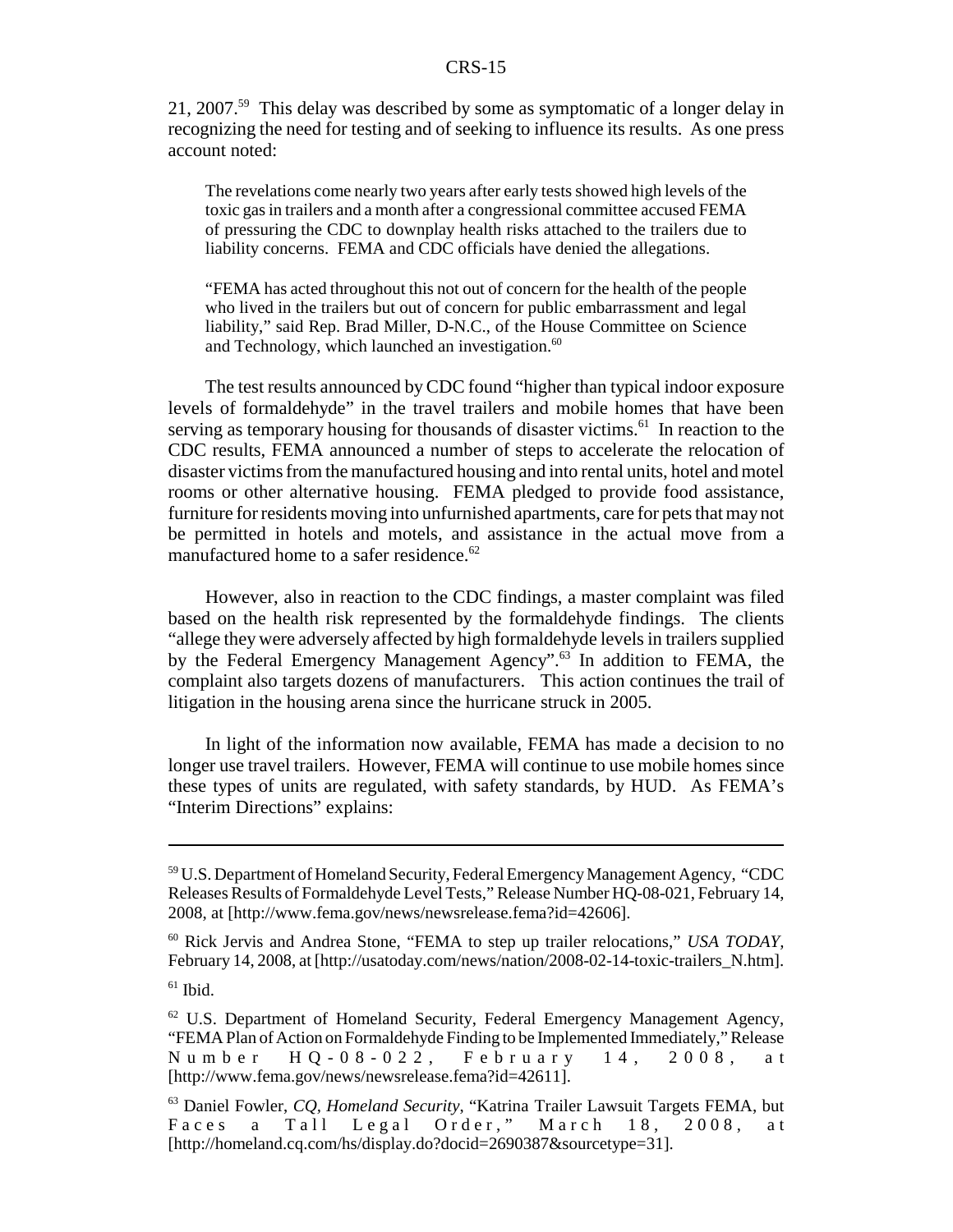Any type of manufactured housing regulated by HUD, or park model, may continue to be installed in support of and occupied by eligible disaster victims. FEMA will have the air quality of the unit independently tested to determine formaldehyde levels.<sup>64</sup>

The assistance promised by FEMA to facilitate a rapid relocation for those households currently in trailers will come at an additional cost that has yet to be estimated. It also stands in a long line of changing deadlines and directions regarding housing assistance over the extended disaster recovery period.<sup>65</sup> A particular dilemma in implementing this plan has been the relative paucity of rental units available in the immediate disaster area. Also, since the great majority of remaining travel trailer units are on private lots where owners are slowly repairing their homes, there may be additional logistical challenges for the government and decisions for families and individuals. In testimony before the Senate Homeland Security and Government Affairs Committee, DHS Secretary Chertoff summed up the situation:

Now I recognize the reality is there's not a lot of housing in the area, and that may mean for some people they will have to move some distance away. That's been, frankly, one of the reasons why I think some people have been reluctant to move out of trailers. But from any number of standpoints, whether it be formaldehyde or just the fact that these trailers are not designed as permanent residences, I think that people would be much better served if they bit the bullet and moved out. And we will do everything that we can, certainly, to facilitate that.

I guess a question we will have to wrestle with is whether we will compel people to move out.<sup>66</sup>

**Housing Inspections: Strengths and Limitations.** Traditionally, almost all key decisions in the FEMA housing mission are tied to an on-site inspection of the damaged housing by FEMA contract inspectors. The inspections provide FEMA with information on the degree of damage to the structure and contents of the house. The inspectors are assigned an address, locate the home, and assess its status on a hand-held computer that enables information to be downloaded rapidly to FEMA computers. The information is subsequently merged with an applicant's file.<sup>67</sup>

*The Katrina Experience.* With standing water throughout the southern parishes and counties, on-site inspections could not be conducted for thousands of homes for a considerable amount of time. As a result, FEMA used geo-spatial

<sup>64</sup> U.S. Department of Homeland Security, Federal Emergency Management Agency, "FEMA Interim Directions on use of Temporary Housing Units," March 10, 2008.

<sup>65 &</sup>quot;The Katrina Housing Debacle," *The New York Times,* November 24, 2005, at [http://www.nytimes.com/2005/11/24/opinion/24thu3.html].

<sup>66</sup> U.S. Senate Homeland Security and Government Affairs Committee Hearing, *The Homeland Security Department's Budget Submission for Fiscal Year 2009*, 101<sup>st</sup> Cong. 2<sup>nd</sup> sess. February 14, 2008.

<sup>67</sup> U.S. Department of Homeland Security, Federal Emergency Management Agency, "Disaster Assistance - Frequently Asked Questions," at [http://www.fema.gov/assistance/dafaq.shtm].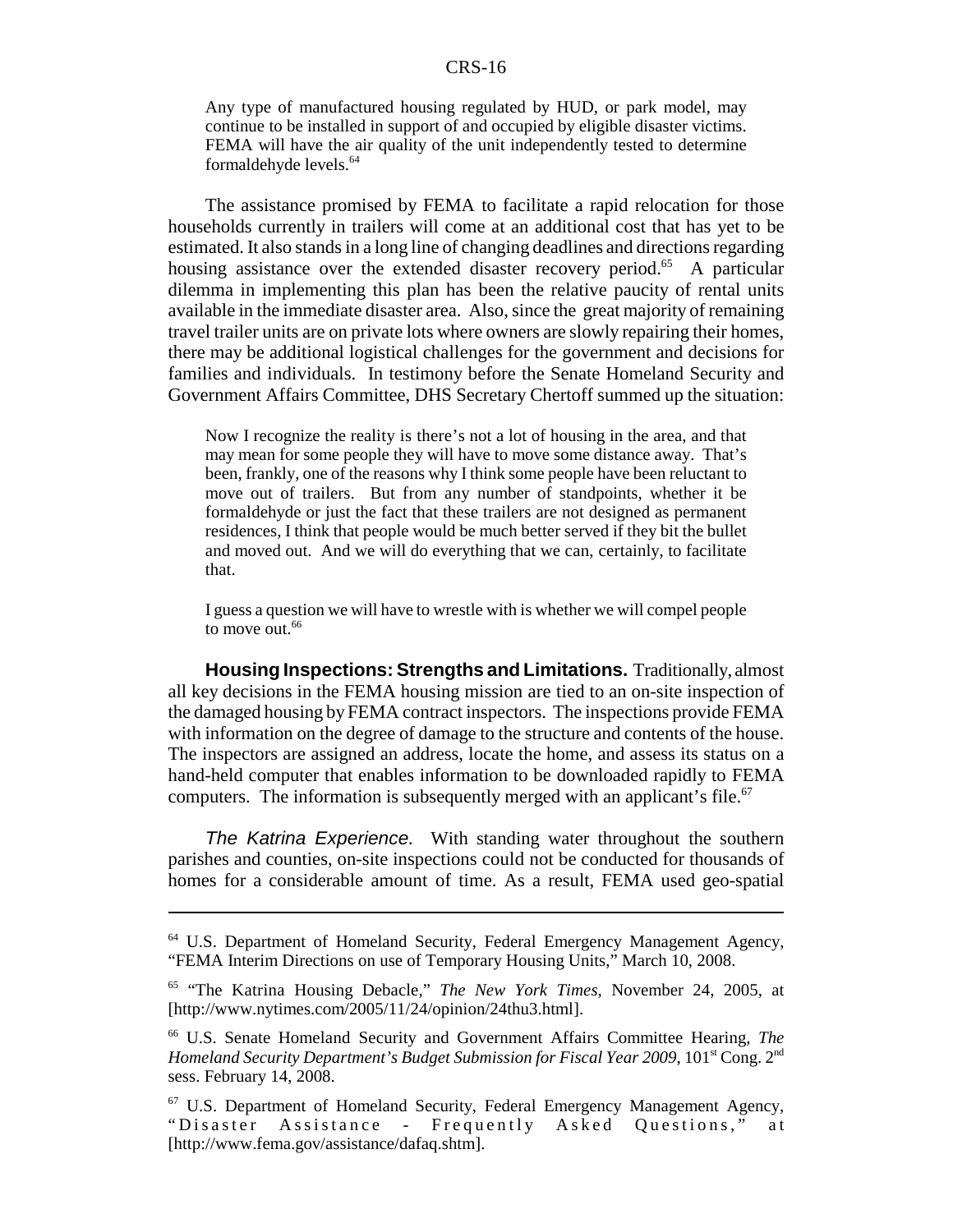mapping of the area to help determine eligibility for FEMA housing assistance.<sup>68</sup> Geo-spatial mapping consists of overflights of an area that can produce maps that identify the average depth of water in a specific geographic area. From these maps FEMA can then project likely damage in that area. This form of verification was fast and practical but could not offer the same detail as on-site inspection, particularly for personal losses. Another key issue realized from Katrina is that the viability of neighborhoods cannot be determined. Even though on-site inspection reports are issued for each individual dwelling, the reports do not ordinarily provide, nor is it their assigned mission to provide, a picture or an assessment of neighborhood-wide conditions. For example, are schools or stores open? Is there general accessibility to community resources? Are essential infrastructure components operational?<sup>69</sup>

#### **Issues for Congress**

**National Disaster Housing Strategy.** In Public Law 109-295, the Post-Katrina Emergency Management Reform Act of 2006, known as the post-Katrina Act, Congress directed FEMA to develop, in concert with other federal departments and agencies, as well as the non-profit sector and other interested parties, an overall strategy for disaster housing.<sup>70</sup> This report was due 270 days after enactment, which would have placed its due date in July of 2007. In testimony to Congress, FEMA Deputy Administrator Harvey Johnson had pledged to deliver the strategy report in April of  $2008<sup>71</sup>$  A draft report was submitted to Congress on July 21, 2008. On July 24, 2008 FEMA began a 60-day public comment period on the strategy.<sup>72</sup>

The strategy, as released, defers most decisions and approaches to implementation, to a "National Disaster Housing Task Force" that would lead both planning and implementation efforts.<sup>73</sup> As one Senator noted, in describing an initial analysis of the draft strategy:

<sup>68</sup> U.S. Department of Homeland Security, Federal Emergency Management Agency, "Mapping Expedites Assistance for Louisiana," press release no. 3215-029, February 9, 2006.

<sup>69</sup> Bruce Nichols, "Houston Team Inspects New Orleans Homes," *Dallas Morning News,* April 13, 2006, at [http://www.redorbit.com/\_include/banners/ad83.html].

<sup>70</sup> For summary information on the statute, see CRS Report RL33729, *Federal Emergency Management Policy Changes After Hurricane Katrina: A Summary of Statutory Provisions,* Keith Bea, Coordinator.

<sup>71</sup> U.S. Senate, Homeland Security and Governmental Affairs Committee, Ad Hoc Subcommittees on Disaster Recovery and on State, Local, and Private Sector Preparedness and Integration, "*Is Housing too Much to Hope for? FEMA's disaster housing strategy,*" 110th Cong. 2nd Sess., March 4, 2008.

<sup>72</sup> U.S. Department of Homeland Security, Federal Emergency Management Agency, "National Disaster Housing Strategy, 73 *Federal Register 43250,* July 24, 2008.

<sup>73</sup> U.S. Department of Homeland Security, Federal Emergency Management Agency, *National Disaster Housing Strategy,* p. 75 at [http://www.fema.gov/good\_guidance/download/10241].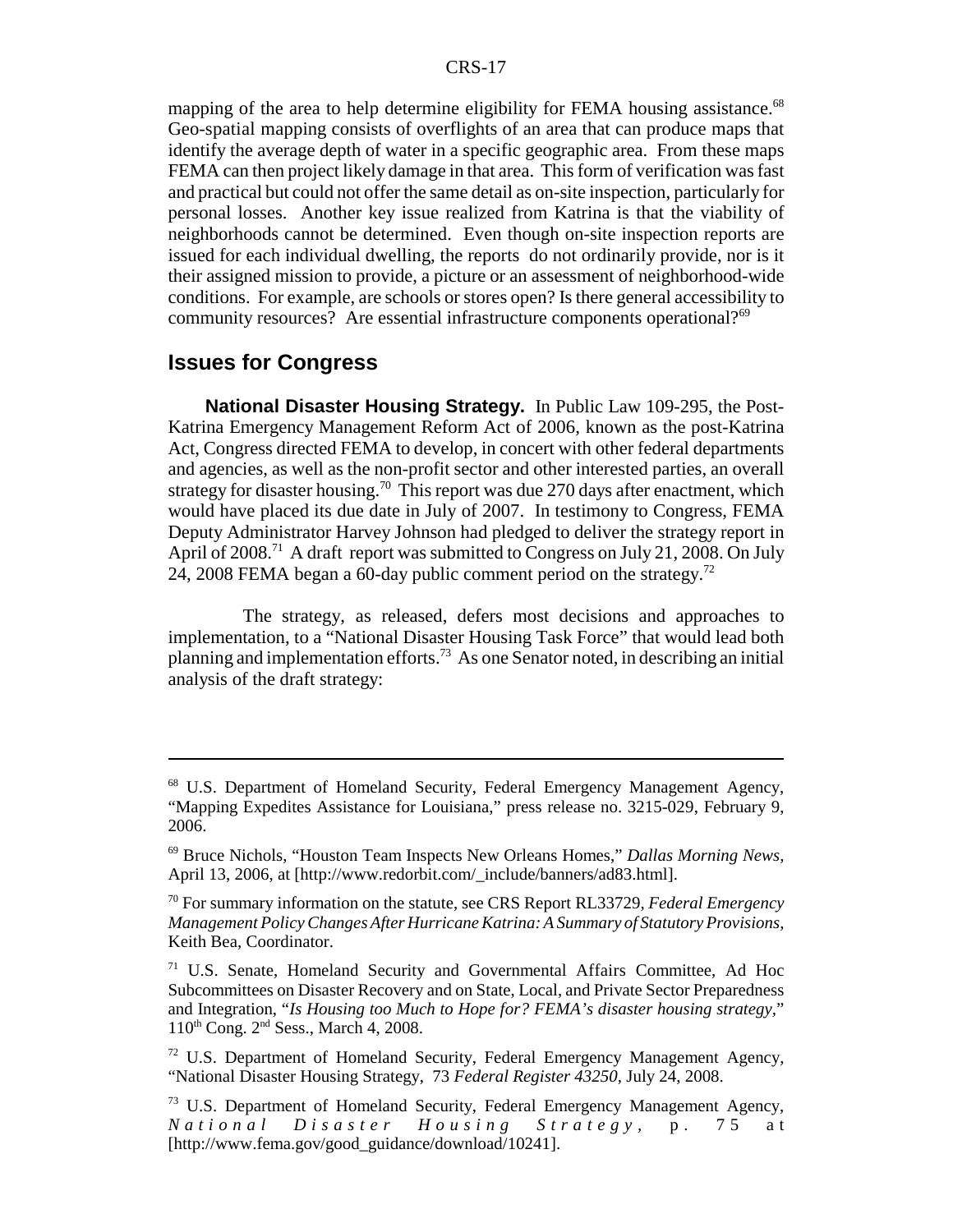In particular, the analysis found that rather than submitting plans for six of nine required improvements to the agency's disaster housing strategy, FEMA instead proposes creating a new entity to which it defers the bulk of these responsibilities.74

The draft strategy emphasizes the roles of partners in the disaster housing program, particularly state and local governments as well as the non-governmental organizations and the private sector. Less discussion is directed in the strategy to the federal role in catastrophic events. While the draft document amply described current practices, particularly the roles of the other actors, the federal role is only briefly referenced. Since it was a catastrophic event that was the basis for the request for this strategy, as well as its overall context, it should more directly address how the strategy would address a catastrophic event. Perhaps following the comment period, and the completion of the multiple annexes now under development, the strategy will be more direct in its recommendations and approach.

Some of the issues discussed in this section, including FEMA's collaborations with HUD, temporary housing options, and other alternatives that could serve as "semi-permanent" or "interim" housing in the wake of disaster, are mentioned in the draft housing strategy.

FEMA has taken several actions that may reflect the eventual contents of its strategy. Two of these actions are the establishment of the Disaster Housing Assistance Program (DHAP), which transferred management of long-term rental housing to HUD,<sup>75</sup> and FEMA's recent announced reversal, in the housing strategy, of its previous decision to no longer use travel trailers, due to safety concerns, as a disaster housing option<sup>76</sup>. The strategy in fact calls for their use when no options remain and any units must meet HUD standards.<sup>77</sup> Actions such as these may be a component of a comprehensive disaster housing strategy, along with other elements such as "Katrina Cottages," mobile homes and their management, the congressional authorization for "semi-permanent housing" in P.L. 109-295, and the overarching themes of equity and choice.

**FEMA Group Site Location.** The reluctance of parishes near to but outside of the disaster area to host manufactured housing sites became a major impediment to development of a coherent housing plan following Katrina's impact. In late October, 2005, the Louisiana state government requested that FEMA pay a version of "impact fees," similar to those assessed on developers by local communities when

<sup>74</sup> Press Release, U.S. Senator Mary Landrieu, *FEMA Delivers Housing Strategy Without a Plan,* July 21, 20 08, at [http://landrieu.senate.gov/~landrieu/releases/08/2008721A22.html].

<sup>75</sup> U.S. Department of Homeland Security, Federal Emergency Management Agency, "Disaster Housing Assistance Program," October 3, 2007, at [http://www.fema.gov/hazard/hurricane/2005katrina/dhap.shtm].

<sup>76</sup> Leslie Eaton, "Agency is Under Pressure to Develop Disaster Housing," *New York Times,* April 13, 2008, at [http://www.nytimes.com/2008/04/13/us/13trailers.html].

<sup>77</sup> Ibid. *National Disaster Housing Strategy,* p. 43.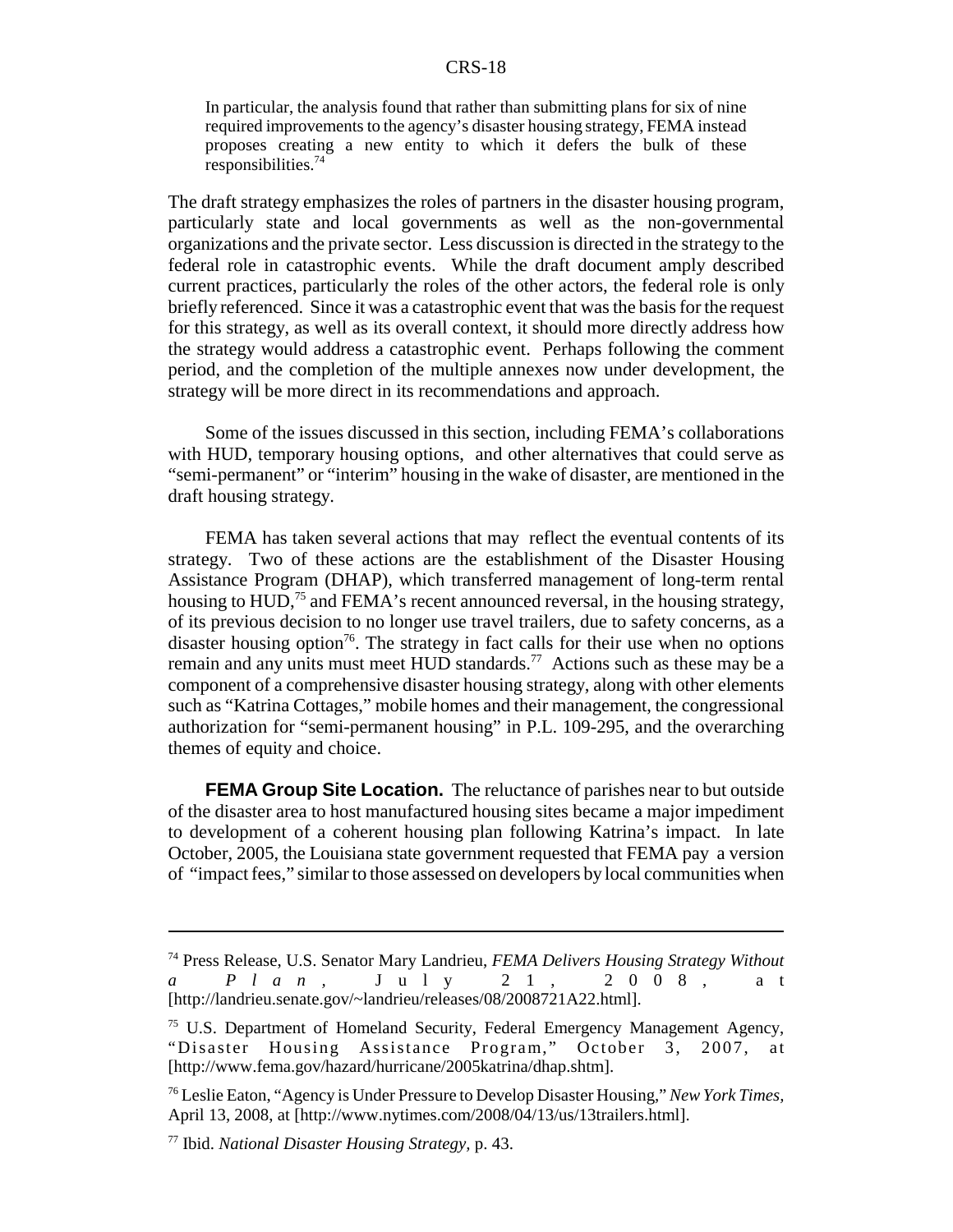new construction is planned.<sup>78</sup> The state believed such help would encourage the outer parishes to accept a significant number of mobile homes or travel trailers in their jurisdictions by helping them defer increased costs to the community caused by the new temporary sites. There is no record of FEMA responding officially to that overall proposal, but some examples of previous actions arguably indicate FEMA had given some support to the concept. Early in the disaster FEMA had set up temporary laundry facilities for one trailer park. During the hurricanes of 2004 in Florida, FEMA had helped a sewer district expand its capacity following the establishment of a trailer park within that jurisdiction. In each case, these actions had been ad hoc decisions made by the leadership in the field, not reflecting official policy.79

Later, in early November 2005, FEMA housing staff in Louisiana created their own version of a "supporting services" listing, to encourage more local support for the trailer parks. The proposal from the FEMA field staff was a six page memorandum that described types of assistance that could potentially be available to the hosting community from FEMA or other federal agencies. The recognized areas for additional help to the local community included road repair and traffic management, public works, and other community services.<sup>80</sup> This proposal was not adopted, but FEMA continued to review the suggestions.

FEMA ultimately decided it was authorized to provide limited community service help and sent out a two-page memo in mid-December of 2005 offering potential help for fire and safety forces that provide service to the trailer parks in their jurisdictions.<sup>81</sup> Some FEMA staff believed the delay in arriving at a decision and the limited reach of the final decision resulted in increased reluctance on the part of local officials to host such trailer parks. FEMA's leadership took its position from the Stafford Act quote that "the President may provide temporary housing units ...."<sup>82</sup> Since Congress did not specifically authorize other support, FEMA concluded that no other support is implied or was legally possible when creating a temporary housing community.

**FEMA Group Site Management of Services.** FEMA's interpretation of its limited authority to support the group sites that it had established extended not only to the surrounding community, but to services within the sites as well. FEMA considers the need for recreational facilities or services to augment educational opportunities, or other services that contribute to a sense of community, to be

<sup>78 &</sup>quot;Louisiana's Transitional Housing Impact Fee Plan, Draft," October 3, 2005. Available from author.

 $79$  Interviews with former FEMA staff members Mike Hirsch and Brad Gair, January 18, 2007.

<sup>80</sup> *Strategy for the Provision of Services for Group Housing Sites - Hurricane Katrina: Louisiana,* revised DRAFT, November 10, 2005, available from author.

<sup>&</sup>lt;sup>81</sup> U.S. Department of Homeland Security, Federal Emergency Management Agency, David Garratt, *Disaster Specific Guidance - Hurricane Katrina and Rita Provision of Essential Services in Support of Direct Housing,* December 15, 2005.

<sup>82 42</sup> U.S.C. § 5174.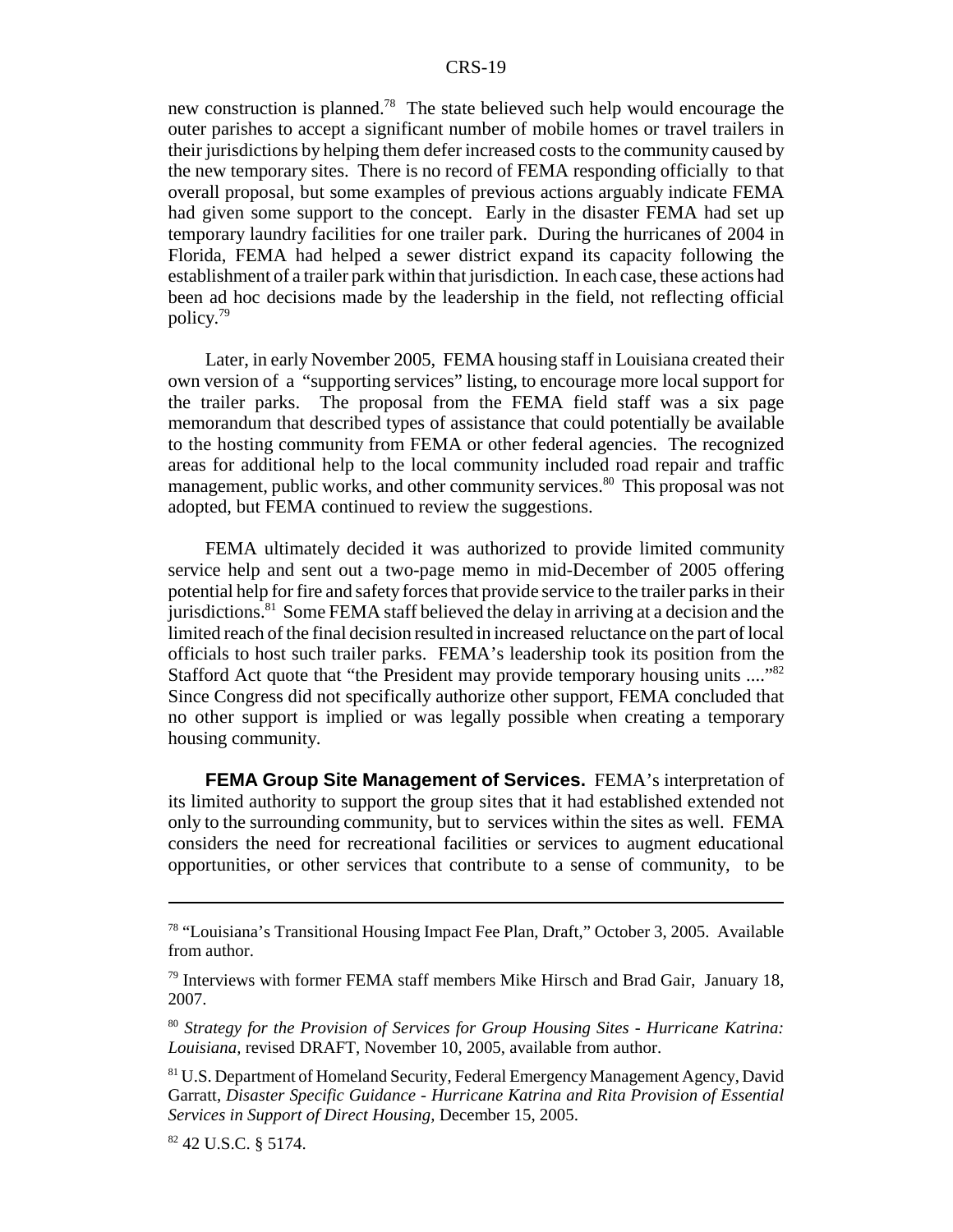beyond any and all Stafford Act authorities, noting that these are intended to be temporary sites. Some contend that each additional service provided is an enticement to transform a temporary site, as authorized by law, into something far more permanent. It is argued that such a site with amenities and services sponsored by the government does not contribute to the process of helping residents transition to more permanent housing.

FEMA's position, according to one journalist, is that such help, if needed, should be provided by private charitable groups. However, in its interactions with charitable groups interested in providing additional services, FEMA has reportedly been a reluctant partner. In describing the philosophical approach to the management of a trailer park site, such as Renaissance Village in Baker, Louisiana, one reporter explained the FEMA position as follows:

FEMA is the federal agency charged with providing temporary housing to displaced people. Its officials read that mandate very narrowly — they will supply housing, and little else, for as long as 18 months while people get back on their feet. ... The government provides evacuees a trailer, water and sewer lines, and electricity. Residents must now get pretty much everything else on their own or from a charity. FEMA does not want anyone to get too comfortable here.<sup>83</sup>

In the case of Renaissance Village, some charitable and social service groups expressed particular concern because, "anyone" included nearly 370 children under the age of 12.<sup>84</sup> Some contend that community services are a necessary component of a temporary trailer park because children need recreational opportunities and facilities and child care and related services. Others, however, believe that the establishment of services, and the long-term residency they imply, runs counter to the interest of Congress to provide minimal or temporary housing.

In a hearing of the House Transportation and Infrastructure Committee's Subcommittee on Economic Development, Public Buildings and Emergency Management, the subcommittee chair, Representative Norton, acknowledged the complexity of the issue. Representative Norton signaled that FEMA should not be required to provide comprehensive services on site or establish "a village" that could further isolate the residents. Instead, she observed that FEMA should be providing transportation to temporary housing residents to connect them with the surrounding communities where services may already exist.<sup>85</sup>

**Delivering Housing: When and Where.** Certain issues had to be resolved prior to the installation of temporary housing for Katrina victims.

<sup>83</sup> Paul Singer, "Camp FEMA," *The National Journal,* vol. 38, March 11, 2006, p. 25.

<sup>84</sup> Ibid., p. 26.

<sup>&</sup>lt;sup>85</sup> Rep. Eleanor Holmes Norton, Chair, House Transportation and Infrastructure Committee, Subcommittee on Economic Development, Public Buildings and Emergency Management, *Post-Katrina Temporary Housing: Dilemmas and Solutions, hearing, 110<sup>th</sup> Cong., 1<sup>st</sup> sess.,* March 20, 2007.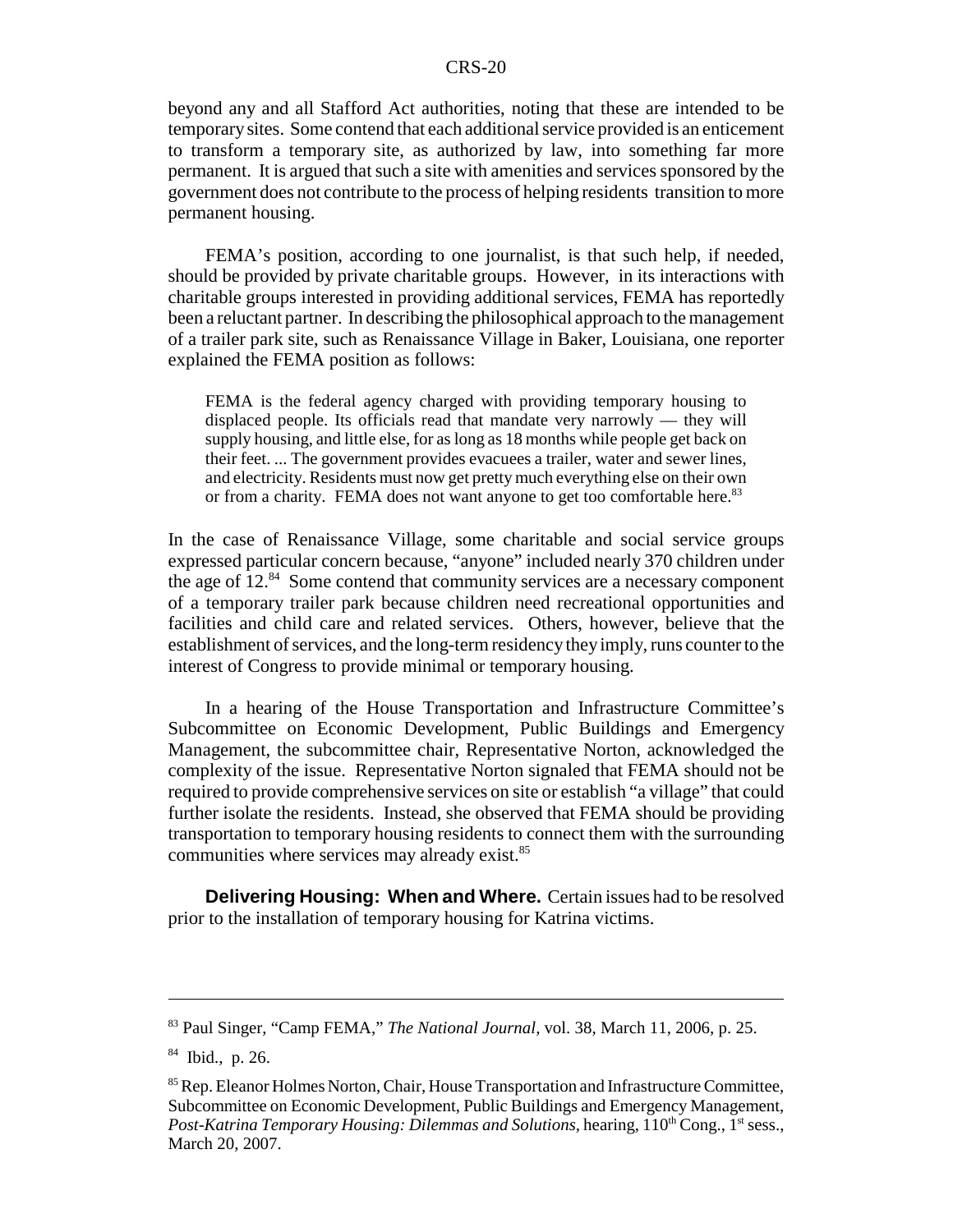One limiting factor for housing (both temporary and permanent) was the utility problem in New Orleans. FEMA's contractors were hard pressed to keep up with the number of requests for temporary housing units; the lack of utilities meant that site preparation lagged. Entergy is a private utility company that had been New Orleans' last Fortune 500 company but found itself in precarious financial straits following the devastating event.<sup>86</sup> The lag time on utility restoration became yet another "chicken and egg" situation. Which would come first: the arrival of housing units or the utilities to support them? A similar question arose regarding neighborhood schools: should the schools be repaired, or should the students be present first? The inertia that resulted from these sticking points has been a common factor for post-Katrina communities. Local leadership and community-based decision making organizations arguably are equipped to set the priorities that could resolve these issues. FEMA's local partnerships, particularly the interaction of a Federal Coordinating Officer and staff with experience in similar situations, can be useful. Their cooperation with local leadership can contribute to a more effective transition for the community.

Issues also arise as to where temporary manufactured housing should be sited. FEMA's regulations prohibit the placement of mobile homes in flood plains to avert similar disasters in the future.<sup>87</sup> This has discouraged the placement of housing needed by Katrina victims. FEMA has, however, permitted the use of travel trailers (rather than mobile homes) in such vulnerable areas under the assumption that they can be moved out of harm's way more rapidly. This assumption is questionable when large numbers of travel trailers are being used in a concentrated area and FEMA requires that contractors strap down all of the manufactured housing installed on the Gulf Coast. The increased safety created by tying down the mobile homes restricts mobility. This is a dilemma without a simple answer since it involves the pursuit of two goals potentially in conflict — the need to provide housing in proximity to the disaster-stricken area and the assurance that safe temporary housing will be placed in secure, disaster resistant areas.

The high levels of formaldehyde in travel trailers and mobile homes revealed by the Centers for Disease Control (CDC) serves to underline the importance of health and safety concerns when establishing temporary housing for disaster victims. FEMA has indicated it may continue to employ mobile homes that are subject to HUD and industry standards for their safety but will no longer use travel trailers since similar standards do not exist. The commitment of DHS/FEMA to no longer use one type of temporary unit is arguably understandable given the recent experience. But some may question what the alternative form of housing will be since the travel trailers were such a commonly used resource in previous FEMA recovery operations.

An additional topic of interest is the influence of FEMA's temporary housing program and policies on eventual resettlement and rebuilding decisions at the state and local levels. Some of the FEMA recovery program elements fall outside the

<sup>86 &</sup>quot;Entergy New Orleans files for bankruptcy," CNN Money.com, September 23, 2005, at [http://money.cnn.com/2005/09/23/news/fortune500/katrina\_entergy/].

<sup>87 44</sup> C.F.R. §206.117(b)(ii)(C).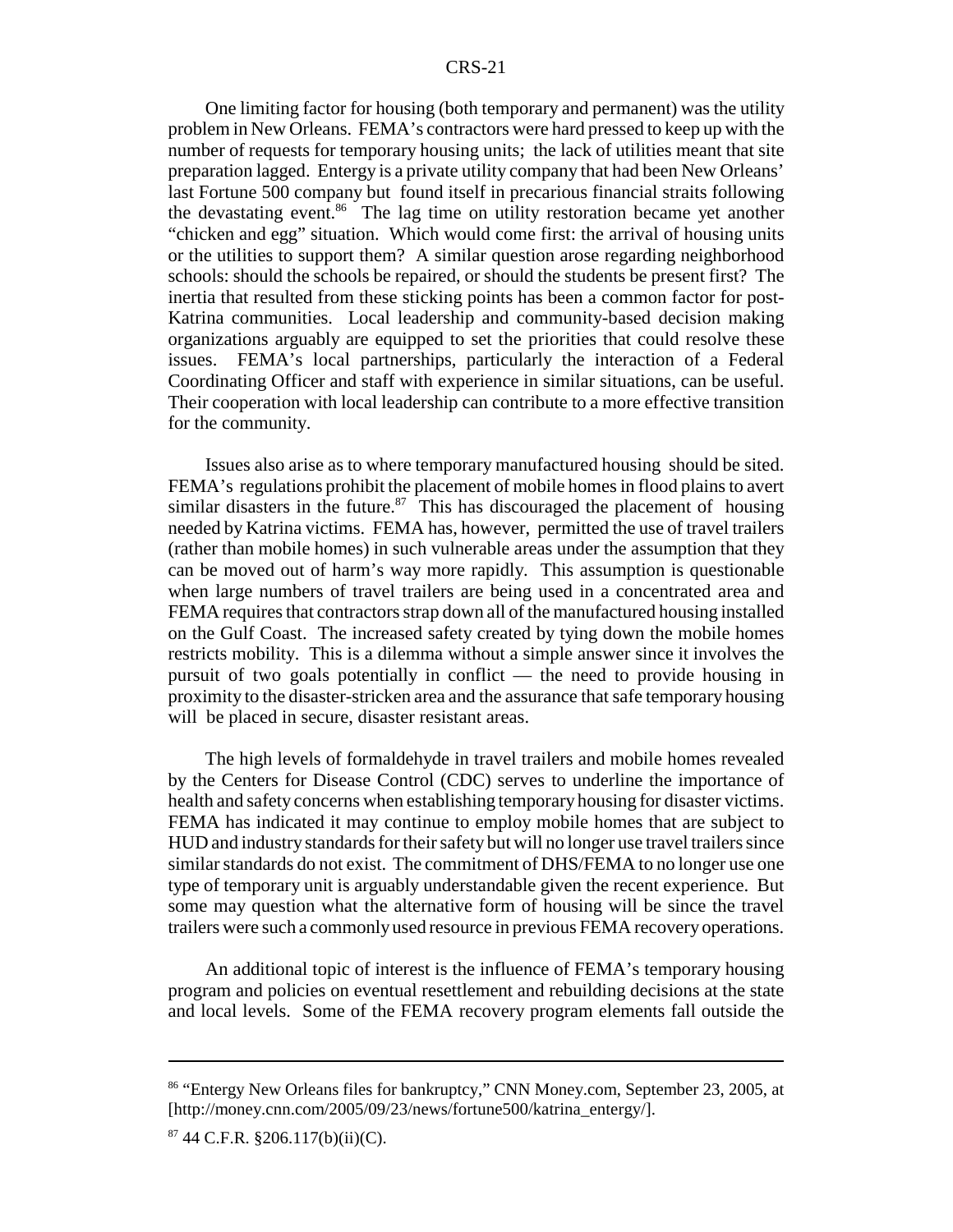defined temporary housing arena but have a direct impact on rebuilding and other related developments within the disaster area. This includes elements such as transportation costs for victims to return to their homes, the establishment and locations of group temporary housing sites, and the progress of infrastructure repair and mitigation projects and the support they could provide for neighborhood redevelopment.

FEMA involvement in community rebuilding is considerable, but local decision making is also important to accelerate the work. FEMA actions are dependent on choices and priorities established by the state and local governments, in terms of both infrastructure repair and the priority given to debris removal and mitigation projects. Conversely, when fundamental decisions, like those concerning cost-share waivers are delayed, very little can proceed at the local level. The experience of FEMA (and its federal, state, and local partners) over the last two years may provide a guide to what worked well, what did not, and what options remain under current authorities.

**Equity in Assistance.** A key concern in the implementation of disaster temporary housing programs was how to achieve equity with a huge and diverse population that was receiving various degrees of assistance. The variation depended not only on a family's or individual's circumstances (for example, whether relatives were able to provide help), but also on the resources of the receiving state. One concern was that those receiving 403 assistance would have all of their 408 accounts remaining (referencing the \$28,200 maximum available under the Individual and Households Program), while those who had successfully registered and received help through more traditional FEMA processes were already drawing down from the total Section 408 amount available to them and their families. Given the unprecedented size of this disaster, the 403 solution bought necessary time while the 408 processing went on. However, as a result, some were arguably penalized for their prompt application for Section 408 aid.

Efforts to address the equity problems in the delivery of FEMA disaster housing may consider the exclusion of initial housing costs under Section 408 from the legislative caps (see Options section of this report). Under this arrangement, all applicants would begin with the same amount of available resources within their IHP accounts. This change, however, would increase costs since it would be equivalent to increasing the amount of help made available. Further, all of the aforementioned considerations do not include the assistance some families and individuals received from charitable groups as well.

**Choice for Disaster Assistance Applicants.** Disaster victims have limited discretion to choose among the types of housing assistance authorized. The Stafford Act authorizes the President to provide "financial assistance, and, if necessary, direct services."88 Those applying for help must generally accept the form of housing offered. This is underlined in FEMA's regulations, which stress that an applicant is "expected to accept the first offer of housing assistance" and threatens

<sup>88 42</sup> U.S.C. § 5174.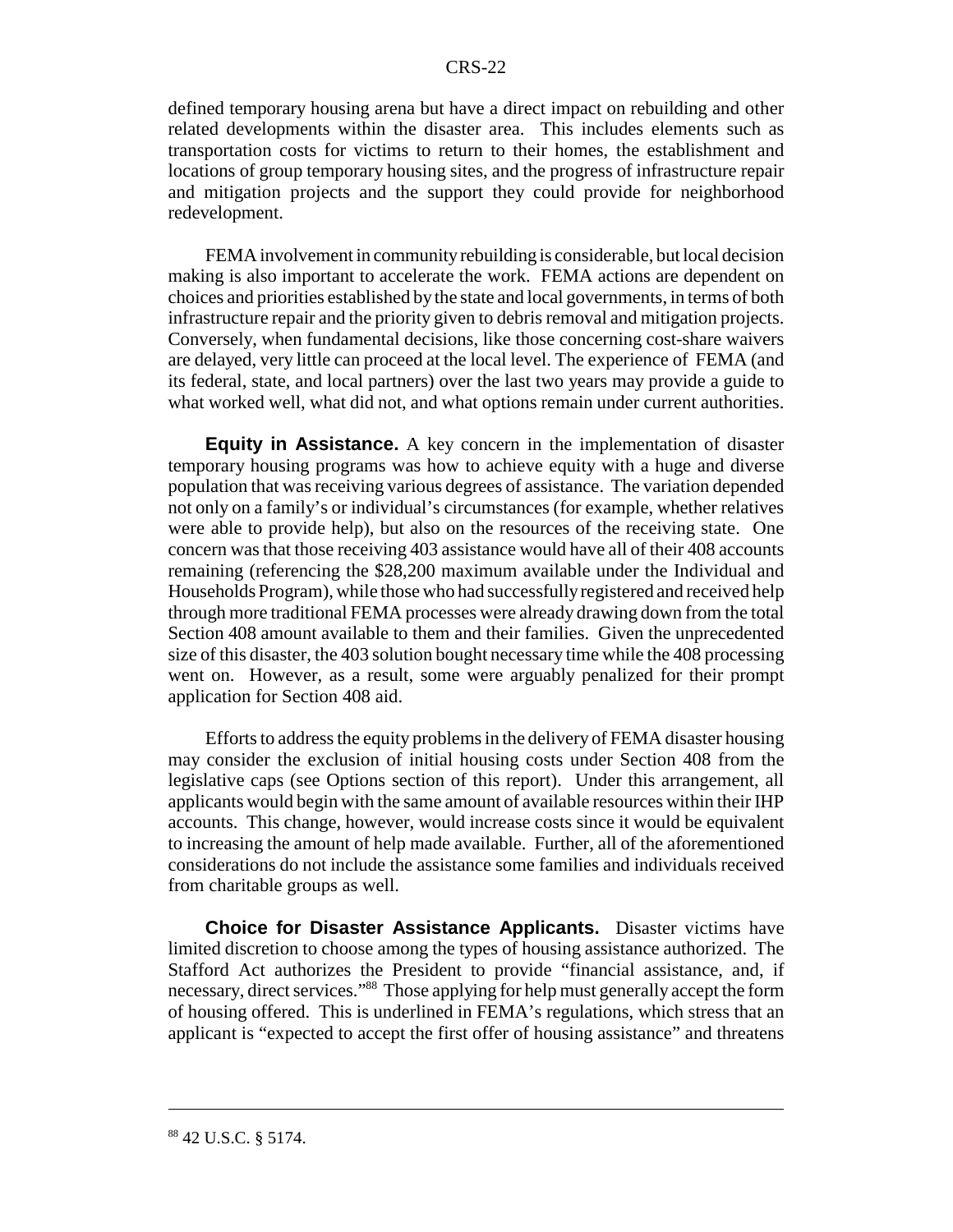forfeiture of benefits if aid is refused.<sup>89</sup> How much choice should be involved when the government is providing a direct benefit to the disaster victim? In the case of Katrina disaster victims in Louisiana, FEMA estimates it will eventually expend more than \$10 billion to provide human services (housing, crisis counseling, disaster unemployment assistance) to that population.<sup>90</sup> Given such expenditures, government officials may be expected to make choices that combine sound stewardship of funds with efficient management.

Conversely, the misfortune of a natural or man-made disaster can determine a family's housing choices and actual housing location for an extended period of time. But the housing aid offered has a couple of imperatives that may not be complimentary. A key question is whether the goal of the housing mission in the Stafford Act is to place families as close to their original residences as possible or to house as many people as economically as possible? In a catastrophic situation involving thousands of evacuees, the idea of choice may be temporarily exchanged for an immediate response, with different results. As the Director of the Natural Hazards Research and Application Center observed:

Worse yet, instead of having their needs addressed in a timely manner, those stranded in New Orleans after Katrina were not so much assisted as they were policed. Literally treated like criminals, they were confined to shelters under strict control. Later, they were transported, again under the control of law enforcement agencies and the military, to over forty states around the country, without even having the opportunity to choose where they would be sent.<sup>91</sup>

The use of housing vouchers does not necessarily enable a victim to return to an area with very few remaining rental units available, nor can vouchers accommodate the desire of a displaced person for a rapid return. But the vouchers can provide a greater degree of choice, as a Heritage Foundation housing expert explained:

Obviously, giving evacuees access to housing vouchers that can be used in any metropolitan area in the nation will increase the likelihood that many will choose not to return. With vouchers, they will have access to better housing than they had in the slums of New Orleans and will have the choice to remain in communities where they can improve their standard of living and quality of life.<sup>92</sup>

After the Katrina disaster, FEMA generally provided the initial form of assistance it would normally provide in most disasters: rental assistance in the form

<sup>89 44</sup> C.F.R. § 206.110(c).

<sup>90</sup> DHS-FEMA Disaster Relief Fund Monthly Report to Congress, April 6, 2007, p. 12.

<sup>91</sup> Kathleen Tierney, "Social Inequality, Hazards and Disasters" in Ronald J. Daniels, Donald F. Kettl, and Howard Kunreuther, eds., "*On Risk and Disaster: Lessons from Hurricane Katrina*," (Philadelphia: University of Pennsylvania Press, 2006), pp. 122 and 123.

 $92$  Ronald Utt, "After Weeks of Confusion, the Right Course for Evacuee Housing Assistance," Heritage Foundation, September 28, 2005, at [http://www.heritage.org/ Research/SmartGrowth/wm866.cfm].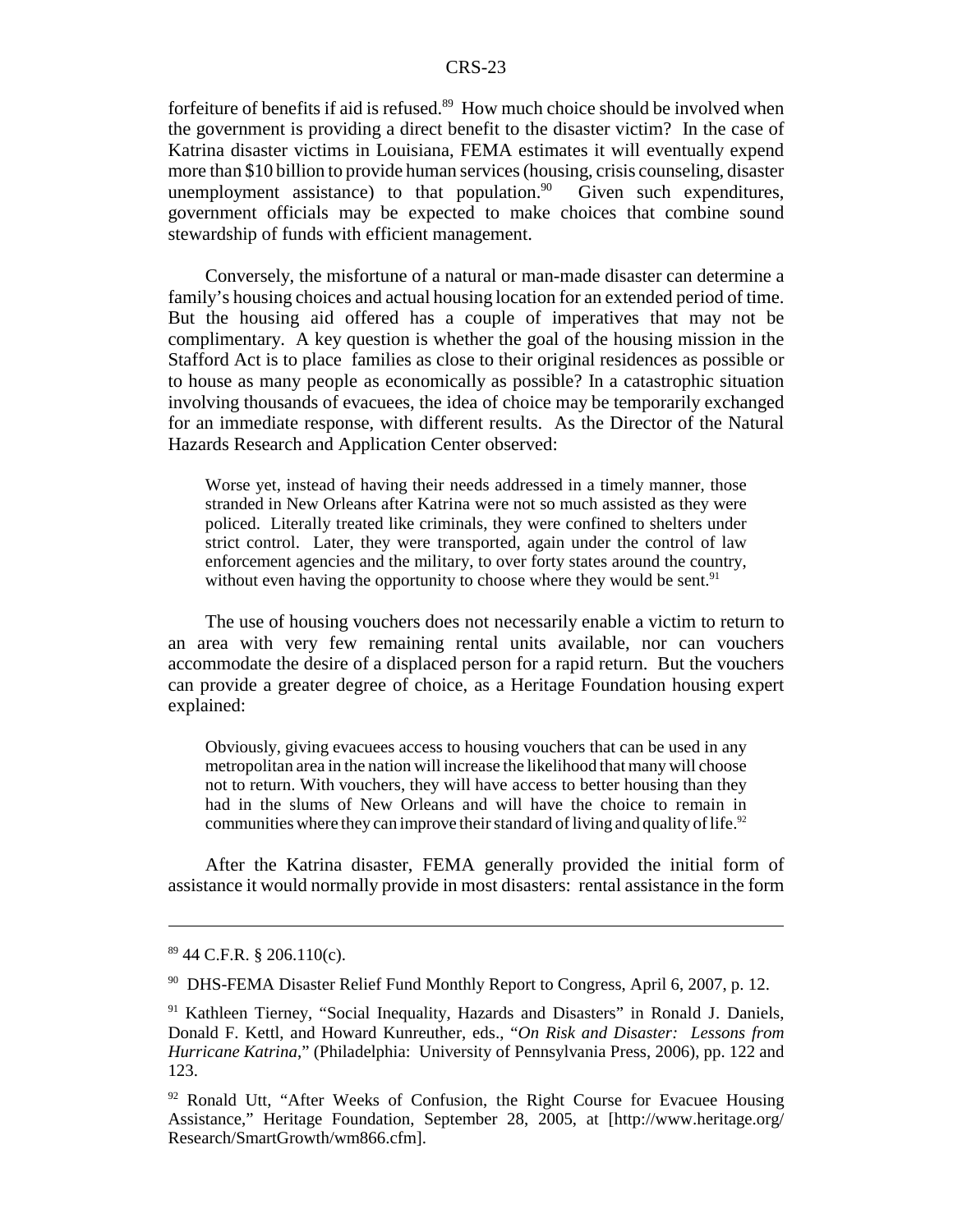of a check (or an Electronic Fund Transfer) equal to a couple of months rent for the area where the applicant was located. This provision of cash assistance provides flexibility to victims to use the funds to meet their housing needs and, if funds remain, to meet other disaster-related needs.

Housing vouchers issued by HUD can provide both choice and mobility. Also, given the nature of the vouchers being issued by housing authorities that establish relationships with landlords, the vouchers offer more controls and accountability. But in the case of Katrina, HUD vouchers were never used apart from the assistance given to some households that previously received HUD aid. In the area of choice, the distinction between cash and vouchers becomes more complicated. A cash grant provides the ultimate discretion to a disaster victim on its use, with reporting of those uses trailing months behind. A voucher also gives the victim wide latitude, but is more directed toward housing resources. Additionally, the relationship with the issuing authority (e.g. a local public housing authority) offers the potential of additional help for consultation on housing issues.

Most localized disasters do not involve the problems of applicants being displaced vast distances from their homes, jobs, and schools. The evacuation after Katrina had to be carried out rapidly, since there were no housing resources in the flooded city. The speed of the evacuation appeared to make choice a moot point. Could the evacuation have been organized to a point where evacuees could have chosen a destination? The requirement for prompt action argued against that, but transportation funds were provided to reunite families at the location of their choice. Although difficulties are readily apparent, the matter of choice remains an issue for consideration in general for disaster housing law and policy.

**Incentives for Communities.** Some contend that, in light of the Katrina experience, the Stafford Act should include incentives for communities to host temporary housing sites that could become permanent housing subdivisions. It may be argued that Congress provided some of this flexibility by replacing "temporary housing" with "semi-permanent housing" authority within the Post-Katrina Act  $(P.L.109-295)$ . <sup>93</sup> On the other hand, some may argue that hosting communities have existing incentives since they already benefit from spending by the residents of the sites at local business establishments where they purchase products and services, and pay local taxes.

In the same vein, it may be argued that FEMA should have explicitly defined authority regarding the agency's ability to make large temporary housing sites more supportive of community spirit and recovery. As the earlier discussion in this section on "Management of Services" indicates, there has been confusion during the post-Katrina recovery as to who should or would even be permitted to provide such additional help for these temporary communities. Some have observed that this form of support for the group trailer sites could become the fundamental contribution made by the state and its local governments to the temporary housing mission.

<sup>&</sup>lt;sup>93</sup> P.L. 109-295, 120 Stat. 1447.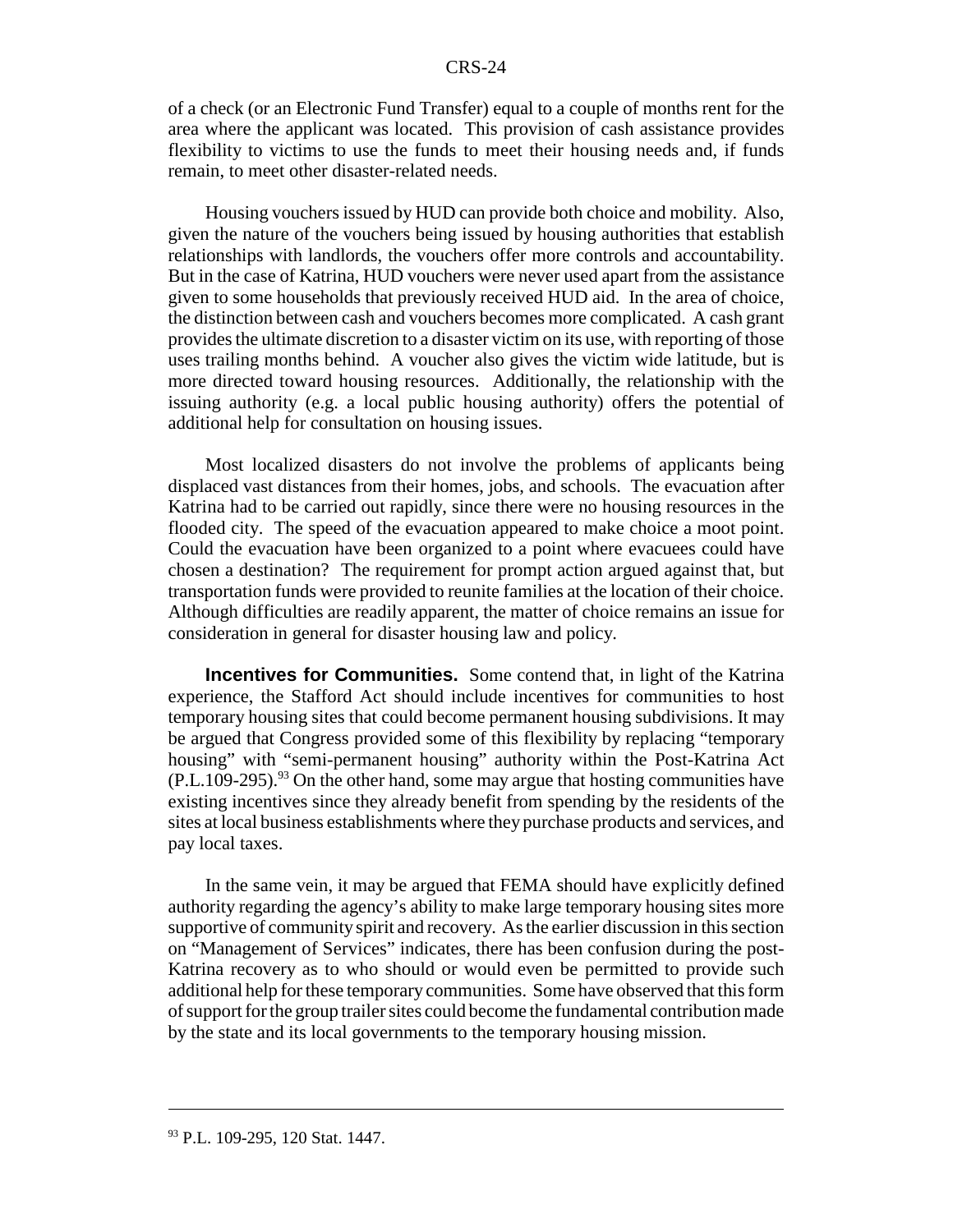**Unintended Consequences.** For two decades (1975-1995) FEMA maintained its own manufactured housing storage sites (principally at Palo Pinto, Texas and Bluegrass, Kentucky) where the units were stored and refurbished for future use. This was a challenging proposition (as the current Hope, Arkansas experience attests) since the quality of the units' upkeep was, at least in part, determined by the forces of nature and age. $94$  The condition of the units was diminished further by repeated travel to disaster sites and back to the storage sites.

In 1995, FEMA's Reinventing Government, Phase II Committee, recommended the closing of the two sites and the sale of the units, arguing that local purchasing, as needed, would be more efficient. The committee also noted that most temporary housing in the early 1990s had been provided through home repairs and rental assistance. This was partly due to the Northridge earthquake experience (at the time FEMA's costliest disaster), where repair and rental assistance, due to the area affected, were more useful options for temporary housing than was manufactured housing. This recommendation was adopted; the sites were closed, and the GSA auctioned off and/or dispersed the remaining units. As a consequence, since stand-by contracts were not in place, FEMA officials had to make fast and expensive decisions to purchase thousands of housing units.

Another unanticipated consequence occurred with the reduction of home repair grants from \$10,000 or more to \$5,000, the elimination of the Mortgage and Rental Assistance Program (MRA) discussed later in this report, and the elimination of the option for households who failed to qualify for SBA loans to return to FEMA for additional help with home repairs. Those changes, enacted in the Disaster Mitigation Act of 2000 (DMA2K), arguably pushed FEMA back in the direction of providing direct housing assistance in the form of manufactured housing.

Previously, greater assistance had been available for home repair, since it had long been the preferred form of disaster temporary housing assistance.<sup>95</sup> As GAO pointed out in its report following the Northridge earthquake in 1994: "Individuals and families whose homes are damaged can apply to FEMA for a grant, to make repairs to restore habitability. For the Northridge earthquake, applicants could obtain a maximum of \$10,000."96 But at times, the amount was more than that. As the FEMA Office of Inspector General pointed out, according to a study prepared by FEMA, "four percent received awards of \$10,000 or more, which accounted for 18 percent of expenditures."<sup>97</sup>

 $94$  H.R. 4830 introduced by Rep. Mike Ross (Ark) would require FEMA to assess its manufactured housing needs during disasters and also devise a disposal plan for excees unit. H.R. 4830 is included in H.R. 6658, the Disaster Response, Recovery, and Mitigation Enhancement Act of 2008.

<sup>95 42</sup> U.S.C. § 5174.

<sup>96</sup> U.S. Government Accountability Office, *Los Angeles Earthquake: Opinion of Officials on Federal Impediments to Rebuilding,* GAO/RCED-94-193, p. 2, at [http://archive.gao.gov/ t2pbat3/151823.pdf].

<sup>&</sup>lt;sup>97</sup> U.S. Department of Homeland Security, Federal Emergency Management Agency, (continued...)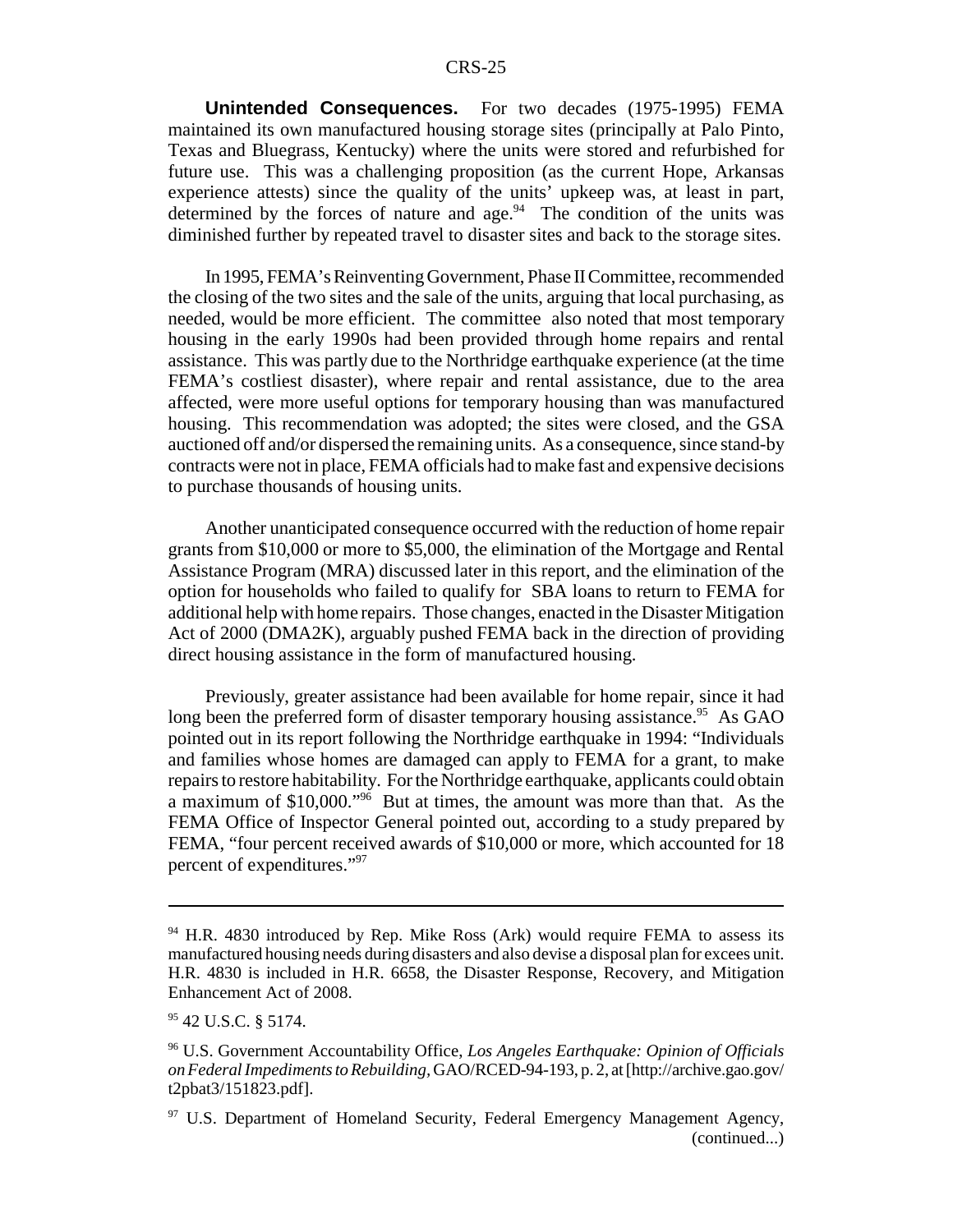The cap on housing repair was a significant part of DMA2K, P.L. 106-390, and was the main source of savings in temporary housing that the Congressional Budget Office estimated at "\$10 million for 2002 and \$19 million in each following year."98 The \$5,000 cap had been a point of contention since its legislative imposition in 2000; changing the provision had been a goal of groups active in disaster recovery work.<sup>99</sup>

Some tried, apparently without success, to read additional help for home repair into the law.100 But FEMA contended the cap provided no recourse for families and individuals unable to obtain SBA loans. The cap has now been removed by the Post-Katrina Act.<sup>101</sup> However, the cap on home repairs was in place during Katrina and for a year after that event. Given the smaller amount available for home repairs, as well as the devastation of the Katrina event that made repairs more costly and timeconsuming, manufactured housing became the only alternative based on the time pressure associated with Katrina.

The priority use of manufactured housing may not have been a preferred option, but it was one that, if coupled with a drastically diminished rental inventory in a disaster area (e.g., Katrina, unlike Northridge), provided housing opportunities as other possible housing avenues were decreasing. However, health and safety concerns based on the Katrina experience may reduce the future use of this form of housing. Vouchers offer some freedom of choice for displaced applicants, but the existence of vouchers alone cannot reconstitute rental housing options in an area as demolished as southern Louisiana.

**Closer to Home: FEMA's Original Plan.** FEMA's original plan for housing strategy solutions immediately following the impact of Hurricane Katrina, titled "Closer To Home," anticipated some of the problems that have confronted the

 $97$  (...continued)

Inspector General, *Audits of Home Repair Grants Provided Through FEMA's Disaster Housing Program,* September 20, 1996, p. 7.

<sup>98</sup> U.S. Congressional Budget Office - Cost Estimate, *H.R. 707 Disaster Mitigation and Cost Reduction Act of 1999,* May 5, 2000, at [http://www.cbo.gov/ showdoc.cfm?index=2025&sequence=O&from=6].

<sup>99</sup> National Voluntary Organizations Active in Disasters (NVOAD), *2006-2007 Priorities for the National VOAD Public Policy Committee,* August 1, 2006, at [http://www.nvoad.org/ report.php?reportid=159].

<sup>&</sup>lt;sup>100</sup> Senator Robert Smith, et al., "Robert T. Stafford Disaster Relief and Emergency Assistance Act," remarks in the Senate, *Congressional Record*, daily edition, vol. 123, (October 5, 2000), p. S10019. Since the DMA2K had been enacted without a House-Senate conference, several questions regarding legislative intent were in question. Former Senators Bob Graham and Bob Smith held a colloquy on their intent to allow applicants turned down by SBA to return to FEMA for additional help. It concluded with Senator Graham's summary that "if an individual or a household was unable to obtain a loan from SBA, or assistance from another source, then they could be eligible to receive additional emergency home repair assistance ...." Senator Smith concurred with that assessment of the legislation.

<sup>101</sup> P.L. 109-295, 120 Stat. 1448.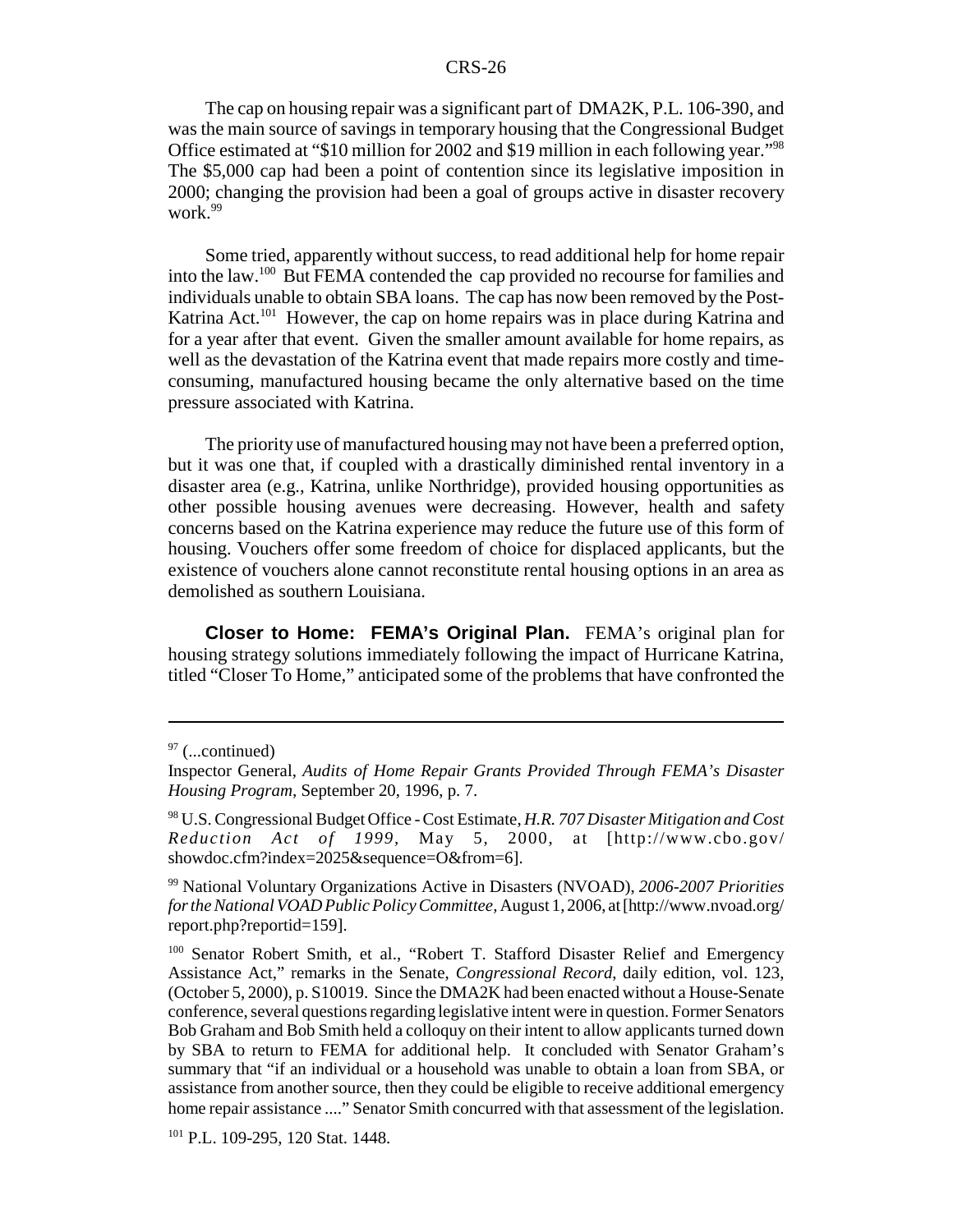housing mission since September 2005. The plan included the concept of "transitional communities" to meet the needs of large events.<sup>102</sup> The plan proposed that communities provide sites for a temporary housing solution for disaster victims that would offer the amenities and support services that could lead to a transition back to their home communities. The plan also included the framework for that same transitional community to become a permanent housing addition to its host area. Though FEMA/DHS leadership did not act on the strategy, the Director of the Office of Recovery and Renewal for the State of Mississippi also noted the "transitional communities" concept as a promising avenue to explore as a means to "supplementing housing needs."<sup>103</sup> Opponents of the concept might contend that communities unwilling to accept temporary manufactured housing would be much less likely to consider a semi-permanent housing development.

Although the notion of transitional communities was not accepted in the early days of post-Katrina recovery, subsequent congressional action on "Katrina Cottages" and the concept of alternative housing indicates a policy shift in viewing some temporary housing as a prelude to semi-permanent or permanent housing.<sup>104</sup> When considering such an approach, maintaining a distinction between catastrophic disasters and most disasters may be important. The larger events arguably might invite bold thinking and creative approaches. Smaller disasters may not require transitional communities, only the repair and restoration of the disaster-damaged community.

**Victims Without Homes.** Even with the enormous commitment of federal resources following Katrina and the varied forms of available help, there were still applicants deemed ineligible for traditional federal assistance programs (from both FEMA and HUD). These were people with no previous permanent address who were not receiving official government help before they were evacuated. In many instances they became wards of the community that had accepted them as evacuees. However, HUD did provide voucher assistance for this special group through the Katrina Disaster Housing Assistance Program - Special Needs (KDHAP-SN) program and subsequently the Disaster Voucher Program. Congress may ultimately choose to explore the needs of these applicants and their status (previously homeless, part of a separated household, etc.) in future disasters to determine if the help provided should be by exception or through standard programs.

To date the answer has been simple and direct under FEMA authorities: previously homeless individuals and families will return, as with other disaster victims, to their pre-disaster status. When they are moved from the mass shelters they could again be homeless. Reliance upon only this approach, following

<sup>102</sup> U.S. Department of Homeland Security, Federal Emergency Management Agency, *Closer to Home — Housing Strategy Solutions in Response to Hurricane Katrina*, September 12, 2005, Appendix B, p. 28, available from the author.

<sup>&</sup>lt;sup>103</sup> Statement of Gavin Smith, Director, Office of Recovery and Renewal, State of Mississippi, before the House Financial Services Committee, Subcommittee on Housing and Community Opportunity, January 14, 2006.

<sup>104</sup> P.L. 109-234, § 2403, 120 Stat. 460.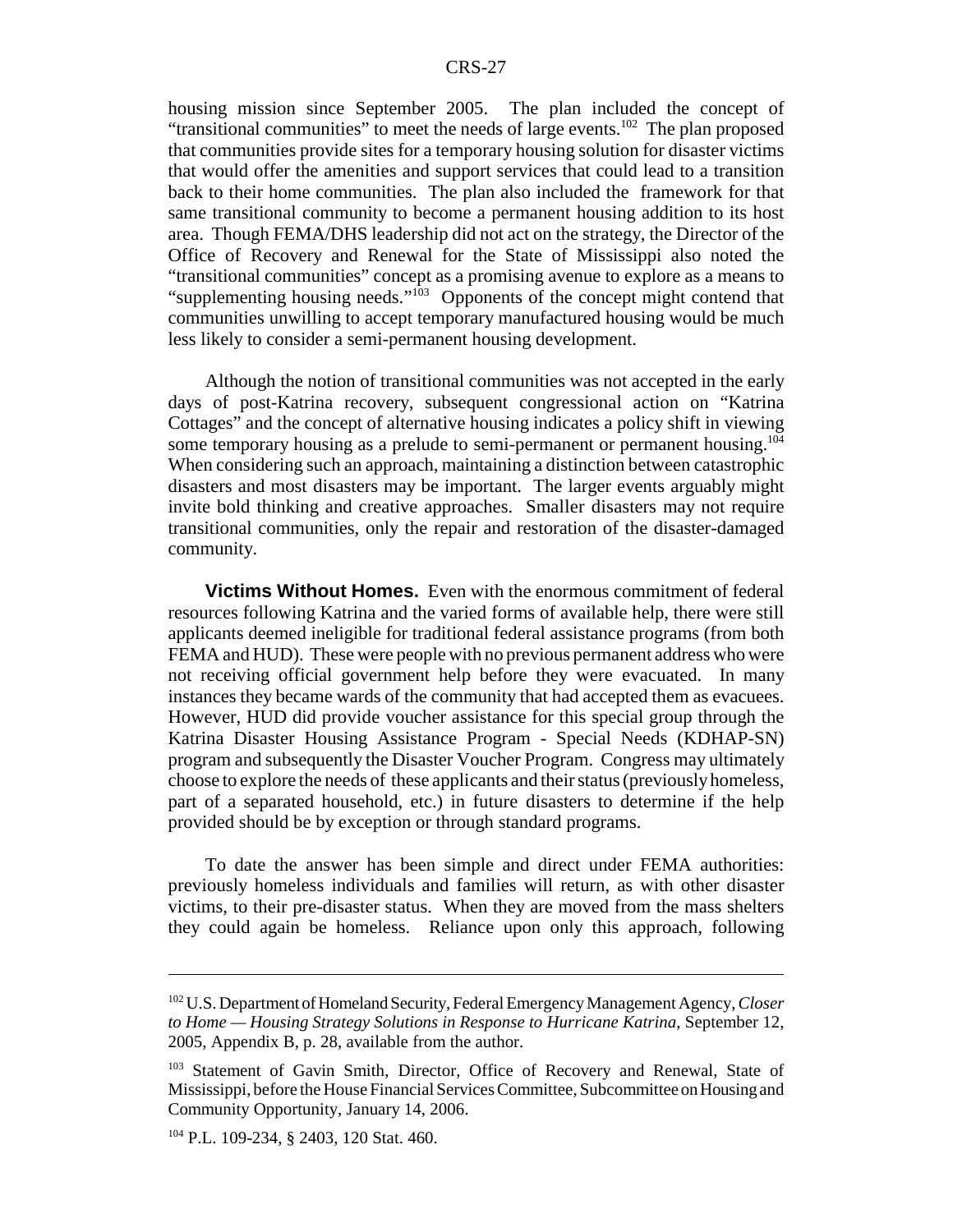Hurricane Katrina, would have meant that these individuals and households were solely dependent upon the local government and the existing social service structure in the area that had hosted their evacuation.<sup>105</sup> But given the help from the KDHAP-SN program, the local hosts had some resources to call upon to meet the special needs of this population.106

Should the fact of being in a disaster area improve someone's circumstances? Perhaps not, but the government also can consider the results it wishes to see from its investment in such an event. If FEMA temporary housing assistance is not available under current regulations for previously homeless families and individuals, then the KDHAP-SN program might be considered as a possible model in the postdisaster environment for limited service for a known population with identified needs. As with other housing issues, this may be another area that lends itself to more collaboration between FEMA and HUD in establishing general policies rather than ad hoc approaches.

FEMA had faced similar problems in the past with distinctly different responses and results (see Appendix B of this report). The basic issue is whether federal disaster policy should essentially return victims to their pre-disaster conditions or whether the disaster recovery process should facilitate an improvement in individuals' conditions, or at least a continuation of previous aid, such as the HUD program in the wake of Katrina.

**HUD-FEMA and Long Term Housing.** On April 26, 2007, the Administration announced that it would extend disaster temporary housing assistance through March of 2009. This new Disaster Housing Assistance Program (DHAP) provides HUD with the resources from FEMA to assume the management of the rental assistance program.<sup>107</sup> There were a few significant differences between the former FEMA program and the new HUD-managed program. One housing authority participating in the program explained that,

evacuees who continue in the program will be required to sign up with a case manager designated by the housing authorities. Beginning in March 2008, evacuees must begin paying \$50 monthly toward their rent. That amount will increase by \$50 monthly until the end of the program.<sup>108</sup>

<sup>105 &</sup>quot;Post-Katrina Issue," Catholic Legal Immigration Network, Inc., at [http://www.cliniclegal.org/Katrina/Newsletters/Jun012006newsletter10.pdf].

<sup>&</sup>lt;sup>106</sup> U.S. Department of Housing and Urban Development Notice PIH 2006-12, "Disaster Voucher Program (DVP) Supplemental Guidance: Rental Assistance for Special Needs Families Displaced by Hurricanes Katrina and Rita," at [http://www. nelrod.com/dvp%20sn%20guidance.pdf].

<sup>&</sup>lt;sup>107</sup> U.S. Department of Housing and Urban Affairs, "Disaster Housing Assistance Program (DHAP)," at [http://www.hud.gov/news/dhap.cfm].

<sup>108</sup> Community Settlement Network, "HUD Selects Housing Authorities for DHAP Houston Rental Plan," August 30, 2007, at [http://www.houstonhurricanerecovery.org/ show\_content\_article.asp?id=8142007-103310].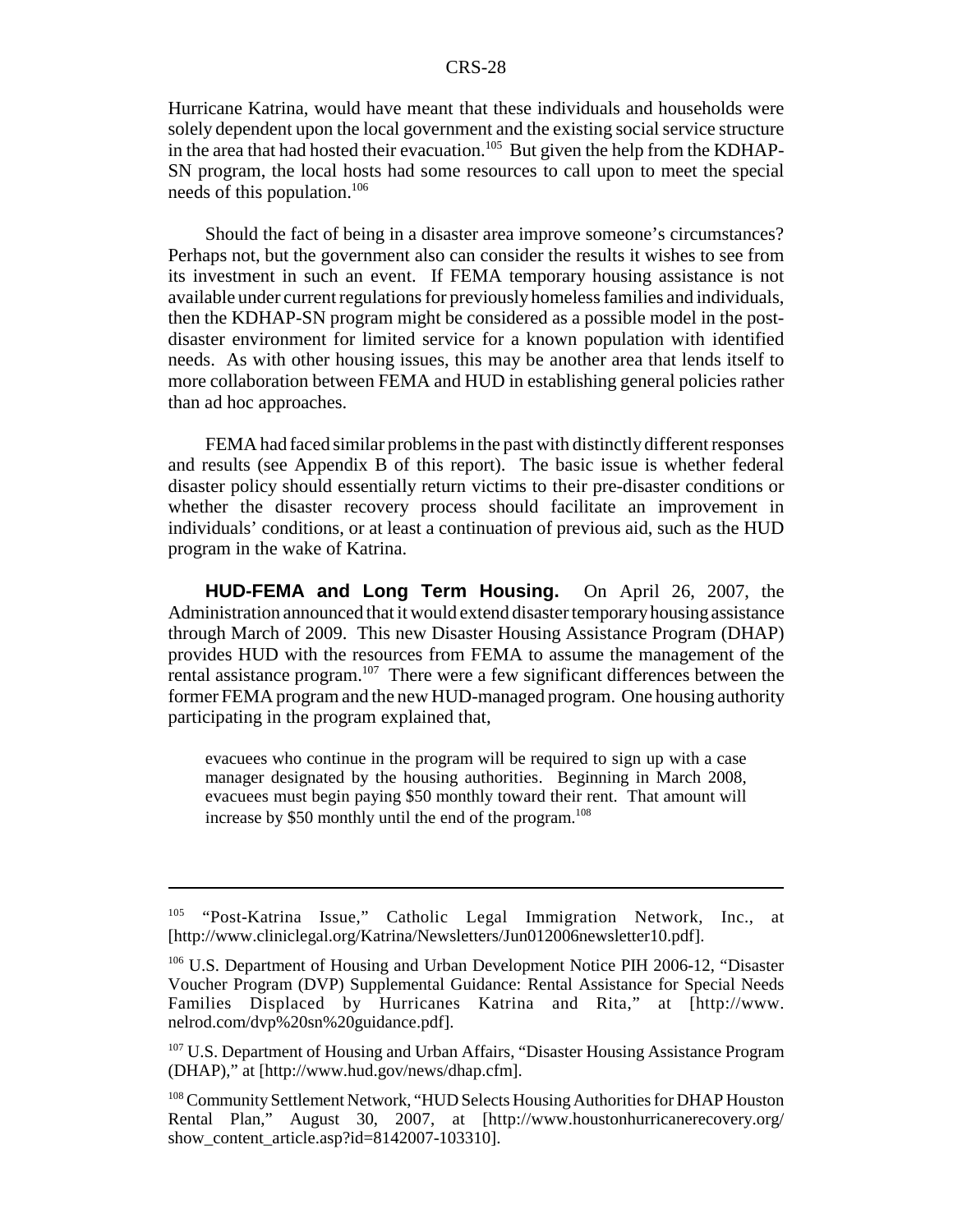FEMA had announced that the same formula of payments would apply to disaster victims staying in mobile homes or travel trailers.<sup>109</sup>

The program is slated to run through March of 2009, which means that temporary housing rental payments will have been made for more than three and a half years, far beyond the one and half year limit in the Stafford Act. But the extension has been defended as being in keeping with the statutory language and program regulations that permit extension for "extraordinary circumstances."110

The decision to vest DHAP program responsibility in HUD conforms with a recommendation made by the White House staff in the "Lessons Learned" report issued by the Administration after Hurricane Katrina. The report recommended that HUD be designated the lead federal agency for the provision of temporary housing for disaster victims, but that the Department of Homeland Security should retain responsibility for coordinating "the entire disaster response."111 Some may contend that this recommendation and the Administration decision to give HUD responsibility runs counter to the congressional directive that the "President, acting through the [FEMA] Administrator ... shall establish and conduct a pilot program ... designed to make better use of existing rental housing ... to provide timely and cost-effective temporary housing assistance ... where alternative housing options are less available or less cost-effective."112 However, others might agree with the contention of the FEMA Administrator, however, that the repair of rental units is appropriately a continuation of HUD's everyday responsibility. As a result, FEMA has not responded to the congressional directive.<sup>113</sup>

**The Road Home**. The "Road Home" program in Louisiana would merge Community Development Block Grant (CDBG) funding and FEMA Section 404 hazard mitigation grant funds and other funding sources to re-establish communities. This is the large program to rebuild and replace residences and help compensate homeowners and encourage their return.<sup>114</sup> Follow-up studies and the data from this program may provide important information on how, or if, Stafford Act assistance contributed to the eventual reconstruction of communities.

112 P.L. 109-295, §689(I), 120 Stat. 1454.

<sup>109</sup> U.S. Department of Homeland Security, Federal Emergency Management Agency, "Fact Sheet: Providing Continued Assistance For Gulf Coast Hurricane Victims," Release Number: HQ-07-042, April 26, 2007, at [http://www.fema.gov/news/ newsrelease.fema?id=35730].

 $110$  44 CFR § 206.110 (e).

<sup>&</sup>lt;sup>111</sup> White House Katrina Lessons Learned Report, Recommendation #69: "Designate HUD as the lead federal agency for the provision of temporary housing," at [http://www.whitehouse.gov/reports/katrina-lessons-learned/appendix-a.html].

<sup>&</sup>lt;sup>113</sup> Testimony of FEMA Administrator David Paulison, House Committee on Appropriations, Subcommittee on Homeland Security, "Federal Emergency Management Agency: Is the agency on the right track?,"  $110^{th}$  Cong.  $2^{nd}$  sess. March 13, 2008.

<sup>114</sup> For further information, see CRS Report RL34410, *The Louisiana Road Home Program: Federal Aid for State Disaster Housing Assistance Programs,* by Natalie Love.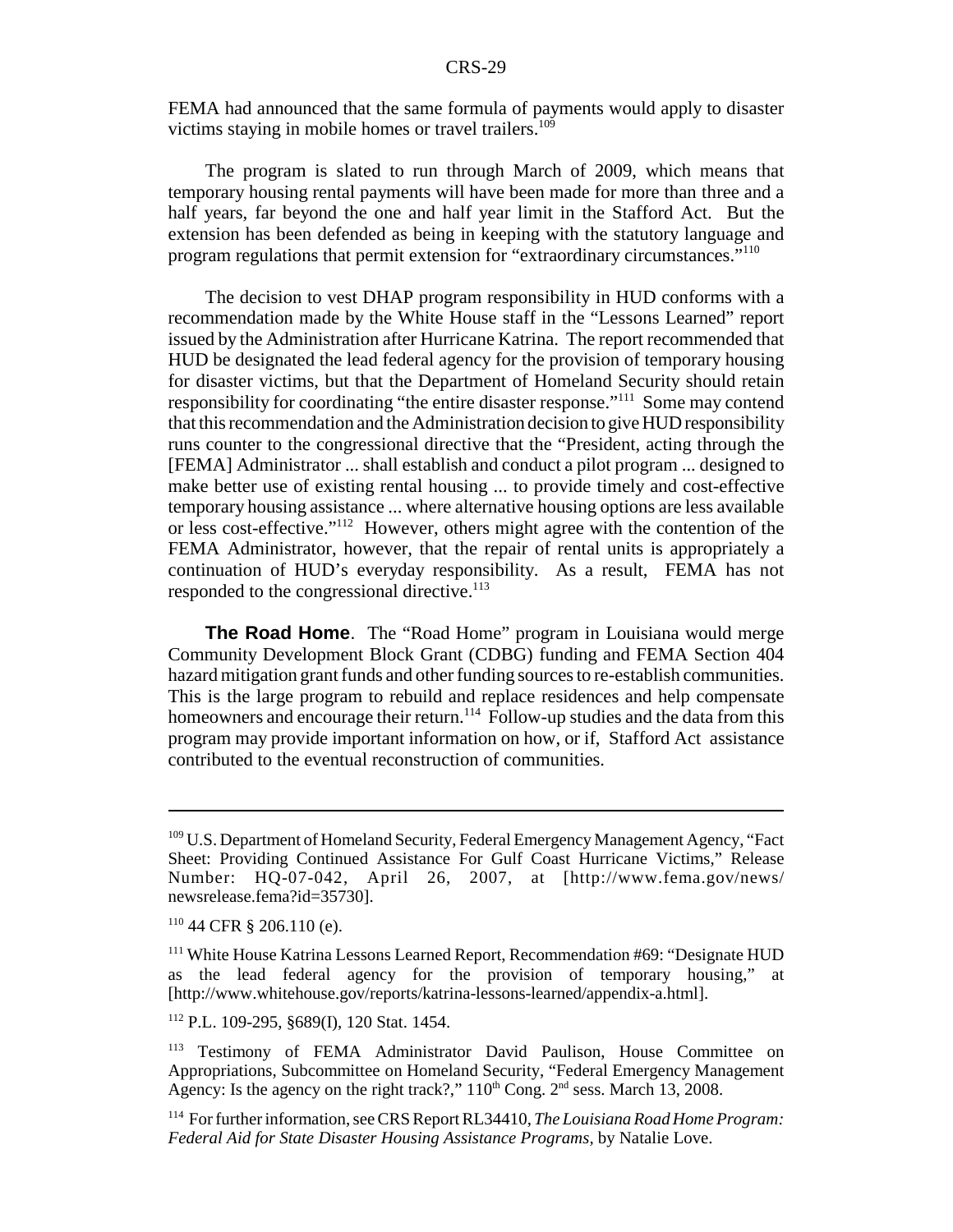FEMA has raised objections that the "Road Home" program may not be following the statutory direction of the Stafford Act. The prime "statutory direction" FEMA is referencing is the use of Hazard Mitigation Grant Program (Section 404) funds within the "Road Home" to ensure safer and more disaster resistant housing. Section 404 is the section within the Stafford Act that authorizes mitigation assistance. Mitigation projects are the projects that provide protection from natural hazards and help to reduce damage from future disaster events. Given the rebuilding going on in the disaster area, FEMA's emphasis on stressing the hazard preventive nature of these funds appears to reflect the intent of Section 404. What is unclear in the dispute is the degree of agreement between FEMA and the State of Louisiana to ensure that the repair or replacement of homes under the "Road Home" incorporates mitigation measures to build back safer housing and reduce future risks.

Another source of the dispute is that the state has been seeking federal funding commensurate with the number of homes destroyed or with major damage. The federal government has responded that the help was intended only for flooding victims and not for homeowners who lost their homes due to hurricane force winds. $^{115}$ 

**Mortgage and Rental Assistance**. Congress might elect to give attention, in the reviews of the recovery phase of Katrina, to how mortgages were handled. Various lenders suspended payment schedules or made other allowances that permitted homeowners to hold on to their homes while still being able to fund their own interim housing needs. For example, a report by the Government Accountability Office (GAO) noted that:

HUD's Federal Housing Administration (FHA) also issued a 90-day moratorium on foreclosures for all FHA-insured loans on properties located in areas affected by Hurricanes Katrina and Rita. HUD subsequently extended the moratorium on foreclosures twice for areas eligible for FEMA's Individual Assistance, because it found that due to the magnitude of storm damage, lenders and borrowers may still need additional time to develop and finalize plans for home repairs and resumption of mortgage payments. $116$ 

The initiatives of Fannie Mae were another example of special steps taken in the aftermath of Katrina were. As a Fannie Mae official explained:

To address the potential for "sticker shock" down the road when homeowners began to make up missed payments we authorized loan servicers to modify loan terms and develop repayment plans. We placed a one-year moratorium on all foreclosures in the most damaged areas. Once that moratorium expired we continued to work through our lender partners to give individual homeowners time to pursue insurance and government assistance and make critical decisions

<sup>115</sup> Bruce Alpert, "Road Home rescue unlikely, Powell says," *Times-Picayune*, May 25, 2007, at [http://www.nola.com/news/t-p/frontpage/index.ssf?/base/news-8/1180078623155350.xml&cloo=1& thispage=3].

<sup>116</sup> Government Accountability Office, *Catastrophic Disasters* - *Enhanced Leadership, Capabilities, and Accountability Controls Will Improve the Effectiveness of the Nation's Preparedness, Response, and Recovery System,* GAO-06-618, September 6, 2006.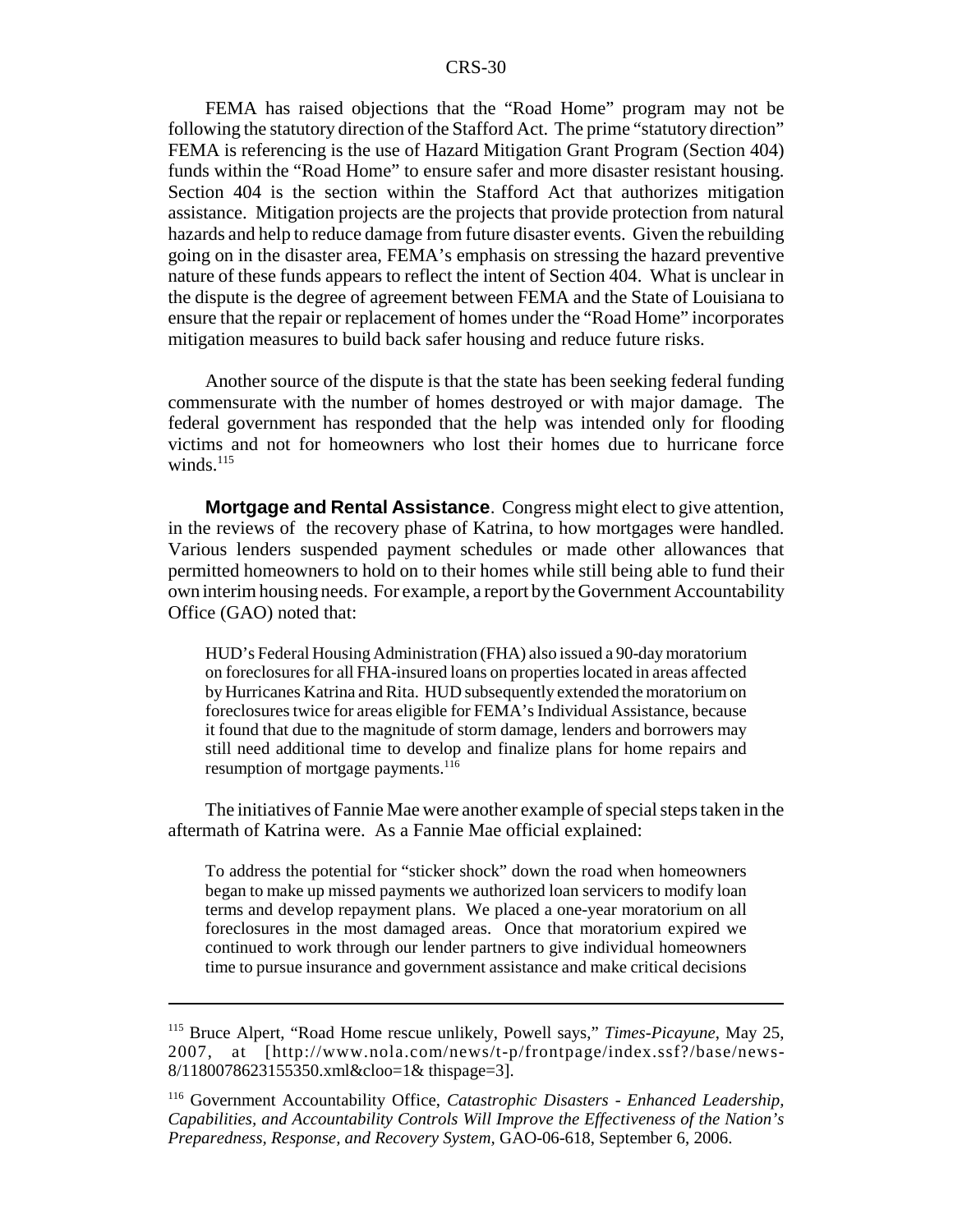about rebuilding and relocating. Also we asked credit agencies not to report mortgage payment delinquencies.<sup>117</sup>

Congress could opt to evaluate the FHA and Fannie Mae actions.<sup>118</sup> The Section 408(b) Mortgage and Rental Assistance (MRA) program of the Stafford Act, as amended in 1974, was not included in the Section 408 amendments in DMA2K that took effect following the World Trade Center disaster. The MRA program helped victims maintain their mortgages and rents until they could return to the area and their dwellings. FEMA, however, concluded that it was too cumbersome administratively to "1) define the victim ...2) determine the extent of the applicant's inability to pay ... 3) ... verify losses of income and late payments and ... 4) determine the appropriate period for the provision of MRA assistance."119 Congress apparently agreed, and struck the MRA authority from the Stafford Act. Thus, MRA was not available from FEMA for Hurricane Katrina victims.

In the  $110<sup>th</sup>$  Congress, legislation has been introduced, S. 2386 in the Senate and H.R. 5685 in the House, that would restore the MRA program in the Stafford Act. That legislation was later incorporated into the "Disaster Response, Recovery, and Mitigation Enhancement Act of 2008," H.R. 6658.

**Katrina Cottages.** The "Katrina Cottages" program grew out of the architectural suggestions that were a part of the creative response to this catastrophic event. "Katrina Cottages" now serves as a generic term for alternative housing that provides more living area, a more attractive physical appearance and the capacity to withstand hurricane force winds. The "Katrina Cottages" generated so much interest that Congress authorized a trial program to evaluate different versions of these dwellings in different settings across the Gulf Coast.

The "cottages" may eventually be considered an alternative to FEMA's current use of manufactured housing. The changes in P.L. 109-295, specifically the references in the post-Katrina Act to "semi-permanent" housing, arguably authorize the use of such cottages. The awards for this \$400 million pilot program have been made amidst some controversy regarding the selection process.<sup>120</sup> A report by the DHS Inspector General observed that "As a consequence of FEMA decisions, the communities hardest hit by the 2005 hurricanes did not receive proportional shares of the \$400 million appropriated for the program."121

<sup>&</sup>lt;sup>117</sup> Interview with Fannie Mae staff, May 3, 2007.

<sup>&</sup>lt;sup>118</sup> Sen. Feinstein and Sen. Boxer have introduced S. 2386, the Mortgage and Rental Disaster Relief Act of 2007, which approximates the former MRA program. See CRS Report RS22828, Mortgage and Rental Assistance as Disaster Relief: Legislation in the  $110^{th}$ *Congress*, by Francis X. McCarthy.

<sup>&</sup>lt;sup>119</sup> U.S. Federal Emergency Management Agency, "Mortgage and Rental Assistance," by Mike Hirsch, formerly with the Office of General Counsel, May, 2003.

<sup>120</sup> Bill Barrow, "Financing feud mires Katrina Cottages," *Times Picayune*, at [http:// www.nola.com/frontpage/t-p/index.ssf?base/news-a/11877624359270.xml].

<sup>&</sup>lt;sup>121</sup> U.S. Department of Homeland Security, Office of Inspector General, 016-07-39, (continued...)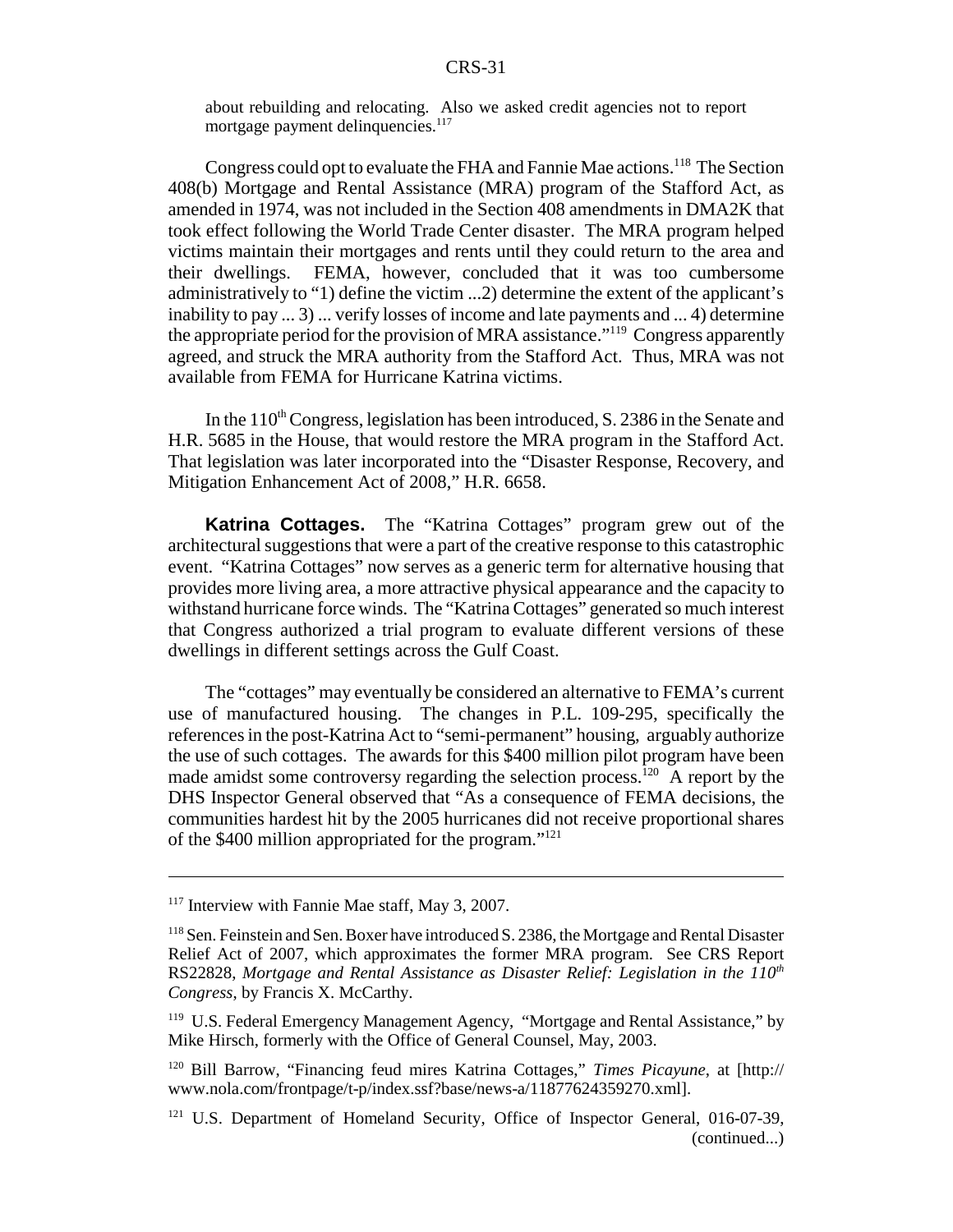As the Katrina Cottages pilot program progresses, it warrants additional study to assess its impact and whether it lends itself to replication in varied disaster settings. Such an assessment is now a part of the Joint Housing Solutions Group (JHSG) established by FEMA's Disaster Assistance Directorate (formerly the Disaster Recovery Division). The JHSG includes:

housing specialists from the U.S. Department of Housing and Urban Development; building science experts from the National Institute of Building Sciences (NIBS); and specialists from FEMA housing policy, Individual Assistance, Long Term Recovery and Public Assistance divisions. The group is exploring the latest in factory-built contemporary housing, modular homes based on universal design, housing built from recyclable materials, and innovative work by schools or architecture and design at universities across the country.122

The group has noted that its review will place special emphasis on "indoor air quality hazards in FEMA-provided temporary housing units."<sup>123</sup> The JHSG has developed an assessment tool for alternative housing to test housing in the field and also has suggested the development of specifications that could be used in the development of new housing lines. The work of the JHSG may be a part of the Disaster Housing Strategy that has been promised by FEMA to be provided to Congress in April of 2008.

#### **Possible Congressional Approaches**

Congress has generally chosen to address significant disaster situations in an ad hoc fashion, in part because individual disasters often have unique requirements and also because large disasters frequently require supplemental appropriations.<sup>124</sup> Within those supplemental appropriations bills, Congress has addressed disastercreated needs across the government. This has entailed crafting legislation to fund specific programs within different departments and agencies and also directing certain actions, or waiving certain provisions in law, to assist the disaster response and recovery efforts. This section discusses some options Congress may choose to consider incorporating into standing law to hasten the response and recovery effort and eliminate some uncertainty in policy and program applications following large disaster events.

 $121$  (...continued)

<sup>&</sup>quot;Evaluation of the Federal Emergency Management Agency's Alternative Housing Pilot Program," p. 4.

<sup>&</sup>lt;sup>122</sup> U.S. Department of Homeland Security, Federal Emergency Management Agency, "FEMA Evaluating Non-Traditional Alternatives To Trailers/Mobile Homes for Future Disaster Housing," Release Number: HQ-08-028, February 29, 2008, at [http://www.fema.gov/news/newsrelease.fema?id=42811].

 $123$  Ibid.

<sup>124</sup> For additional information, see CRS Report RL33053 *Emergency Supplemental Appropriations Legislation for Disaster Assistance: Summary Data,* by Keith Bea and Justin Murray.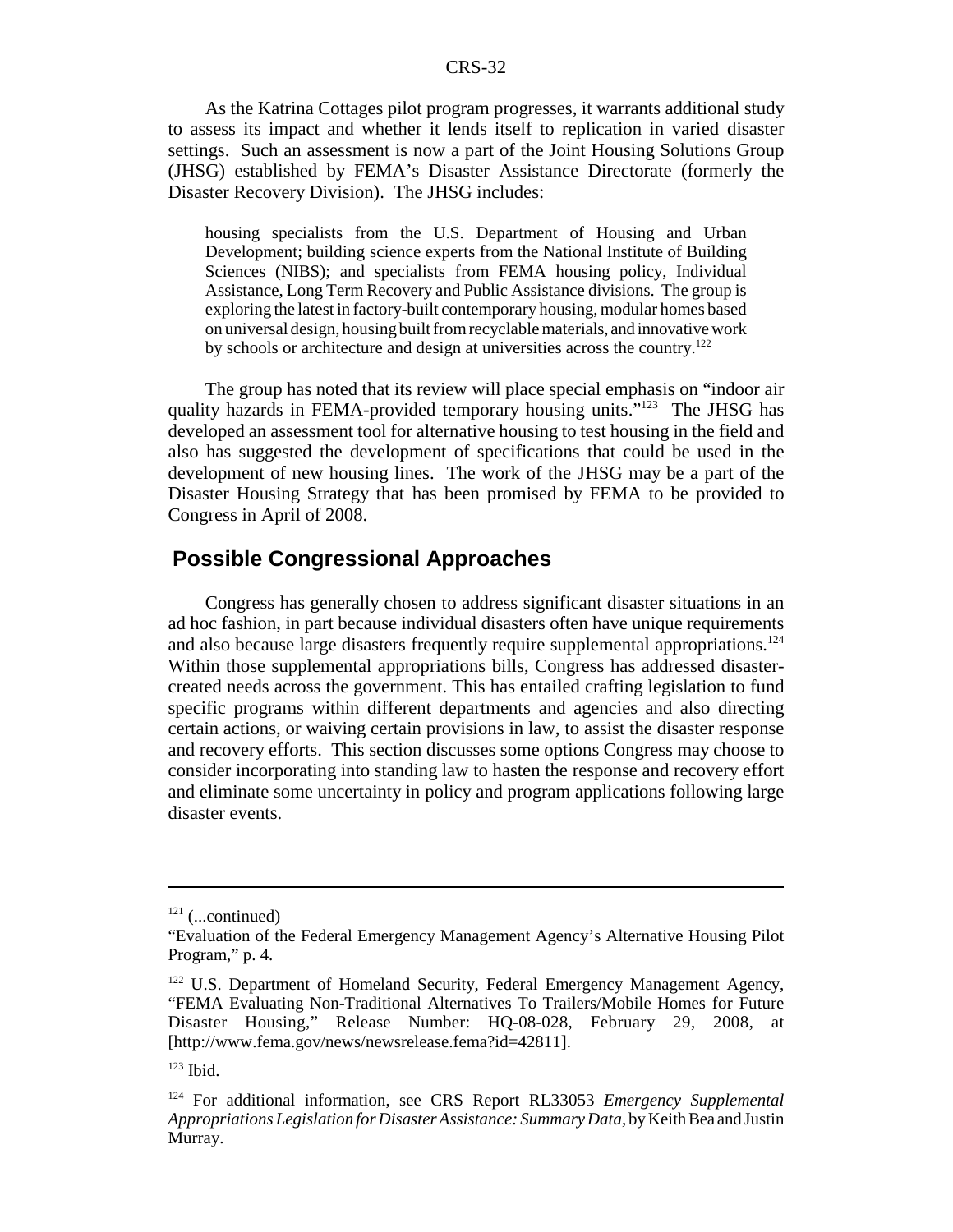*Catastrophic Tier.* A catastrophic tier for disaster relief, in housing and other elements of the recovery process, is a policy area that Congress might address. The aftermath of Hurricane Katrina illustrated the challenge of implementing Stafford Act programs on a large, national scale. Programs that work effectively in a multi-county area of one state or two can be overwhelmed by a multi-state catastrophic event that poses problems not previously addressed.

The catastrophic disaster tier could be triggered by the number of potential applicants or evacuees, estimated damage (including a large per capita amount), or disruptions to continuity of government. Other factors could include widespread, nationwide dispersal of population, questions regarding the viability of the affected areas to allow residents to return, the span of the geographical area affected, destruction to centers of employment, the time residents might be forced to be away from their homes, and similar elements.

Any catastrophic tier could arguably be tied to a high threshold not easily reached in lesser events. The rhetorical argument often broached is that every disaster, regardless of size, is a catastrophic event for the individuals and families involved. While this argument may be difficult to sustain, some might attempt to do so. Some states may point to their own limitations (legal and budgetary) as an argument for waivers of cost-shares and regulations in non-catastrophic events. The Stafford Act already provides the President with the discretionary authority to make judgments on when an event is beyond the capabilities of the state and local governments.125 But while that discretion is provided for an initial disaster declaration, additional guidance might be desirable to establish criteria for a separate tier for catastrophic events. The following are some of the policy areas that could receive attention with regard to disaster housing after "worst case" events occur.

*Catastrophic Housing.* One possible approach is to develop something like an automatic three-to-six month FEMA Section 403 sheltering/housing program for all disaster victims of a catastrophic event, with FEMA Section 408 assistance commencing for all eligible applicants at the same date and time when the system is ready to absorb the large numbers. The time-span of such a sheltering/housing program could be shifted to nine or 12 months, depending on the federal and state governments' ability to make contact with victims and provide them resources for alternative forms of housing. This might help to address equity concerns.

Rather than concentration on Section 403, Congress could consider amending the Stafford Act or the pertinent HUD authorities to have the catastrophic tier trigger a special six-to-18 month voucher program administered by HUD (preferably for this discrete purpose and not impinging on HUD Section 8) for disaster victims. This would not be an inexpensive alternative, since it would likely be in addition to current Section 8 vouchers and would not supplant those vouchers. Past experience indicates, however, that it is difficult to impose such a time cap on housing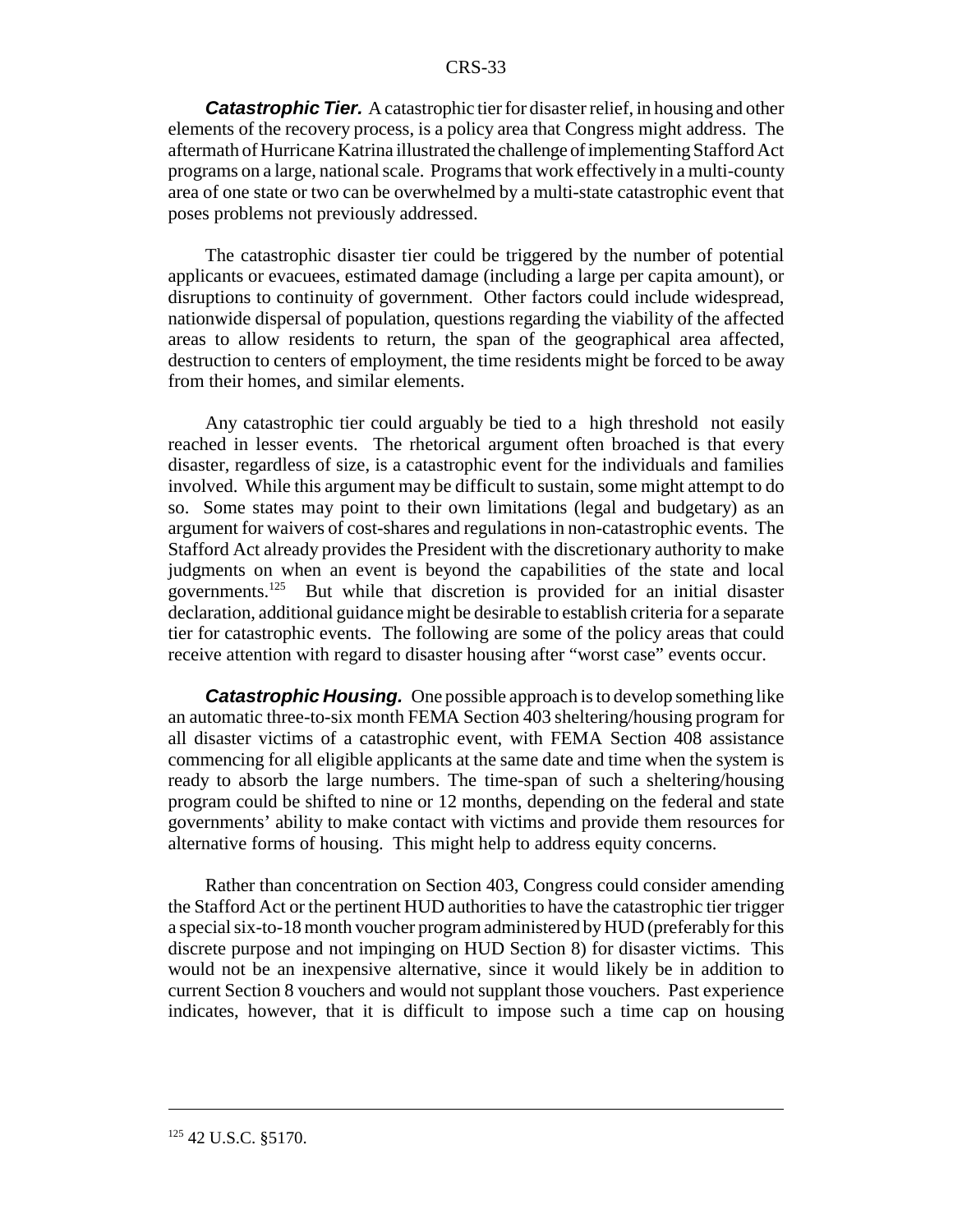vouchers.126 But the same concerns with costs exist regarding current FEMA temporary housing practices. The FEMA temporary housing program has been extended for long periods, and the cost of setting up manufactured housing sites is high and the process complicated for local governments.

The HUD approach has the benefit of tapping existing resources (local public housing authorities) that can provide case management or other services and also linking some victims with longer-term housing aid that they may require. This latter linkage is also something that FEMA and HUD should arguably consider for all major disaster declarations that result in long-term housing challenges. Some may contend, however, that disaster housing is best administered by FEMA officials, not individuals concerned with "long term" or permanent housing.

Another factor that might be considered as Congress weighs the housing voucher issue is whether people unfortunate enough to be within an area declared a major disaster by the President are entitled to more housing assistance than ordinary citizens who have been waiting for similar help for an extended period of time. This is another side of the equity question raised earlier. The voucher approach raises this question of fairness, given the long waiting list for HUD vouchers in most communities.

**Incentives for Communities.** The Katrina experience arguably illustrates that FEMA (or HUD) needs specific language, with an explicit definition of community housing, to provide or augment the basic support services that communities require when hosting a temporary housing group site. On the other hand, Congress could consider a definition that specifically prohibits such inducements. As the earlier discussion on "Location" shows, very little assistance is offered to a community willing to absorb a significant number of disaster victims. While debate may ensue on which option is the better policy, there is arguably little debate that clarification of the issue would eliminate future confusion and would speed actions during the post-disaster period.

*FEMA Group Site Management Services.* The required contributions by either FEMA or the state to the quality of the temporary housing group sites could be more explicitly stated in the law to make a clear delineation of responsibility for the provision of such supportive services. One difficulty in such an approach is that often the affected governments are victims themselves in the early stages of disaster recovery when these large sites are being established. For that reason, the provision could be flexible and provide FEMA the discretion to approach this problem on a case-by-case basis. Also, if the assumption is that non-profits and charitable groups can provide such support, then disaster housing polices and processes could encourage this help.

*MRA Restoration.* Some argue that the Mortgage and Rental Assistance (MRA) program was a missing component in the menu of available help for disaster victims in the Katrina response. The FHA and Fannie Mae examples (see pages 29

<sup>126</sup> For more information, see CRS Report RL33173, *Hurricane Katrina: Questions Regarding the Section 8 Housing Voucher Program,* by Maggie McCarty.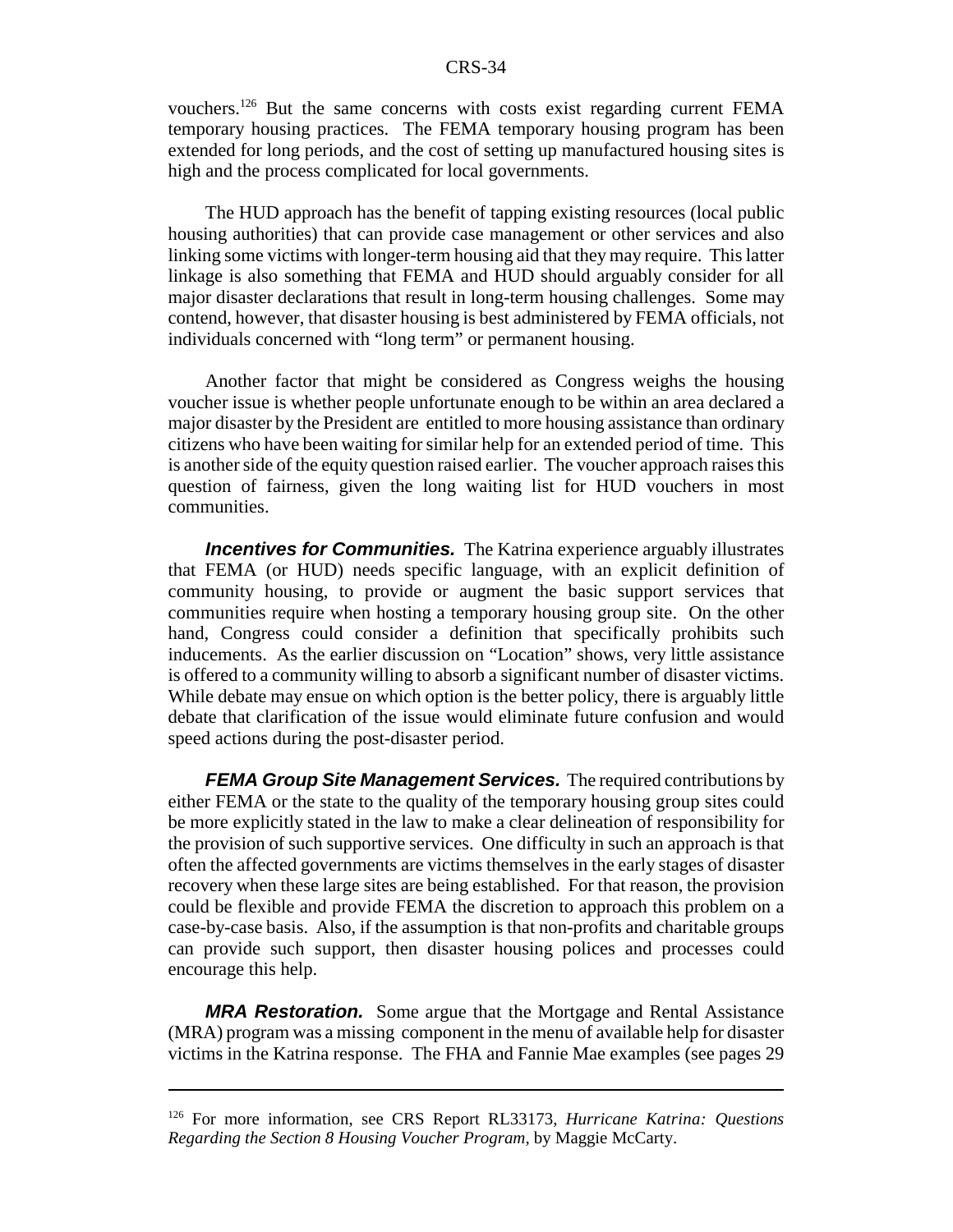and 30) point to the possible alternatives that would make the MRA provisions unnecessary. However, these ad hoc responses were triggered by a major catastrophic event. It is unclear if similar actions can be presumed for other presidentially declared disasters on a smaller scale. Legislation has been introduced in the  $110^{th}$  Congress, S. 2386 and H.R. 5685 (now a part of H.R. 6658), that would restore the program within the Stafford Act. If the program is restored, it could be run cooperatively with FEMA by another department or agency with expertise in this area, similar to the Department of Health and Human Services involvement with the Crisis Counseling program or the Department of Labor's management of the Disaster Unemployment Assistance (DUA) program.

*Regulatory Waivers.* Congress could opt to provide expanded authority for agency heads to issue automatic waivers following a catastrophic event. Such waivers of current regulations could accelerate early response work and the eventual recovery operations. This could involve automatic waivers or streamlining of regulations regarding debris removal (on both public and private property), environmental and historic preservation, and the waiver of cost-share commitments by affected state governments.

Some of these waivers are currently employed during disasters by FEMA on an ad hoc basis using its authority from the Stafford Act to waive certain administrative conditions.<sup>127</sup> The authority is used sparingly by FEMA. While this process can be accelerated, it could be expedited if automatically triggered by a catastrophic event. Also, the sooner regulatory waivers are decided, the faster recovery activity can advance. However, it can be argued that an automatic trigger also could represent a loss of program control and administrative judgment.

*Cost-Share Waivers.* Currently, Stafford Act Sections 406 and 407 of Public Assistance (infrastructure repair and debris removal) can be adjusted from a 75% federal and 25% state and local cost share to a 90/10 cost-share for large-impact disasters. These large disasters are identified by a per capita cost of over \$117 per state resident as of FY2007.<sup>128</sup> Often, debris removal costs are waived for the opening days of a disaster, generally for a 72 hour period chosen by the state. For Katrina, the debris removal costs were waived indefinitely.

Congress might explore the implications of allowing Other Needs Assistance (ONA) within Section 408 (and cost-shared by statute at 75/25) to be provided at the same 90/10 percentage. Congress might also consider making ONA 100% federal assistance when the actual spending for essential assistance involves many states outside those affected by the event. Congress recently passed legislation (P.L. 110- 28), signed into law by President Bush, which accomplishes this waiver for the Gulf Coast states affected by the Katrina disaster.<sup>129</sup> Such changes might also be considered for non-catastrophic disaster events.

<sup>127 42</sup> U.S.C. § 5141.

<sup>128 44</sup> C.F.R. § 206.47.

<sup>129</sup> P.L. 110-28, 121 Stat. 156.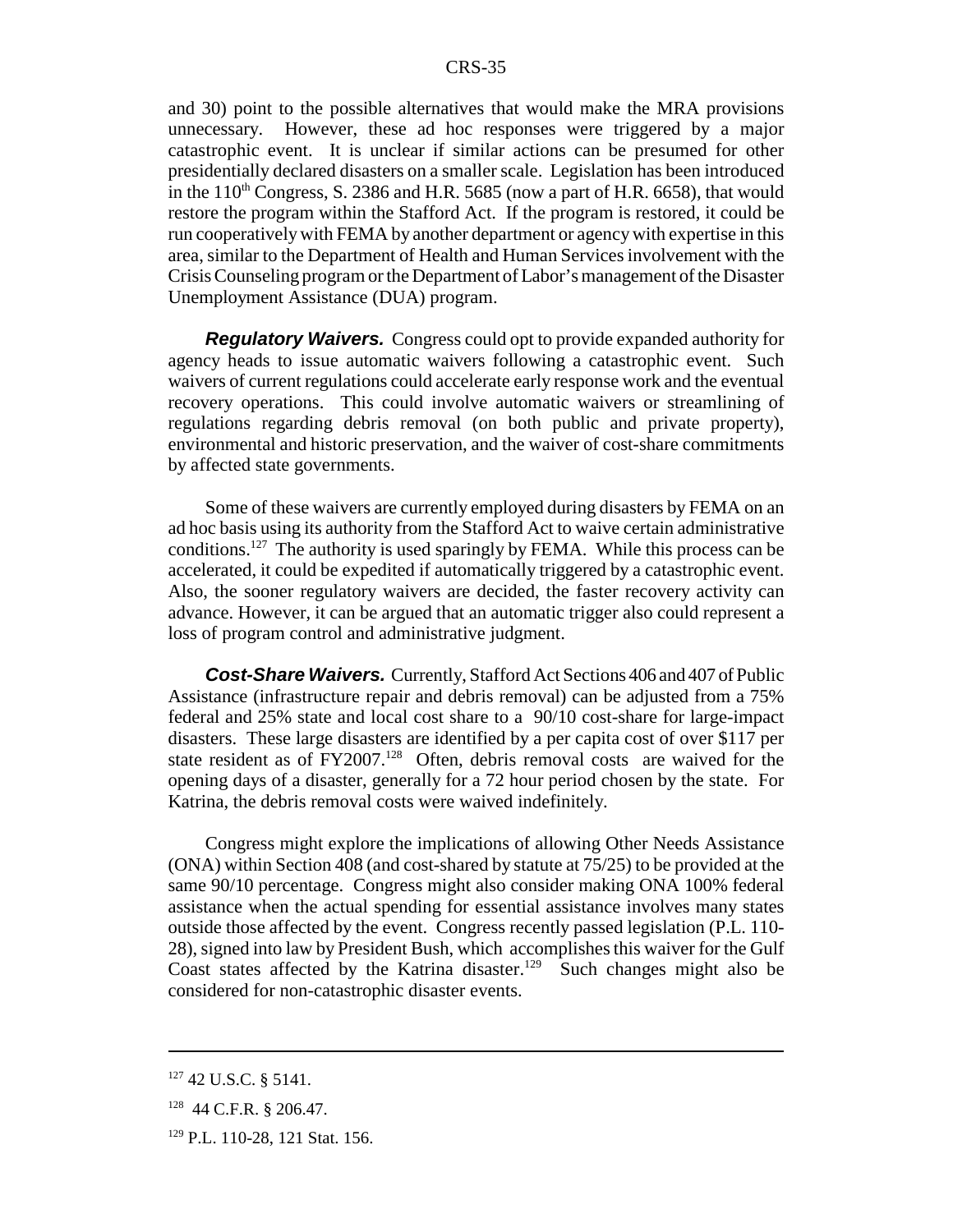Another possibility would be that since ONA spending is done in conjunction with the state, the affected states and FEMA regions would continue to compile a list of eligible items and costs that might be reimbursed through a block-grant program administered by the state. The responsibility of administering the program could then become the state contribution, assuming the state has retained the capacity to manage it after a significant disaster event. This alternative might be applicable to noncatastrophic events, too.

A cost-share serves not only as a necessary legal contribution from the state; the investment it represents may also result in more discerning judgment and may contribute to the quality and quantity of projects submitted for supplemental help. The difficult challenge, under a generous cost-share, is to retain that leverage or incentive for the responsible selection and prioritization of projects by the state to ensure that federal objectives are achieved.

*Administrative Responsibility.* Another policy question is which federal agency should be primarily responsible for catastrophic disaster housing. Should HUD run the longer term housing/sheltering program through state and local housing authorities and non-governmental organizations (NGOs) since it has experience with voucher programs and ongoing relationships with those same metropolitan housing authorities and related NGOs? While such an approach makes sense for large events spread out over many states and localities, some may contend that using the same approach on smaller disasters may be problematic. In those instances, the management of housing resources would be falling on the locality with the fewest resources and to the entity (a unit of local government) that may, itself, be a disaster victim. Alternatively, HUD does have the capacity to call on its relationships with PHAs around the country to assist with unmet needs so a transition to HUD for the housing mission may be the most effective approach.

On April 26, 2007, the Administration announced a plan in which FEMA and HUD would collaborate to provide housing to Katrina victims for an additional 18 months beyond the current August 2007 deadline.<sup>130</sup> This, coupled with previous Katrina experience, may provide a test case for the efficacy of this approach.

#### **Concluding Observations**

The housing strategy employed following Hurricane Katrina was driven by size, time and circumstance. While some decisions were forced by immediate needs, others were choices made by FEMA, DHS, and the Administration. Still other decisions were driven by choices not made, avenues not explored, perhaps due to caution, or decisions postponed, which became tantamount to decisions themselves. Since the Administration did not request expanded authorities, the traditional FEMA housing programs for much smaller disasters became the default action plan of the federal government for the largest natural disaster event in U.S. history. It can be argued that parts of this plan worked very well, such as the rental housing provided

<sup>&</sup>lt;sup>130</sup> Libby George, "Lawmakers Applaud White House Plan on Long-Term Housing Aid," *CQ Homeland Security,* April 26, 2007, at [http://homeland.cq.com/hs/ display.do?docid=2499045&sourcetype=6&binderName=news-all].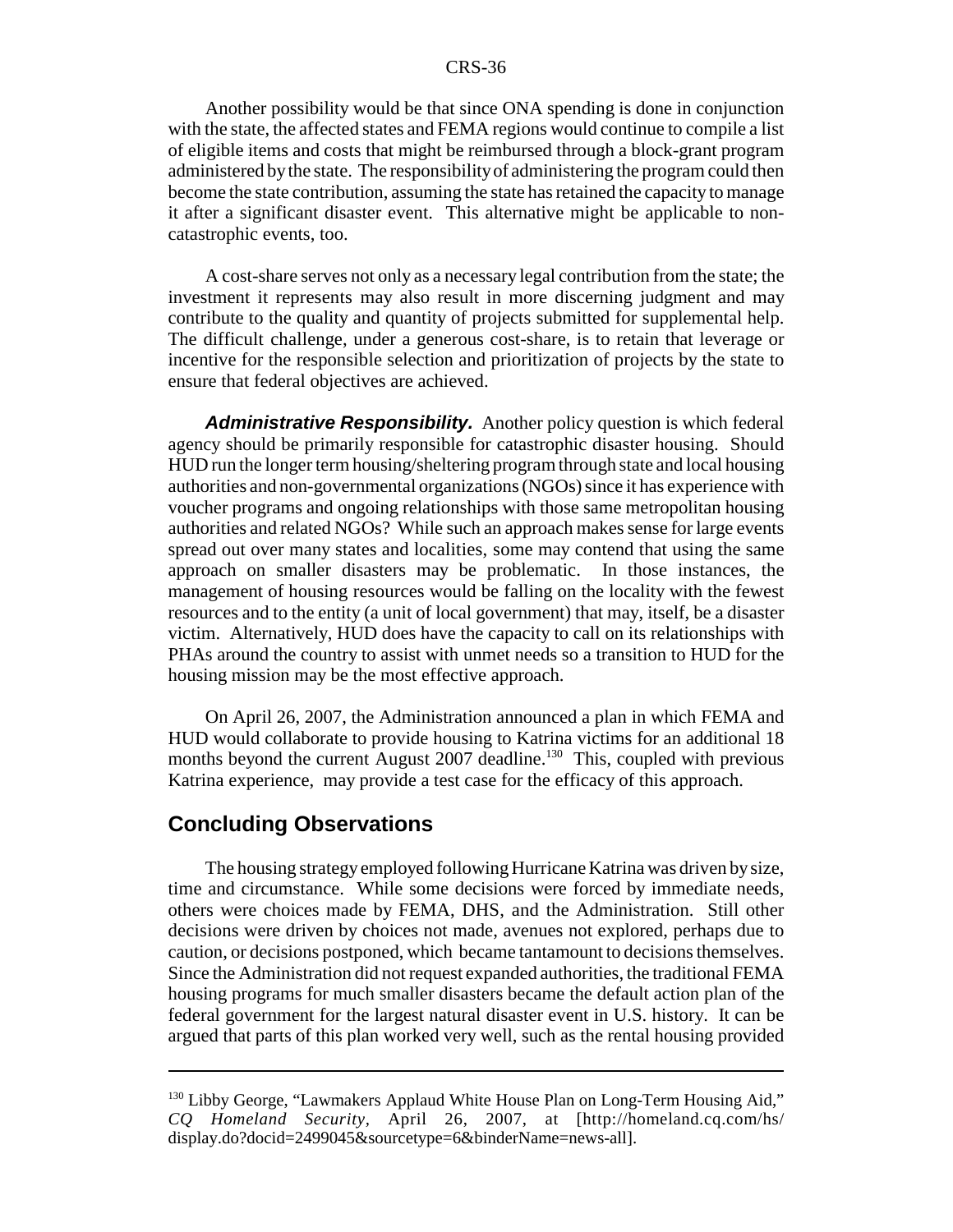by hosting states. However, other parts, such as the dependence on mobile homes and travel trailers, appear not as suitable to either the magnitude or location of this catastrophic event.

What should disaster temporary housing be? Is it mainly a home-repair option or a rental-assistance option (either with cash assistance or a voucher), or should manufactured housing be presented as the only option? FEMA itself has had a shifting emphasis over the years, much of it driven by the nature and location of individual large disasters, which in turn has moved its policies and vehicles for providing temporary housing on a large scale. That shifting emphasis is reflected in the temporary housing response to Katrina. With the discovery of unsafe levels of formaldehyde in trailers, FEMA may be shifting its approach once again. A more definitive approach might be helpful to FEMA, its state partners, and the disaster victims; flexibility, however, might also be needed.

Despite the very real problems encountered by victims, their communities and their host communities, thousands of families and individuals have received a significant amount of supplemental aid from the government for housing. At present, the amount of funding spent on housing (both rental assistance and manufactured housing) for the Gulf Coast hurricane season of 2005 stands at over \$10 billion.<sup>131</sup> FEMA and other staff at federal, state, local, and voluntary agencies struggled to address an unprecedented event. There have been many challenges along the way, perhaps most importantly, the difficulty in communicating complicated housing policy decisions to a vast and dispersed population.

Many of the staff involved, both in the governmental and non-governmental sectors, at all levels, provided assistance through the temporary housing programs and administrative channels that existed. Those programs were severely challenged by a disaster of unprecedented size, compounded by unique problems of devastation and mass evacuations. New partnerships were established and a significant level of federal resources were provided, if not always judiciously employed. Programs that can work well for a "garden variety" disaster may not be appropriate for a catastrophic event. Assumptions based on the average can be overwhelmed by the exceptional. For an event such as Katrina, new approaches were apparently considered but often rejected in favor of the familiar. This is understandable given the propensity to avoid establishing precedent based on an outlier event, and the body of law and regulations and policies supporting current housing practices. However, effective leadership, and carefully drawn legislation, can help to distinguish between the extraordinary and the common events and respond appropriately.

Even now, long after Katrina's landfall in August of 2005, Congress continues to debate long-term recovery roles among federal agencies and state governments that are still uncertain but clearly consequential. Congress could opt to consider the lessons of this disaster in terms not only of program adjustments and corrections, but also the appropriate governmental role throughout the recovery process for any possible future events of this magnitude.

<sup>&</sup>lt;sup>131</sup> U.S. Department of Homeland Security, Federal Emergency Management Agency, *Congressional Monthly Report,* May 4, 2007, p. 10.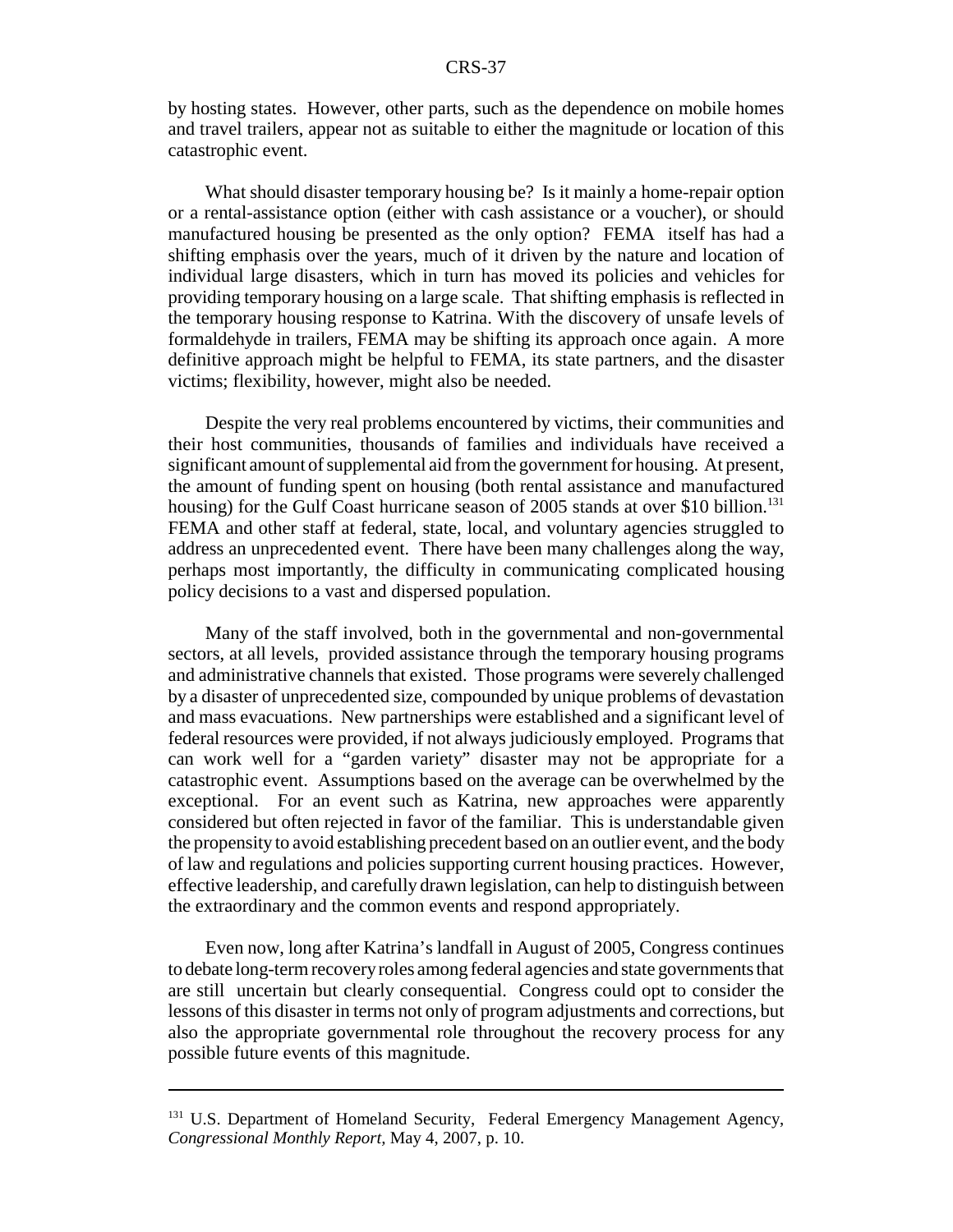### **Appendix A - HUD and Other Federal Housing Resources**

While FEMA has the principal responsibility for temporary housing following a Presidentially declared disaster, the Department of Housing and Urban Development and other federal departments and agencies also played a prominent role in the post-Katrina housing mission. Information about the involvement of HUD and other federal partners in providing housing aid; along with the size and extent of their mission in the disaster housing arena, follows.

*KDHAP and HUD Assistance.* — This was the Katrina Disaster Housing Assistance Program paid for by FEMA (from the Disaster Relief Fund) but managed by HUD through an inter-agency agreement. Under this program, HUD assisted those citizens who had previously received HUD housing assistance at the time of the disaster. The cooperation between FEMA and HUD has been inconsistent throughout the process. As a result, Congress eventually transferred the funding to HUD for this purpose. It was at this point that HUD renamed the program the Disaster Voucher Program (DVP replacing KDHAP). Regardless of the acronym employed, the HUD-assisted program appears to have reached its targeted population.132 Further cooperation and information sharing between FEMA and HUD (and other federal agencies) might contribute to applicants being aware of all housing options and also lessen each program's susceptibility to fraud.

There have been frequent references to HUD Section 8 housing vouchers as a solution for the Katrina evacuees. The response to the Northridge earthquake in 2004 is usually listed as a prime example of the efficiency of this approach.<sup>133</sup> FEMA provided over \$140 million in immediate housing help in the form of funds for applicants to rent alternative living spaces (three months to homeowners and two months to renters) to more than  $47,000$  households.<sup>134</sup> One consideration is whether such vouchers should be limited as disaster housing assistance is (generally 18 months), or if they should continue to be renewed in the manner of regular Section 8 vouchers.

For the Katrina disaster, unlike some other disasters, HUD's help was focused on assisting its own population of clients that had been displaced by the disaster. As noted earlier, the Disaster Voucher Program is the successor to KDHAP (though, unlike KDHAP it also provides help to Hurricane Rita victims, explaining the more generic title) and helps Hurricanes Katrina and Rita victims maintain housing over a longer term. The DVP vouchers are administered by local Public Housing

<sup>132</sup> For more information, see CRS Report RS22358, *The Role of HUD Housing Programs in Response to Hurricane Katrina,* by Maggie McCarty, Libby Perl, Bruce Foote, and Eugene Boyd.

<sup>133 &</sup>quot;Housing Katrina's victims," *The International Herald Tribune,* September 24, 2005, at [http://www. Iht.com/articles/2005/09/23 opinion/edhouse.php].

<sup>134</sup> Government Accountability Office (GAO) Report - *Disaster Assistance - Guidance Needed for FEMA's Fast Track Housing Assistance Process,* October, 1997, at [http://www.gao.gov/archive/1998/rc98001.pdf].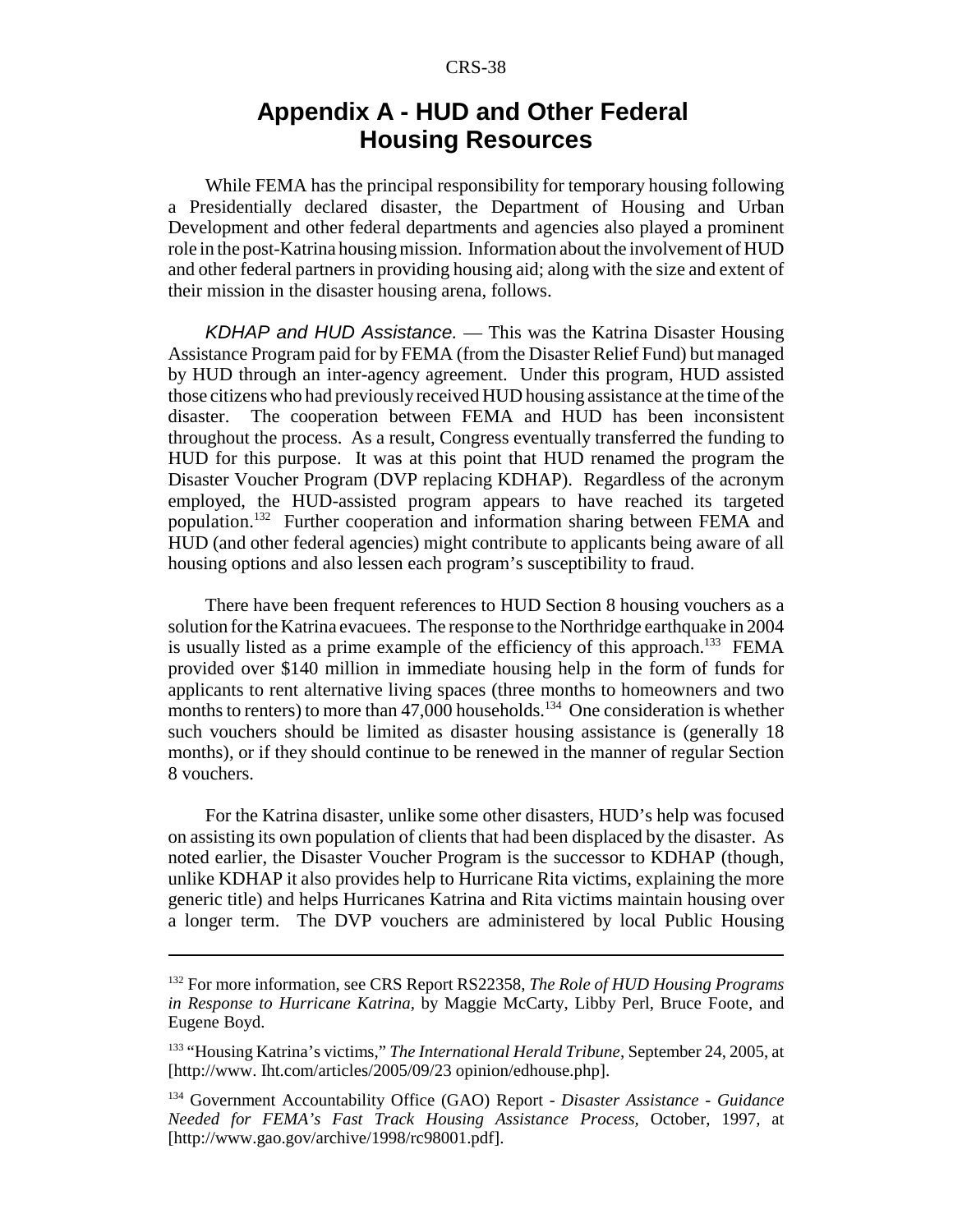Authorities (PHAs), which were granted a degree of discretion in their use and in defining the coverage of expenses. Congress provided \$390 million for this program; it is projected to conclude on September 30,  $2007$ .<sup>135</sup> Given the announcement on April 26, 2007, of a proposed extension of FEMA housing help and a transfer to HUD, these dates may be adjusted depending on the reaction of Congress to that plan.

The creation of the Disaster Housing Assistance Program (DHAP), which was announced in April of 2007 and took effect in November of that year, constituted HUD involvement in long-term disaster housing that had been urged by some from the onset of the Katrina disaster. HUD assumed management of the housing rental program, while FEMA maintained management of the manufactured housing (trailers, mobile homes) program. When the program was announced, official statements emphasized the assistance that would be available to bring closure to the program. One of the actions detailed in the announcement of DHAP stated that "Families and individuals in both the rental and trailer/mobile home programs will be given complete information, supportive services, resources and ample time to prepare themselves for the end of temporary, subsidized housing."136 The DHAP housing program is scheduled to end in March of 2009.

In addition to its other programs, HUD, along with other federal entities, provided housing assistance in the form of their own inventories of housing stock. In addition to HUD, other federal entities providing available housing included the Department of Agriculture, the Department of Veterans Affairs, and Fannie Mae. This assistance was also provided through inter-agency agreements. Some of the houses made available were immediately helpful, while others were in areas too remote to benefit the disaster victims. That is a central consideration when assessing housing resources for disaster victims interested in being close to home or at least close to new employment and educational opportunities. FEMA has been tasked by P.L. 109-295 to convene a group to devise a National Housing Strategy. This will include HUD and the other federal players, as well as other parties with experience in the disaster housing arena.<sup>137</sup> Congress still awaits that report.

While chartered by Congress, the Federal National Mortgage Association (Fannie Mae) is a private, shareholder-owned company. Given that special status<sup>138</sup> and a mission to increase the prospect of home ownership for low and moderate income families, Fannie Mae's contributions following Katrina have been significant. The company made some of its properties available for rent-leasing for up to 18 months for Katrina victims. In all, Fannie Mae provided

<sup>135</sup> For more information, see CRS Report RL33173, *Hurricane Katrina: Questions Regarding the Section 8 Housing Voucher Program,* by Maggie McCarty.

 $136$  Ibid.

<sup>&</sup>lt;sup>137</sup> 120 Stat. 1446.

<sup>&</sup>lt;sup>138</sup> For a discussion of the "quasi-governmental" organizations, see CRS Report RL30533, *The Quasi Government: Hybrid Organizations with Both Government and Private Sector Legal Characteristics,* by Kevin R. Kosar.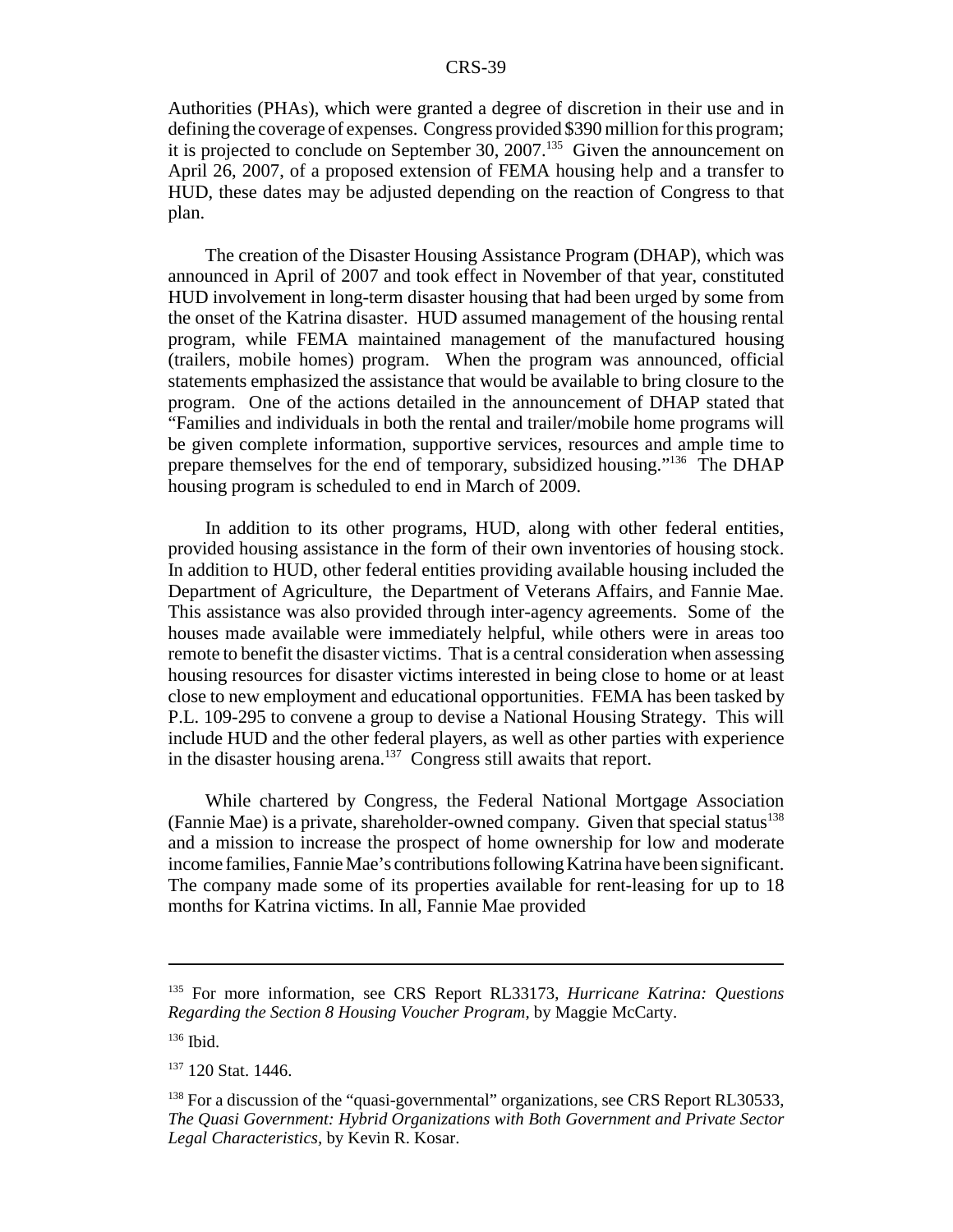1,500 single-family properties from its inventory of Real Estate Owned (REO) for temporary housing for individuals and families displaced by hurricane Katrina. Nearly 4,600 evacuees have been provided temporary housing at no cost through the company's initiative. ... Today, Katrina evacuees are living rentfree in Fannie Mae-owned properties in 20 different states. ...[Fannie Mae] is also making \$15,000 available for down payment and closing cost assistance for qualified evacuee families who wish to purchase any Fannie Mae-owned home any time during their rent-free lease period. To date, 80 families have taken advantage of the assistance and purchased the Fannie Mae-owned properties.<sup>139</sup>

<sup>139</sup> Fannie Mae News Release, May 3, 2007, at [http://www.fanniemae.com/newsreleases/ 2007/3996.jhtml?p=Media&s=News+Releases].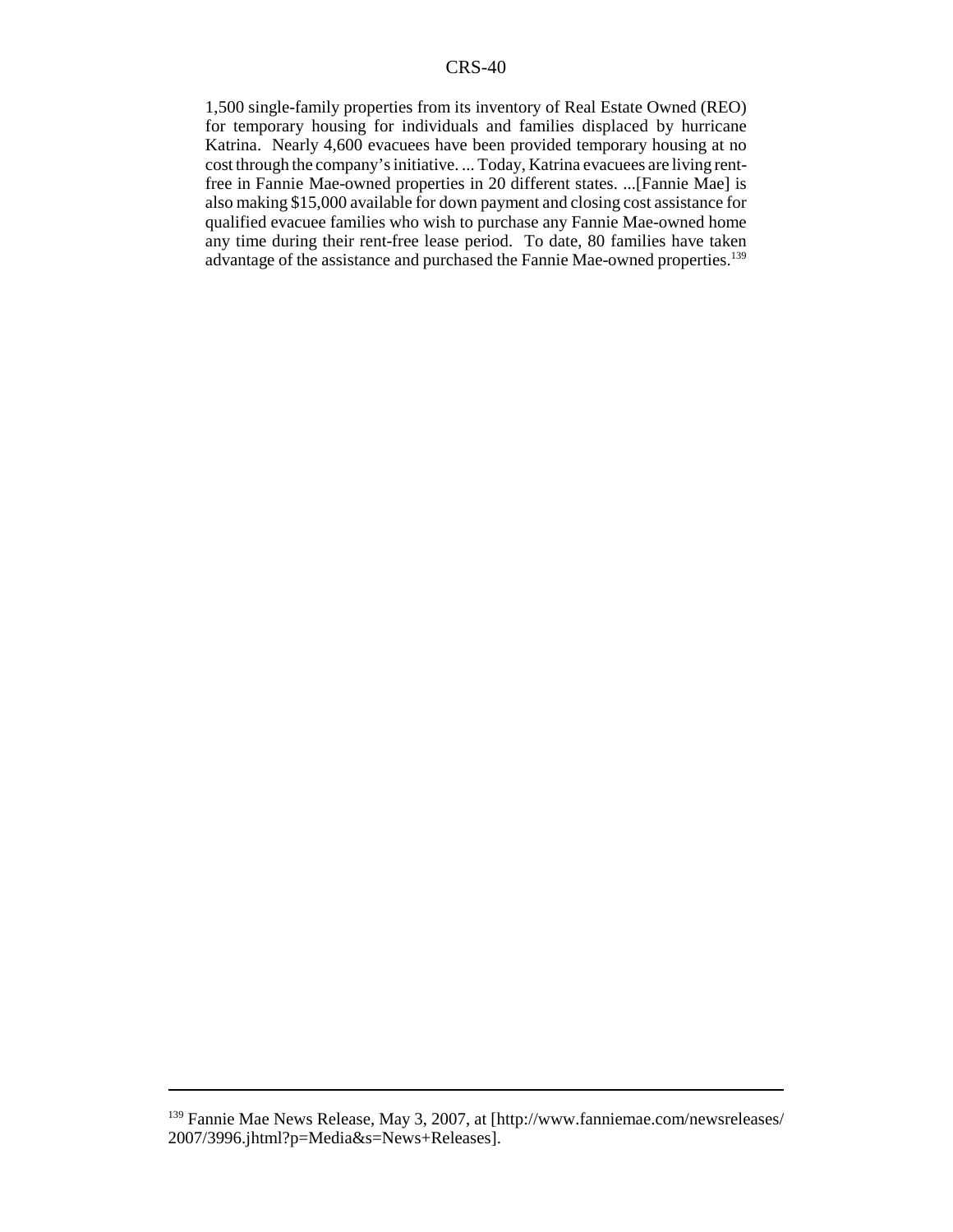## **Appendix B - Victims Without Homes: The Loma Prieta Earthquake and Hurricane Andrew**

**Loma Prieta Earthquake.** Following the Loma Prieta earthquake in the autumn of 1989, FEMA administered a large temporary housing program. FEMA asked for proof of residency before providing assistance and required that an applicant live at least 30 days at one address to be eligible for assistance. Due to the unique nature of the Bay Area's low income population, many of the applicants had lived in Single Residency Occupancy (SROs) apartments that were similar to YMCAs. Due to the force of the earthquake, approximately 2,200 of these rooms had been lost. Oftentimes the applicants had stayed in these rooms for fewer than 30 consecutive days. For this reason, FEMA judged them to be ineligible for temporary housing assistance.

The Legal Aid Society of Alameda County sued FEMA over its interpretation of eligibility and prevailed in court. The plaintiffs realized that temporary housing, as defined under Section 408, would not help the applicants because they no longer had SRO rooms available to them. They also realized that the private property owners of the buildings might not be interested in remaining in the SRO business. Instead the settlement was for financial resources to help restore that part of the housing stock. The eventual settlement was for

\$23 million to fund 2,200 SRO units. The settlement sum was arrived at by multiplying the number of SRO units lost by a unit cost of about \$10,500. The flexibility of the final settlement was ideal from the point of view of the local agencies, because the funds were provided in a block grant fashion to the counties and as such allowed them the freedom to decide how to put the money to best use, with very few restrictions. Overall, 1,200 to 1,500 units were actually rebuilt using lawsuit funds. $140$ 

Since FEMA funds could not be provided to private developers, the local governments arranged for the sale of the buildings to non-profit groups, sometimes using Community Development Block Grant funds to complete the projects.<sup>141</sup>

**Hurricane Andrew.** In the aftermath of Hurricane Andrew in 1992, FEMA had a very large temporary housing program in south Florida. Here, too, many people in the area when the hurricane struck were judged not to be eligible for FEMA temporary housing assistance because they could not prove previous residency through rental agreements. However, in this instance FEMA found a way to work with the local community and contribute to the solutions.

> The [Dade]County Manager's Office of Homelessness working "in conjunction with Catholic Community Services first attacked the homeless family problem by establishing a tent city. This comprehensive approach included day care, job counseling, and mental health assistance. Unfortunately, the tent city proved too

<sup>140</sup> Mary C. Comerio, *Housing Repair and Reconstruction After Loma Prieta*.

<sup>141</sup> Ibid.